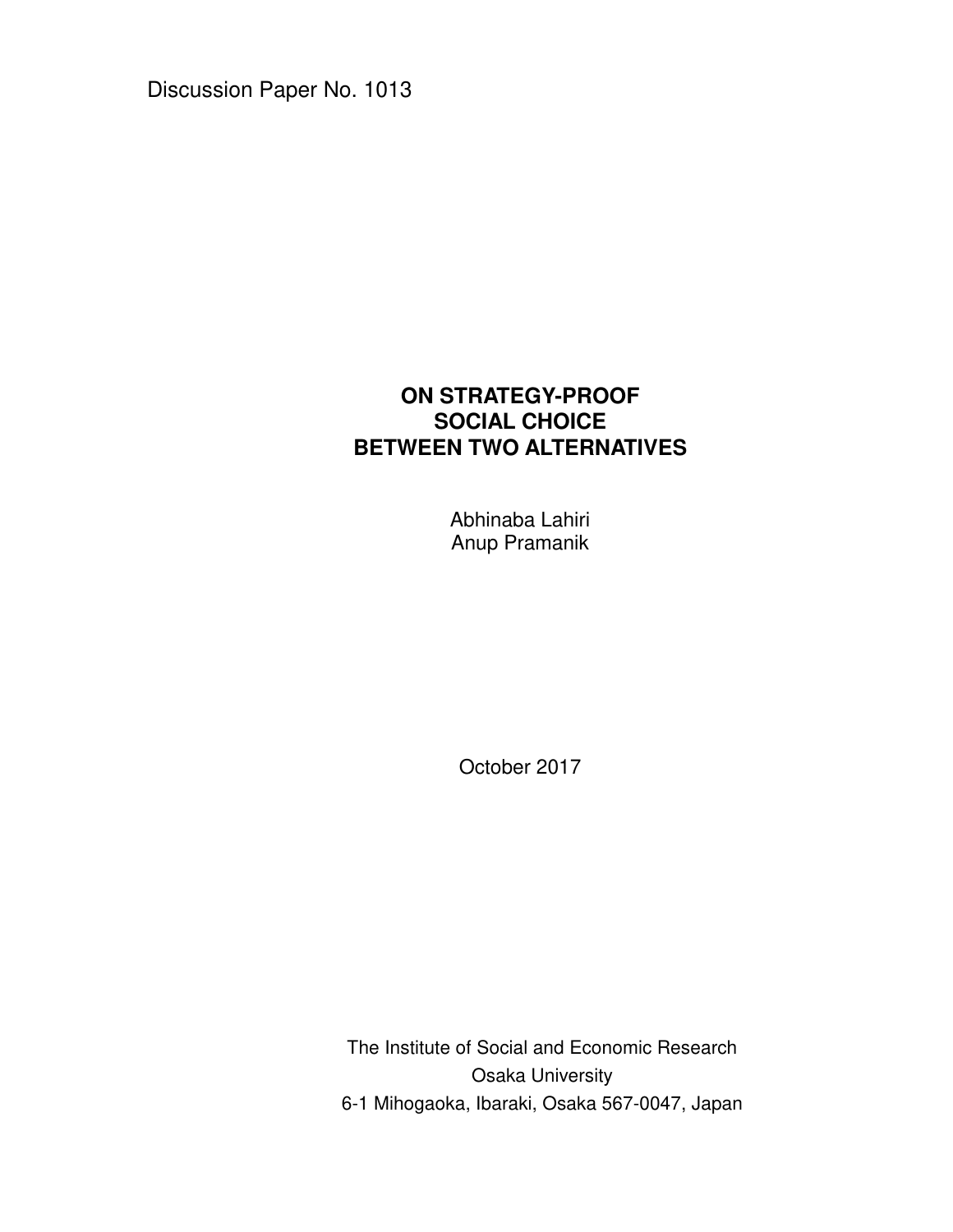# On Strategy-proof Social Choice between Two Alternatives <sup>∗</sup>

Abhinaba Lahiri †and Anup Pramanik ‡

October 4, 2017

#### Abstract

We study strategy-proof rules for choosing between two alternatives. We consider the *full* preference domain which allows for indifference. In this framework, for strategyproof rules, ontoness does not imply efficiency. We weaken the requirement of efficiency to ontoness and characterizes the class of strategy-proof rules. We argue that the notion of efficiency is not desirable always. Our main result provides a simple characterization of the class of onto, anonymous and strategy-proof rules in this framework. Our analysis can help policy makers choose among these rules.

Keywords. Strategy-proofness, Anonymity, Generalized voting by committees, Quota rules, Welfare dominance under preference replacement.

JEL CODES D71.

<sup>∗</sup>We would like to thank Salvador Barbera, Jordi Masso, Debasis Mishra, Shin Sato, Arunava Sen, Shigehiro Serizawa, participants of the Delhi Economic Theory Workshop, participants of the 2017 Society for Economic Design meeting and seminar participants at the Nanjing Audit University for their comments and suggestions. Anup Pramanik acknowledges financial assistance from JSPS KAKENHI - 15K17021.

<sup>†</sup> ISBF, New Delhi, India. Address: 15A, Ring Road Lajpat Nagar IV, New Delhi -110 024. Email: abhinabalahiri@gmail.com.

<sup>‡</sup> ISER, Osaka University, Japan. Address: 6-1 Mihogaoka, Ibaraki, Osaka, 567-0047. Email: anup.isid@gmail.com.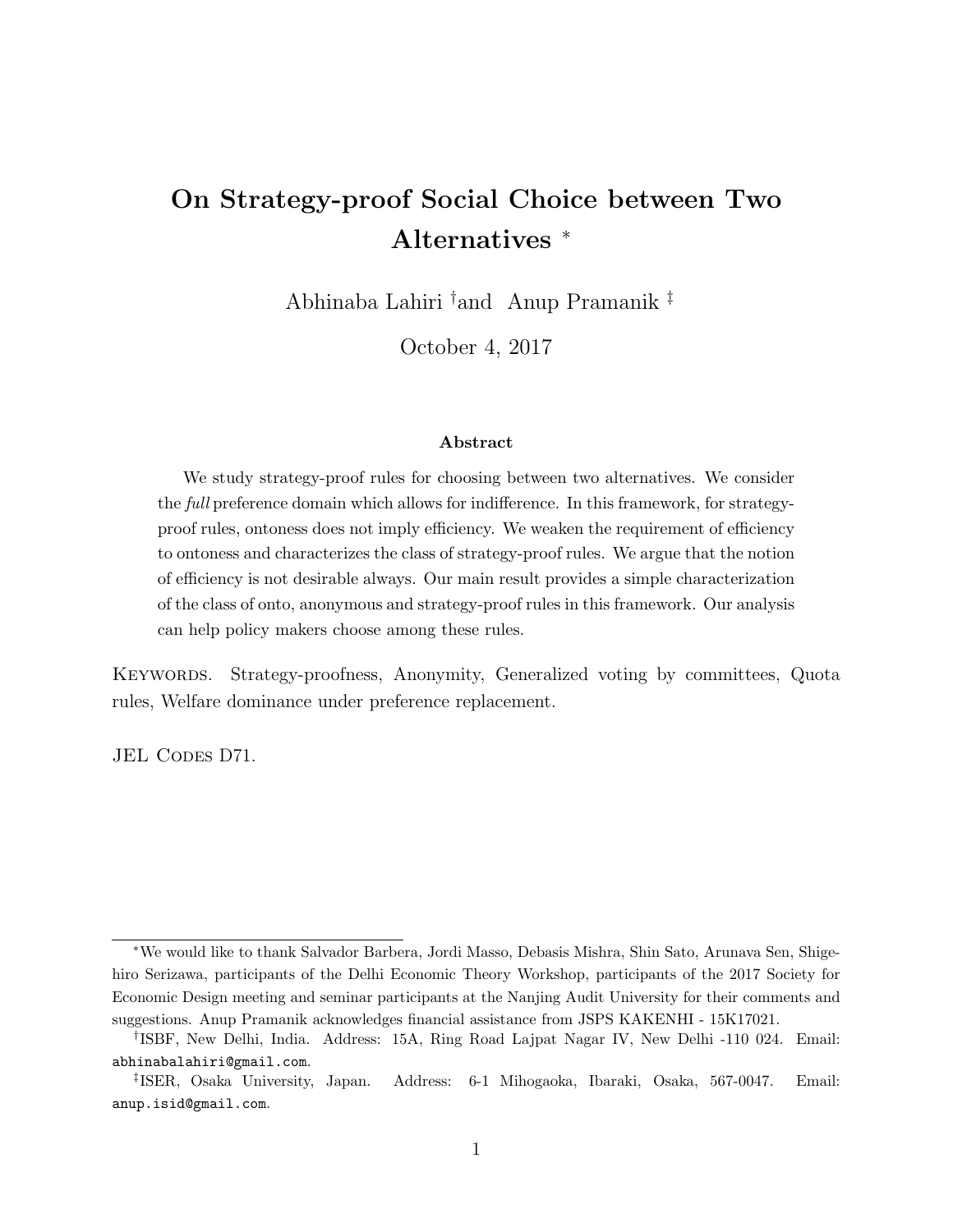#### 1 INTRODUCTION

In this paper, we study social choice problem where a finite set of individuals/agents have to choose one between two alternatives. Let  $a$  and  $b$  be two alternatives. We assume that individuals can report one among the following three preferences over these two alternatives: (1) a is strictly preferred to b, (2) b is strictly preferred to a and (3) a is indifferent to b. Based on individuals' reported preferences, a Social Choice Function (or simply a rule) selects an alternative. Choosing between two alternatives has many important applications - such as, two candidate elections, up-down votes on legislation, choosing one out of two locations for locating a public facility, yes-no decisions about building a new public facility or any situation with a status-quo alternative and a new alternative.

Throughout this paper we consider non-constant rules i.e. onto rules. Ontoness implies efficiency (or unanimity) for strategy-proof rules defined over a suitably rich domain of strict preferences ( see Dogan and Sanver (2007)). However, ontoness does not imply efficiency if preference domain includes indifference (see Examples in section  $4$ )<sup>1</sup>. We do not impose efficiency criteria on rules and characterize the class of strategy-proof rules in this framework. Our main result provides a simple characterization of the class of anonymous and strategyproof rules.

A natural objection could be why one might compromise efficiency. In election, it is quite often that a significant proportion of voters express their opinion as indifference. For instance, abstaining from voting can be interpreted as indifference. Moreover, in India voters are allowed to vote for "none of the above (NOTA)" - which can also be interpreted as indifference. In this scenario, if we only look at efficient and strategy-proof voting rules, the outcome is simply based on voters who do not express their opinion as indifference. We believe that this is not desirable in particular when the number of indifferent voters is very large. However if we relax the requirement of efficiency, the outcome depends on both the voters who are indifferent and who are not. Of course, the class of efficient and strategyproof rules is contained in the class of onto and strategy-proof rules. Since our main result provides a simple description of the class of anonymous and strategy-proof rules, we believe that our analysis can help policy makers choose among these rules.

We obtain following two results:

- Theorem 1: A rule f is onto and strategy-proof if and only if it is *generalized voting* by committees.
- Theorem 2: A rule  $f$  is onto, anonymous and strategy-proof if and only if it is either

<sup>&</sup>lt;sup>1</sup>If we restrict our attention to group strategy-proof rules, then ontoness implies efficiency (see Barberà et al. (2012), Manjunath (2012) and Harless (2015)).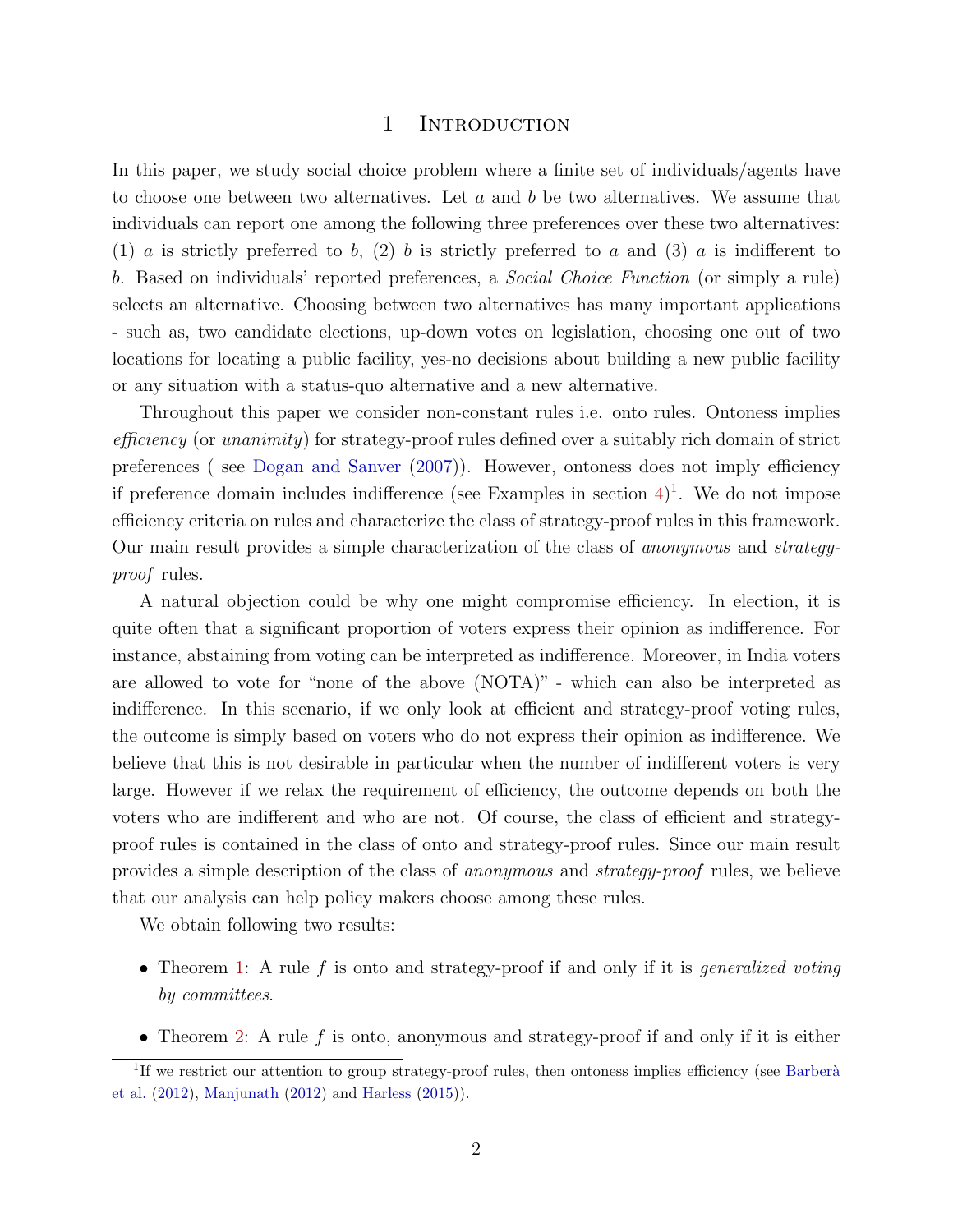#### a quota rule with indifference default a or a quota rule with indifference default b.

A generalized voting by committees (GVC) rule is described by two sets. The first one is a nonempty set of subsets of N satisfying monotonicity condition and we say it as a committee for indifference default  $d \in \{a, b\}$ . The second one is a set containing for each  $M \subseteq N^2$ , a committee for the alternative  $a$  at  $M$ . Moreover, the second set, not only depends on the first set, but also satisfies further properties (see section 5 for details). For any preference profile, if the set of agents who are indifferent between two alternatives, belongs to the committee for indifference default  $d$ , then the rule selects  $d$  at that profile. Otherwise, consider the committee for a at the set of agents with strict preferences over a and  $b$  - if the set of agents who prefers  $a$  to  $b$ , belongs the that committee, then the outcome is  $a$  or if it does not belong the that committee, then the outcome is  $b$ .

Larsson and Svensson (2006) characterizes the class of efficient and strategy-proof rules in this framework. These rules are known as voting by extended committees (see subsection 3.1 for details). These rules are contained in the class of GVC rules - in fact, efficient GVC rules are voting by extended committees rules. To be precise, if we impose efficiency on GVC rules, then the first set boils down to a singleton set including  $N$  itself. Moreover, the second set does not depend on the first set anymore.

Further we show that an anonymous GVC rule can be described as either a quota rule with indifference default a or a quota rule with indifference default b. A quota rule with indifference default a is described simply by a vector of integers of length  $k, k \in \{1, 2, \ldots, n\}$ ,  $x = (x_1, x_2, \ldots, x_k) \in \{1\} \times \{1, 2\} \times \ldots \times \{1, 2, \ldots, k\}$ , where  $x_{i+1} - 1 \le x_i \le x_{i+1}$  for all  $i \in \{1, 2, \ldots, k-1\}$ . Note that  $x_i$  is the  $i^{th}$  component of the vector x, where  $i \in \{1, 2, \ldots, k\}$ . The rule works as follows. For any preference profile, if the number of agents who are indifferent between two alternatives, is at least  $k$ , then the rule selects the indifference default a at that profile. Suppose that the number is less than  $k$ , i.e. the number of agents with strict preferences belongs to  $\{n-k+1,\ldots,n\}$ . In particular, we assume that the number of agents with strict preferences is  $n - k + l$  where  $l \in \{1, 2, ..., k\}$ . Then the outcome is a if the number of agents who prefers a to b is at least  $x_l$  and the outcome is b if the number is less than  $x_l$ . Here, k is the quota for indifference default a i.e. whenever the the number of indifferent agents is at least k, the outcome is a. Also,  $x_l$  is the quota for a when the number of strict agents is  $n - k + l$ ,  $l \in \{1, 2, ..., k\}$  i.e when  $n - k + l$  is the number of strict agents, the outcome is a if the number of agents who prefers a to b is at least  $x_l$  and the outcome is b if the number is less than  $x_l$ . Quota rule for a with indifference default b can also be described in similar fashion (see section 5.2 for details). Theorem 2 characterizes the class of anonymous and strategy-proof rules in terms of quota rules in this framework.

<sup>&</sup>lt;sup>2</sup>N is the set of individuals and  $|N| = n$ .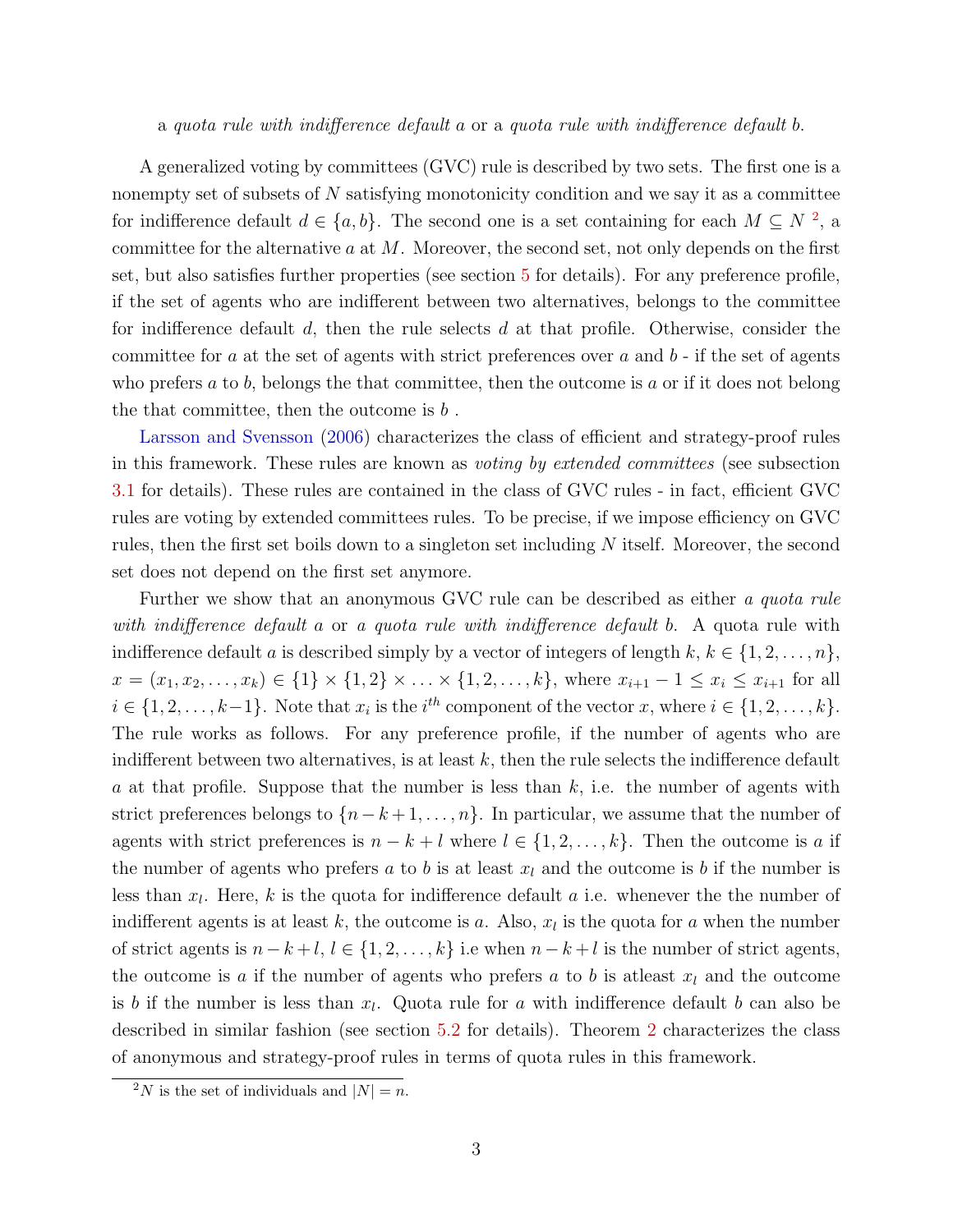Further, we study solidarity property in this framework. We consider the following solidarity property: "Welfare dominance under preference replacement (WDPR)", which says that when the preferences of one agent change, the other agents all weakly gain or all weakly lose. We characterize the class of rules satisfying WDPR among the class of quota rules.

Ju (2003) considers the problem of choosing a subset of a finite set of alternatives and characterizes strategy-proof rules for separable weak orderings. It is important to mention that our framework appears as a special case of Ju's framework. However, Ju (2003) provides an implicit characterization of strategy-proof rules. In this paper we consider the specific problem of choosing between two alternatives and provide an explicit characterization of strategy-proof rules. Marchant and Mishra (2015) studies the same problem and characterizes efficient and strategy-proof rules using transfers in quasi-linear private values environments.

This paper is organized as follows. Section 2 describes the basic notation and definitions. Section 3 discusses the relationship between ontoness and unanimity (or efficiency). Section 4 provides some rules which are strategy-proof but not efficient. The main results are presented in section 5. Proofs of Theorem 1 and Theorem 2 are relegated to the Appendix. Section 6 discusses rules satisfying WDPR. We conclude the the paper in section 7.

# 2 BASIC NOTATION AND DEFINITIONS

Let  $A = \{a, b\}$  denote the set of two alternatives and  $N = \{1, \ldots, n\}, n \geq 2$ , a finite set of agents/individuals. Each individual in N has a preference relation over A: she either prefers a, prefers b, or is indifferent between them. Let  $R$  be the set of these three preference relations. For each  $i \in N$ , let  $R_i \in \mathcal{R}$  denote individual i's preference relation. If a is at least as good as b according to individual i, we write  $aR_ib$ . If she prefers a to b, we write  $aP_ib$  and if she is indifferent between the two,  $aI_i b$ . Let  $\mathcal P$  be the set of two strict preference relations defined over A.

A preference profile is a list  $R = (R_1, R_2, \ldots, R_n) \in \mathcal{R}^n$  of individuals preferences. For any coalition  $S \subseteq N$  and any profile  $R \in \mathcal{R}$ ,  $R_S$  denotes the restriction of the profile R to the coalition S i.e.  $R_S = (R_i)_{i \in S}$ . A profile  $R' \in \mathcal{R}^n$  is defined to be a i-deviation from another profile  $R \in \mathcal{R}^n$  if  $R_{N \setminus \{i\}} = R'_{N \setminus \{i\}}$ .

For each  $R \in \mathcal{R}^n$ , let  $N_a(R)$  be the set of individuals who prefer a to b at R. Similarly, let  $N_b(R)$  be the set of individuals who prefer b to a, and let  $N_A(R)$  be the set of individuals who are indifferent between a and b at R. Finally, let  $\varsigma$  be the set of permutations of N. For each  $R \in \mathcal{R}^n$  and each  $\sigma \in \varsigma$ , let  $\sigma(R) = (R_{\sigma(i)})_{i \in N}$ .

DEFINITION 1. A SCF f is a mapping from  $\mathcal{R}^n$  to A i.e.  $f: \mathcal{R}^n \longrightarrow A$ .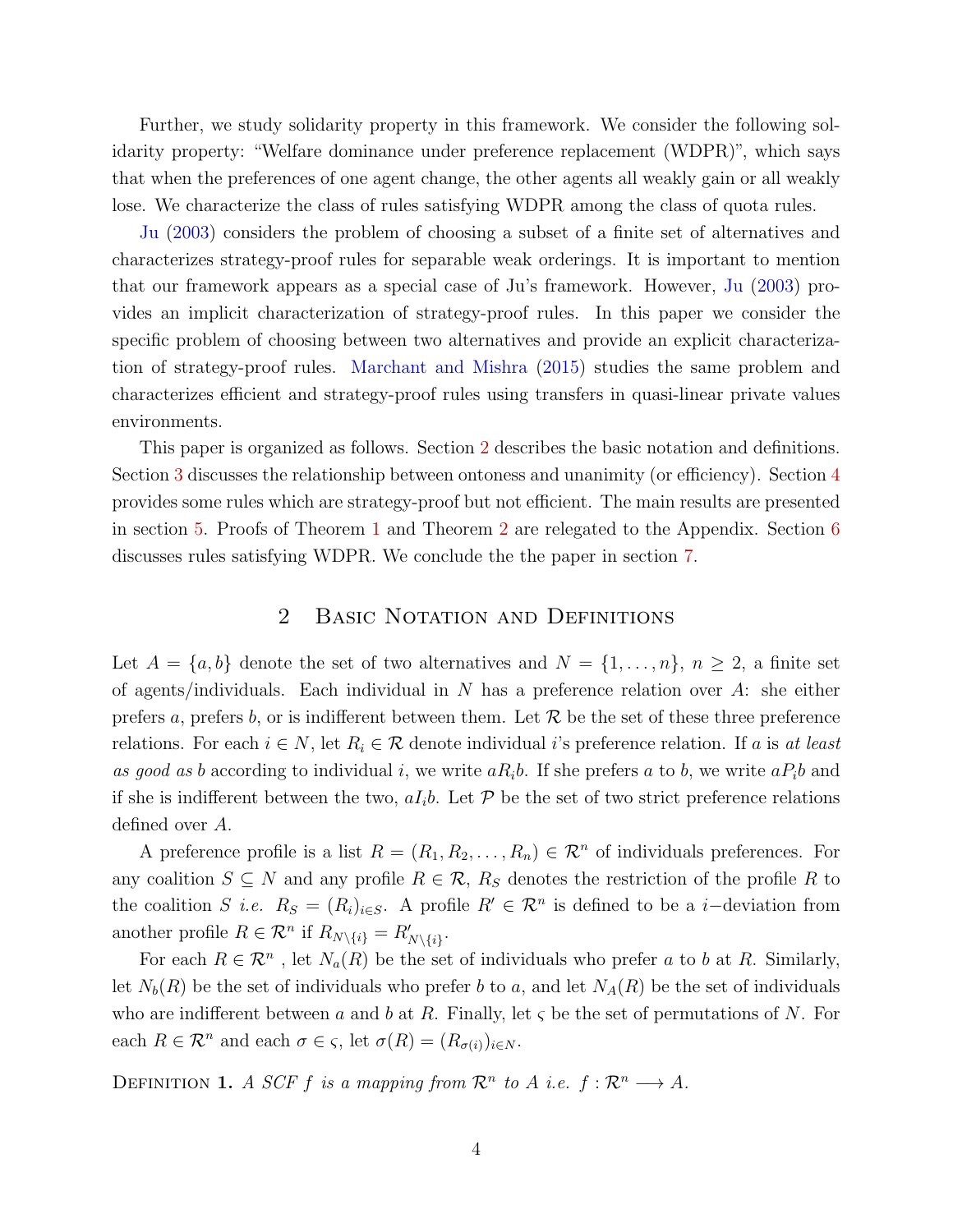A SCF is sometimes called a voting rule (or simply a rule).

DEFINITION 2. A SCF f is onto if for every alternative  $x \in A$  there exists a profile  $R \in \mathbb{R}^n$ such that  $f(R) = x$ .

Note that, as  $|A| = 2$ , if f is not onto, then it must be a constant rule i.e. a rule that selects the same alternative at each profile.

We list some well-known properties of SCFs below.

DEFINITION 3. A SCF f satisfies unanimity, if for all profile  $R \in \mathcal{R}^n$ ;  $f(R) = a$  whenever  $N_a(R) \neq \emptyset$  and  $N_b(R) = \emptyset$ , and  $f(R) = b$  whenever  $N_a(R) = \emptyset$  and  $N_b(R) \neq \emptyset$ .

If  $x \in A$  is at least as good as  $A \setminus x$  by all individuals and at least one individual prefers x, then by unanimity, the SCF must select x. Unanimity is also known as efficiency in this model.

The next property imposes a weaker requirement than unanimity. If all individuals prefer  $x \in A$ , then the SCF must select x.

DEFINITION 4. A SCF f satisfies weak unanimity, if for all profile  $R \in \mathcal{R}^n$ ;  $f(R) = a$ whenever  $N_a(R) = N$ , and  $f(R) = b$  whenever  $N_b(R) = N$ .

DEFINITION 5. A SCF f is strategy-proof if, for any  $i \in N$ , for any  $R \in \mathbb{R}^n$  and for any  $i$ −deviation  $R' \in \mathcal{R}^n$  of  $R$ , we have  $f(R)R_i f(R')$ .

A SCF is strategy-proof if no individual can obtain a preferred alternative by misrepresenting her preferences for any announcement of the preferences of the other individuals. Strategy-proofness ensures that that for every agent truth-telling is a weakly dominant strategy.

Anonymity requires that the names of the agents should not matter. In particular, when the identities of the agents are shuffled, the rule must select the same alternative.

DEFINITION 6. A SCF f is anonymous if for any  $R \in \mathbb{R}^n$  and for any  $\sigma \in \varsigma$ , we have  $f(R) = f(\sigma(R)).$ 

# 3 Unanimity versus Weak Unanimity

It is important to mention that unanimity implies weak unanimity and weak unanimity implies ontoness. However, ontoness does not imply weak unanimity and weak unanimity does not imply unanimity. If we restrict our attention to strategy-proof SCFs, then ontoness implies weak unanimity. In the following, we show this.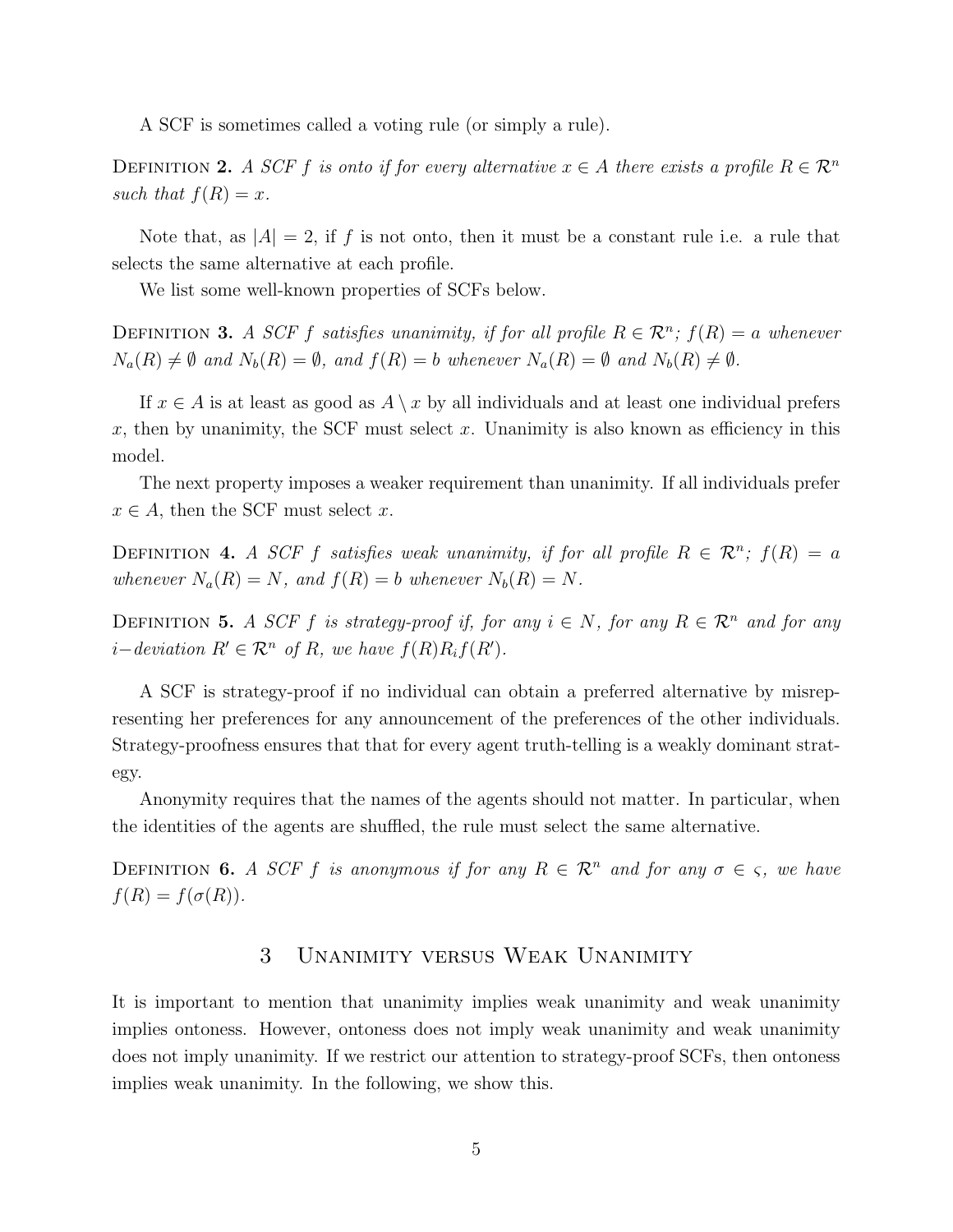PROPOSITION 1. Let  $f : \mathbb{R}^n \to A$  be a strategy-proof SCF. If f is onto, then it satisfies weak unanimity.

*Proof.* Suppose not. We assume that  $f(R) = b$  where  $aP_i b$  for all  $i \in N$ . Since f is onto, there exists  $R' \in \mathcal{R}^n$  such that  $f(R') = a$ . Applying strategy-proofness repeatedly, it follows that

$$
f(R') = f(R_1, R'_2, ..., R'_n)
$$
  
=  $f(R_1, R_2, R'_3, ..., R'_n)$   
:  
=  $f(R_1, ..., R_n)$   
=  $a$ 

This contradicts the assumption  $f(R) = b$ . A similar argument will lead to a contradiction if we assume that  $f(R) = a$  where  $bP_i a$  for all  $i \in N$ . Therefore f satisfies weak unanimity.  $\Box$ 

A natural question arises - if a SCF satisfies strategy-proofness and weak unanimity, does it satisfy unanimity? In Section 4, we provide SCFs which satisfy strategy-proofness and weak unanimity, but not unanimity. In the following, we first introduce the class of unanimous and strategy-proof rules known in the literature.

# 3.1 Unanimous and strategy-proof rules

To introduce the class of unanimous and strategy-proof rules on  $\mathcal{R}^n$ , we need following notations and definitions. For each  $M \subseteq N$ , a committee for alternative a at  $M$ ,  $\mathcal{F}_M$ , is a set of subsets of  $M$ , satisfying the following two properties:

- 1. **Non-emptyness**: If  $M \neq \emptyset$ , then  $\mathcal{F}_M \neq \emptyset$  and  $\emptyset \notin \mathcal{F}_M$ . If  $M = \emptyset$ , then  $\mathcal{F}_M = \emptyset$ .
- 2. **Monotonicity**: For each  $S \in \mathcal{F}_M$  and  $T \subseteq M$ , If  $S \subseteq T$ , then  $T \in \mathcal{F}_M$ .

A collection of committees for a,  $\mathcal{F} \equiv {\{\mathcal{F}_M\}_{M \subseteq N}}$ , is a set containing for each  $M \subseteq N$  a committee for a i.e.  $\mathcal{F}_M$ , satisfying the following properties:

For each  $M \subseteq N$  and each  $i \in M$ 

- 1. If  $S \in \mathcal{F}_M$  and  $i \notin S$ , then  $S \in \mathcal{F}_{M \setminus \{i\}}$ .
- 2. If  $S \cup \{i\} \notin \mathcal{F}_M$ , then  $S \notin \mathcal{F}_{M \setminus \{i\}}$ .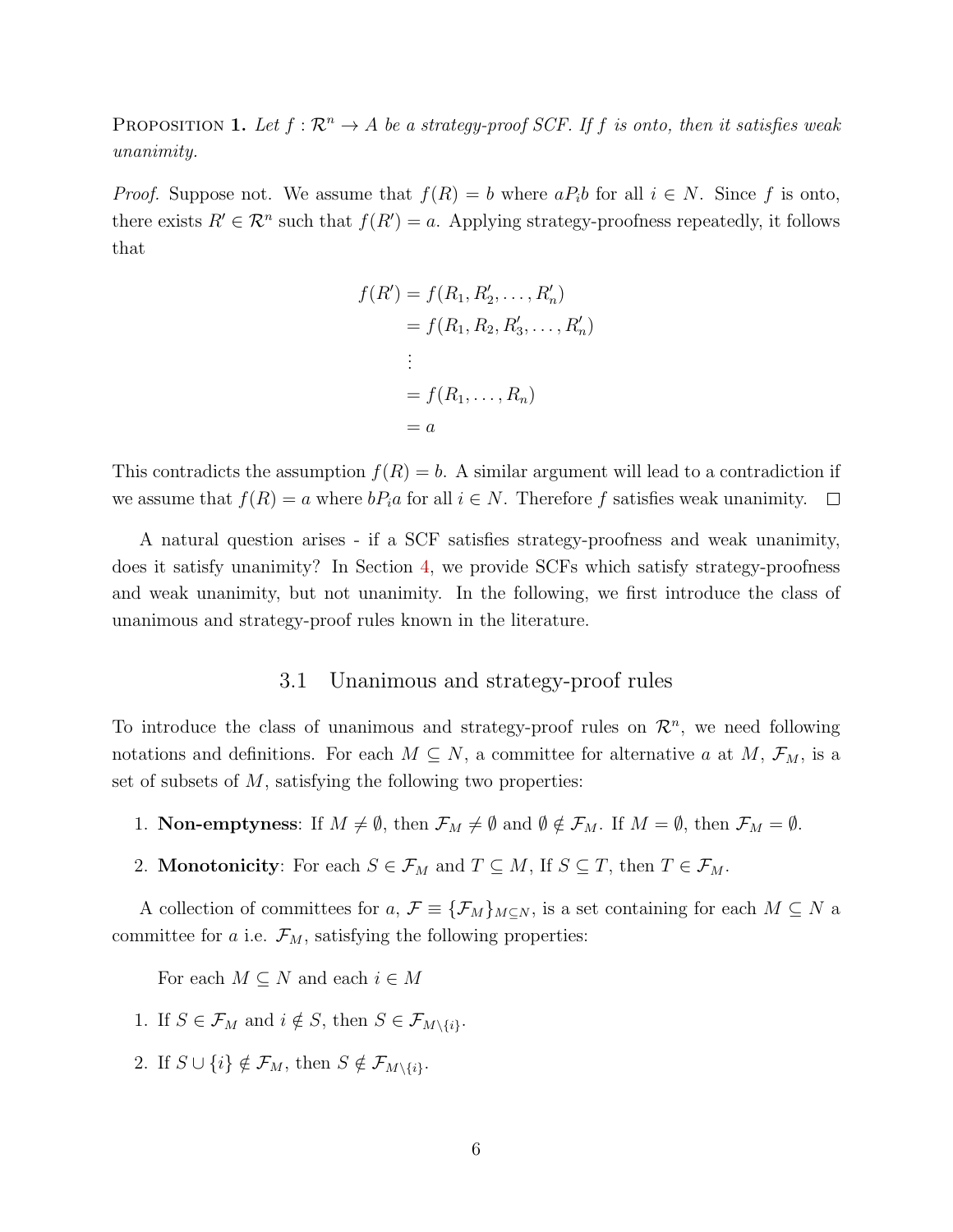DEFINITION 7. A SCF is voting by extended committees, denoted by  $VEC^{a,t}$ , if there exists a collection of committees for a (i.e.  $\mathcal{F}$ ) and a tie-breaker  $t \in A$  such that for all  $R \in \mathcal{R}^n$ ;

$$
VEC^{a,t}(R) = \begin{cases} t & \text{if } N_A(R) = N \\ a & \text{if } N_a(R) \in \mathcal{F}_{N \setminus N_A(R)} \\ b & \text{otherwise} \end{cases}
$$

Larsson and Svensson (2006) shows that the only unanimous and strategy-proof rules are  $VEC^{a,t}$ .

# 4 Rules

In this section, we provide some rules which are strategy-proof and onto but not unanimous.

EXAMPLE 1. Consider the following SCF  $f: \mathcal{R}^n \longrightarrow A$ :

$$
f(R) = \begin{cases} a & \text{if } aR_1b \\ b & \text{if } bP_1a \end{cases}
$$

Note that f satisfies strategy-proofness and ontoness (see subsection 5.1). However, it does not satisfy unanimity. To see this, consider a preference profile  $R'$  where  $aI_1'b$  and for all  $j \in N \setminus \{1\}$ ,  $bP'_j a$ . Unanimity implies that f must select b at R'. However,  $f(R') = a$ . Therefore f is not unanimous.  $\square$ 

Note that the rule in Example 1 is not anonymous. However, there are anonymous, onto and strategy-proof rules which are not unanimous.

EXAMPLE 2. Consider the status-quo rule with respect to the status-quo alternative  $a$ ,  $f^a: \mathcal{R}^n \longrightarrow A$ :

$$
f^{a}(R) = \begin{cases} b & \text{if } b \text{ is preferred by all agents} \\ a & \text{otherwise} \end{cases}
$$

It is straightforward that  $f^a$  is strategy-proof, anonymous and onto (see subsection 5.2). However,  $f^a$  is not unanimous. Consider a preference profile R where  $aI_i b$  for some  $i \in N$ and for all  $j \in N \setminus \{i\}$ ,  $bP_ja$ . Unanimity implies that  $f^a$  must select b at R. However,  $f^a(R) = a$ . Therefore  $f^a$  is not unanimous.

The status-quo rule with respect to the status-quo alternative b, is defined as follows:

$$
f^{a}(R) = \begin{cases} a & \text{if } a \text{ is preferred by all agents} \\ b & \text{otherwise} \end{cases}
$$

It can be seen that  $f^b$  is strategy-proof, anonymous and onto but not unanimous.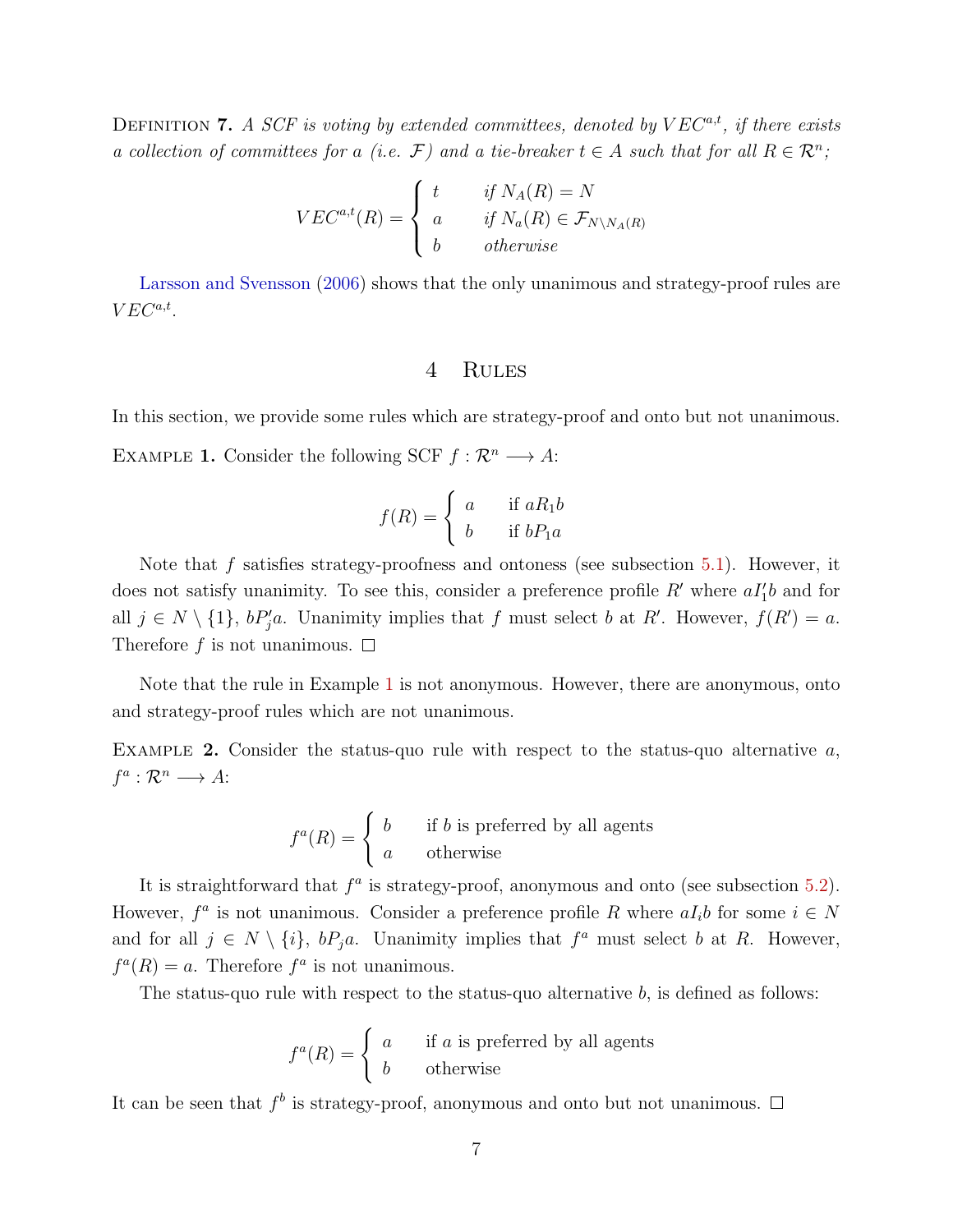The following class of rules can be found in Chapter 2 of Fishburn (2015).

EXAMPLE 3. Let  $s : \mathcal{R} \longmapsto \{1, 0, -1\}$  such that

$$
s(R_i) = \begin{cases} 1 & \text{if } aP_i b \\ 0 & \text{if } aI_i b \\ -1 & \text{if } bP_i a \end{cases}
$$

For each  $R \in \mathcal{R}^n$ , we denote  $s(R) = \sum_{i=1}^n s(R_i)$ .

We fix an integer  $h \in (-n, n] \cap \mathbb{Z}$  and define the SCF  $f^h$ , as follows: For all  $R \in \mathbb{R}^n$ 

$$
f^h(R) = \begin{cases} a & \text{if } s(R) \ge h \\ b & \text{Otherwise} \end{cases}
$$

First, we make following remarks on these rules.

- 1. If  $h = 1$ , we get the simple majority rule *i.e.* a beats b whenever more individuals prefer  $a$  to  $b$  than prefer  $b$  to  $a$  and  $b$  beats  $a$  whenever the converse holds.
- 2. The case where a wins if the number of individuals prefer a to b exceeds the number of individuals prefer b to a by at least a positive integer  $r$ , and b wins otherwise, is described by  $h = r$ .
- 3. If  $h = n$ , then we get the status-quo rule with respect to status quo alternative b. Similarly, if  $h = -(n-1)$ , then we get the status-quo rule with respect to status-quo alternative a.

In subsection 5.2, we show that  $f^h$  is strategy-proof, anonymous and onto. Whether  $f^h$ is unanimous or not, that depends on the value of h. In particular, it can be seen that  $f^h$  is unanimous if  $h \in \{0, 1\}$ . However if  $h > 1$  or  $h \leq -1$ , then  $f^h$  is not unanimous. To see this, we first assume that  $h > 1$ . Let  $R \in \mathcal{R}^n$  be a preference profile where  $aP_i b$  and  $aI_j b$  for all  $j \in N \setminus i$ . By unanimity, we should select a at R. However  $f^h(R) = b$ , because  $s(R) = 1 < h$ . Similarly, if  $h \leq -1$ , at  $R \in \mathcal{R}^n$  where  $bP_i a$  and  $aI_j b$  for all  $j \in N \setminus i$ ,  $f^h(R) = a$ , because  $s(R) = -1$  ≥ h - violates unanimity.  $□$ 

We can think of a rule where the *number* of individuals who are indifferent between two alternatives, can determine the outcome. For instance, consider a rule which selects an alternative  $x \in A$  if the *number* of indifferent individuals is at least a positive integer  $r \in \{1, 2, \ldots, n\}$ . Otherwise if the number is less than r, then based upon the preferences of strict individuals, the rule selects x or the other alternative  $A \setminus x$ . Below, we introduce a class of such rules.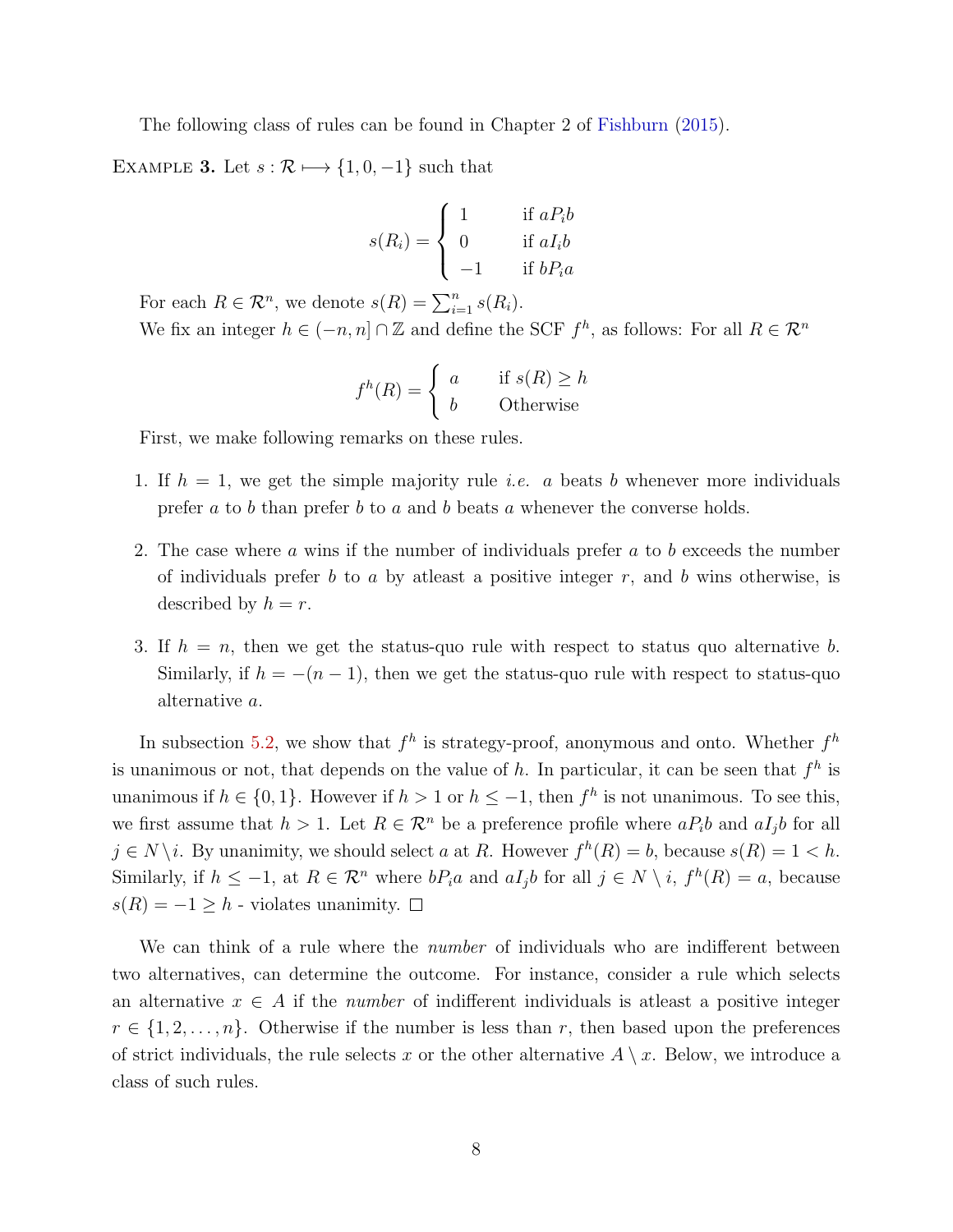EXAMPLE 4. We fix a positive integer  $r \in \{1, 2, ..., n\}$  and define the SCF  $f^r$ , as follows: For all  $R \in \mathcal{R}^n$ 

$$
f^{r}(R) = \begin{cases} b & \text{if } |N_A(R)| \ge r \\ b & \text{if } |N_A(R)| < r \text{ and } |N_b(R)| \neq \emptyset \\ a & \text{if } |N_A(R)| < r \text{ and } |N_b(R)| = \emptyset \end{cases}
$$

We make following remarks on these rules.

- 1. If  $r = 1$ , then we get the status-quo rule with respect to status quo alternative b.
- 2. If  $r = n$ , then we get the consensus rule with disagreement-default b and indifferencedefault b (Manjunath (2012)).

In subsection 5.2, we show that  $f^r$  is strategy-proof, anonymous and onto. However, whether  $f^r$  is unanimous or not depends on r. In particular, if  $r = n$ , then it is straightforward to show that  $f^r$  is unanimous. However, if  $r < n$ ,  $f^r$  is not unanimous. To see this, consider  $R \in \mathcal{R}^n$  where  $aP_i b$  and  $aI_j b$  for all  $j \in N \setminus i$ . By unanimity, we should select a at R. However  $f^{r}(R) = b$ , because  $|N_A(R)| = n - 1 \geq r$ .

# 5 RESULTS

#### 5.1 Generalized voting by committees

In this section, we characterize onto and strategy-proof rules. For this, we need to introduce additional notation and definitions.

A committee for indifference default  $d \in \{a, b\}$ , denoted by  $\mathcal{I}^d$ , is a set of subsets of N, satisfying the following two properties:

- 1. Non-emptyness:  $\mathcal{I}^d \neq \emptyset$  and  $\emptyset \notin \mathcal{I}^d$ .
- 2. **Monotonicity**: For each  $S \in \mathcal{I}^d$  and  $T \subseteq N$ , If  $S \subseteq T$ , then  $T \in \mathcal{I}^d$ .

Since  $d \in \{a, b\}$ ,  $\mathcal{I}^a$  denotes a committee for indifference default a. Similarly, a committee for indifference default *b* is denoted by  $\mathcal{I}^b$ .

Let  $M \subseteq N$  and  $\mathcal{I}^d$  be a committee for indifference default d. A committee for a at M with respect to  $\mathcal{I}^d$ , denoted by  $\mathcal{F}_{M,\mathcal{I}^d}$ , is a set of subsets of M, satisfying the following two properties:

1. Non-emptiness with respect to  $\mathcal{I}^d$ : If  $N \setminus M \notin \mathcal{I}^d$ , then  $\mathcal{F}_{M,\mathcal{I}^d} \neq \emptyset$  and  $\emptyset \notin \mathcal{F}_{M,\mathcal{I}^d}$ . If  $N \setminus M \in \mathcal{I}^d$ , then  $\mathcal{F}_{M,\mathcal{I}^d} = \emptyset$ .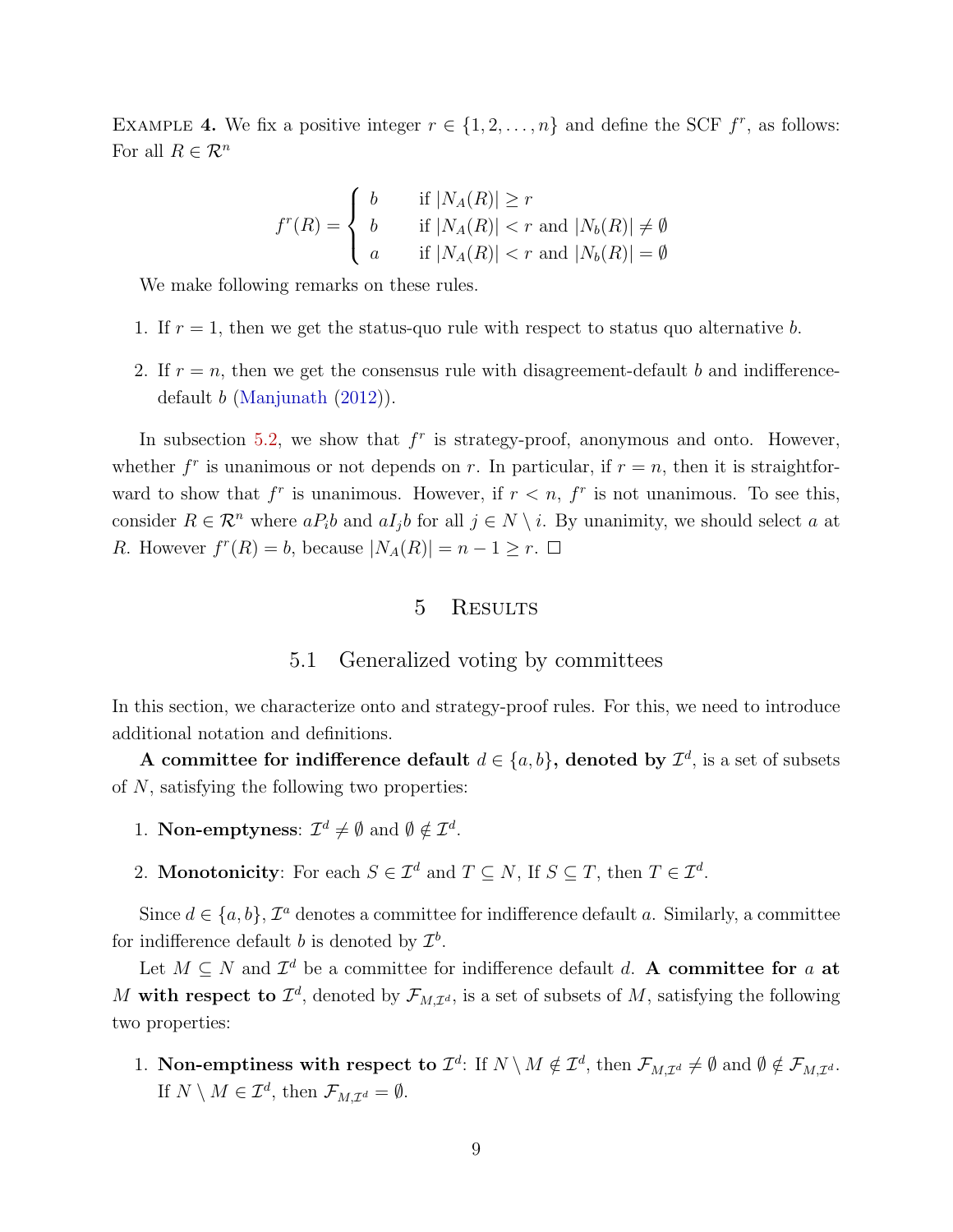2. **Monotonicity**: For each  $S \in \mathcal{F}_{M,\mathcal{I}^d}$  and  $T \subseteq M$ , If  $S \subseteq T$ , then  $T \in \mathcal{F}_{M,\mathcal{I}^d}$ .

A collection of committees for a with respect to  $\mathcal{I}^a$ , denoted by  $\mathcal{F}_{\mathcal{I}^a} \equiv {\{\mathcal{F}_{M,\mathcal{I}^a}\}_{M\subseteq N}}$ , is a set containing for each  $M \subseteq N$  a committee for a with respect to  $\mathcal{I}^a$  i.e.  $\mathcal{F}_{M,\mathcal{I}^a}$ , satisfying the following properties:

For each  $M \subseteq N$  and each  $i \in M$ 

- 1. If  $N \setminus M \notin \mathcal{I}^a$  and  $\{N \setminus M\} \cup \{i\} \in \mathcal{I}^a$ , then for all  $S \subseteq M$  such that  $i \in S, S \in \mathcal{F}_{M,\mathcal{I}^a}$ .
- 2. If  $S \in \mathcal{F}_{M,\mathcal{I}^a}$ ,  $i \notin S$  and  $\{N \setminus M\} \cup \{i\} \notin \mathcal{I}^a$ , then  $S \in \mathcal{F}_{M \setminus \{i\},\mathcal{I}^a}$ .
- 3. If  $N \setminus M \notin \mathcal{I}^a$ ,  $S \cup \{i\} \notin \mathcal{F}_{M,\mathcal{I}^a}$  and  $\{N \setminus M\} \cup \{i\} \notin \mathcal{I}^a$ , then  $S \notin \mathcal{F}_{M \setminus \{i\},\mathcal{I}^a}$ .

Similarly, a collection of committees for a with respect to  $\mathcal{I}^b$ ,  $\mathcal{F}_{\mathcal{I}^b} \equiv \{\mathcal{F}_{M,\mathcal{I}^b}\}_{M\subseteq N}$ , is a set containing for each  $M \subseteq N$  a committee for a with respect to  $\mathcal{I}^b$  i.e.  $\mathcal{F}_{M,\mathcal{I}^b}$ , satisfying the following properties:

For each  $M \subseteq N$  and each  $i \in M$ 

- 1. If  $N \setminus M \notin \mathcal{I}^b$  and  $\{N \setminus M\} \cup \{i\} \in \mathcal{I}^b$ , then for all  $S \in \mathcal{F}_{M,\mathcal{I}^b}$ ,  $i \in S$ .
- 2. If  $S \in \mathcal{F}_{M,\mathcal{I}^b}$ ,  $i \notin S$  and  $\{N \setminus M\} \cup \{i\} \notin \mathcal{I}^b$ , then  $S \in \mathcal{F}_{M \setminus \{i\},\mathcal{I}^b}$ .
- 3. If  $N \setminus M \notin \mathcal{I}^b$ ,  $S \cup \{i\} \notin \mathcal{F}_{M,\mathcal{I}^b}$  and  $\{N \setminus M\} \cup \{i\} \notin \mathcal{I}^b$ , then  $S \notin \mathcal{F}_{M \setminus \{i\},\mathcal{I}^b}$ .

Given a committee for indifference default d,  $\mathcal{I}^d$  and a collection of committees for a with respect to  $\mathcal{I}^d$ , we define *generalized voting by committees* (GVC), as follows.

DEFINITION 8. A SCF is GVC, denoted by  $f_{\mathcal{F}_{\tau}}^{T^d}$  $\frac{T^a}{\mathcal{F}_{\mathcal{I}^d}}$ , if there exists a committee for indifference default d,  $\mathcal{I}^d$  where  $d \in A$  and a collection of committees for a with respect to  $\mathcal{I}^d$ ,  $\mathcal{F}_{\mathcal{I}^d}$ , such that for all  $R \in \mathbb{R}^n$ ;

$$
f_{\mathcal{F}_{\mathcal{I}^d}}^{\mathcal{I}^d}(R) = \begin{cases} d & \text{if } N_A(R) \in \mathcal{I}^d \\ a & \text{if } N_a(R) \in \mathcal{F}_{N \setminus N_A(R), \mathcal{I}^d} \text{ and } N_A(R) \notin \mathcal{I}^d \\ b & \text{otherwise} \end{cases}
$$

Now we state the main result of this section.

THEOREM 1. Let  $f: \mathbb{R}^n \longrightarrow A$  be an onto SCF. f is strategy-proof if and only if f is GVC.

The proof of Theorem 1 is in the Appendix. However, we make several remarks on Theorem 1 in the following: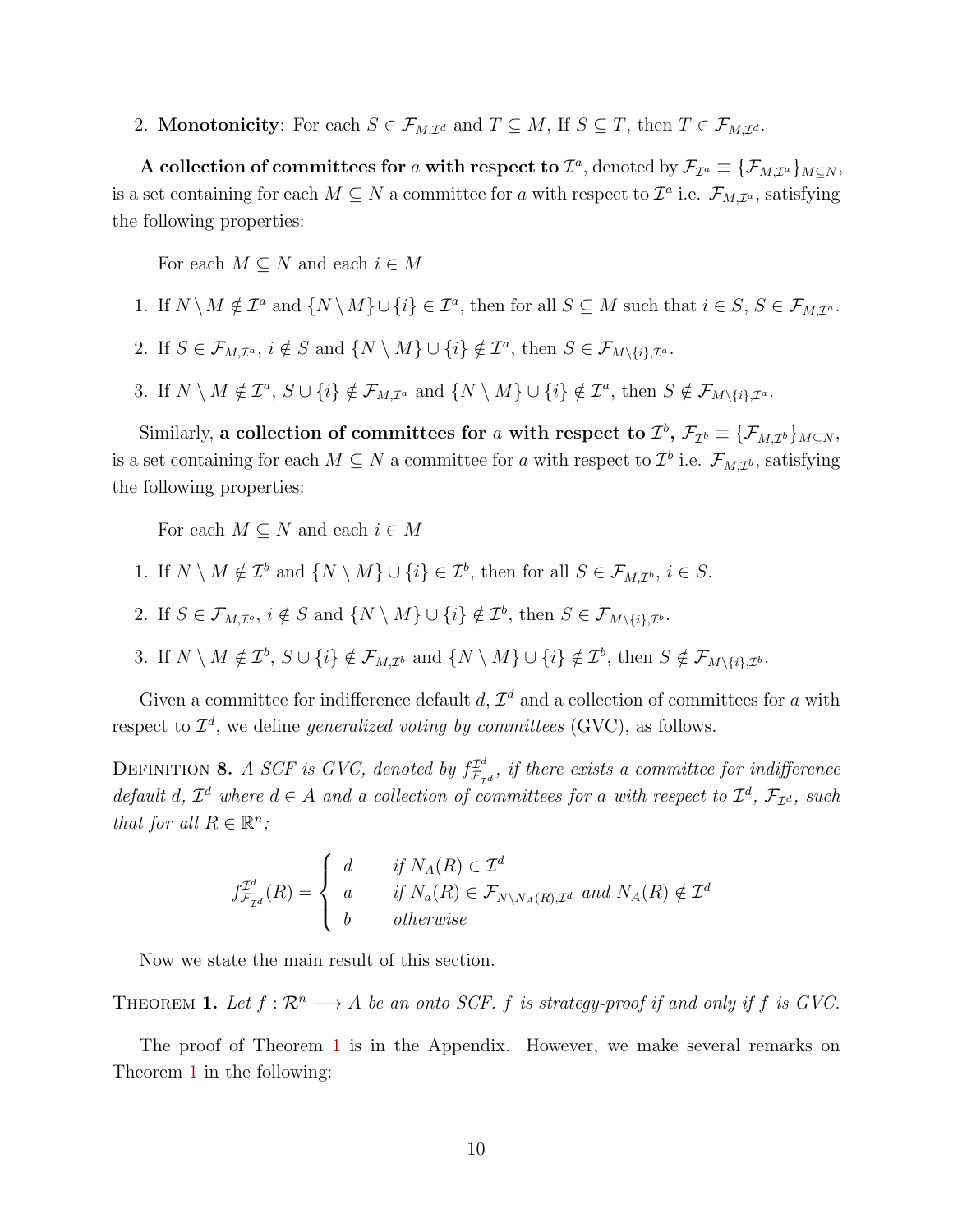- 1. Larsson and Svensson (2006) characterizes unanimous (or efficient) and strategy-proof rules in this framework. In particular, they show that the only unanimous and strategyproof rules are  $VEC^{a,t}$  (see subsection 3.1). We do not impose unanimity property on rules. We consider much weaker requirement of ontoness and characterize strategyproof rules in this framework. The class of  $VEC^{a,t}$  rules belongs to the the class of GVC rules. In particular, a GVC rule,  $f_{\mathcal{F}_{\tau}}^{\mathcal{I}^d}$  $\mathcal{I}_{\mathcal{F}_{\mathcal{I}d}}^d$  is unanimous if and only if  $\mathcal{I}^d = \{N\}.$
- 2. It can be seen that the rule in Example 1 is a GVC rule where  $\mathcal{I}^a = \{S \subseteq N : 1 \in S\}$ and  $\mathcal{F}_{\mathcal{I}^a} \equiv {\{\mathcal{F}_{M,\mathcal{I}^a}\}_{M\subseteq N}}$  is as described below:

$$
\mathcal{F}_{M,\mathcal{I}^a} = \left\{ \begin{array}{ccc} \left\{ S \subseteq M : & 1 \in S \right\} & & \text{if} & 1 \in M \\ & & & \\ & & \emptyset & & \text{if} & 1 \notin M \end{array} \right.
$$

3. We must confess that GVC rules are not simple to describe. However, the rules that are anonymous, can be described in much simpler way. We talk about this in details in the next section.

# 5.2 Anonymous rules

Theorem 1 provides a characterization of onto and strategy-proof rules in our model. In this section we provide a characterization of onto, strategy-proof and anonymous rules. First we define the following class of rules.

DEFINITION 9. A SCF is a **quota rule with indifference default** a, denoted by  $f_a^{k,x}$ , if there exists a vector of natural numbers of length k,  $x = (x_1, x_2, \ldots, x_k) \in \{1\} \times \{1, 2\} \times \ldots \times$  $\{1, 2, \ldots, k\}$ , where  $k \in \{1, 2, \ldots, n\}$  and  $x_{i+1} - 1 \le x_i \le x_{i+1}$  for all  $i \in \{1, 2, \ldots, k-1\}$ such that for all  $R \in \mathcal{R}^n$ 

$$
f_a^{k,x}(R) = \begin{cases} a & \text{if } |N_A(R)| \ge k \\ a & \text{if } |N_A(R)| < k \\ & \text{and } |N_a(R) \cup N_b(R)| = n - k + l \text{ for some } l \in \{1, 2, ..., k\} \\ and & |N_a(R)| \ge x_l \end{cases}
$$
  

$$
b \qquad \text{otherwise}
$$

Next we define another class of rules as follows.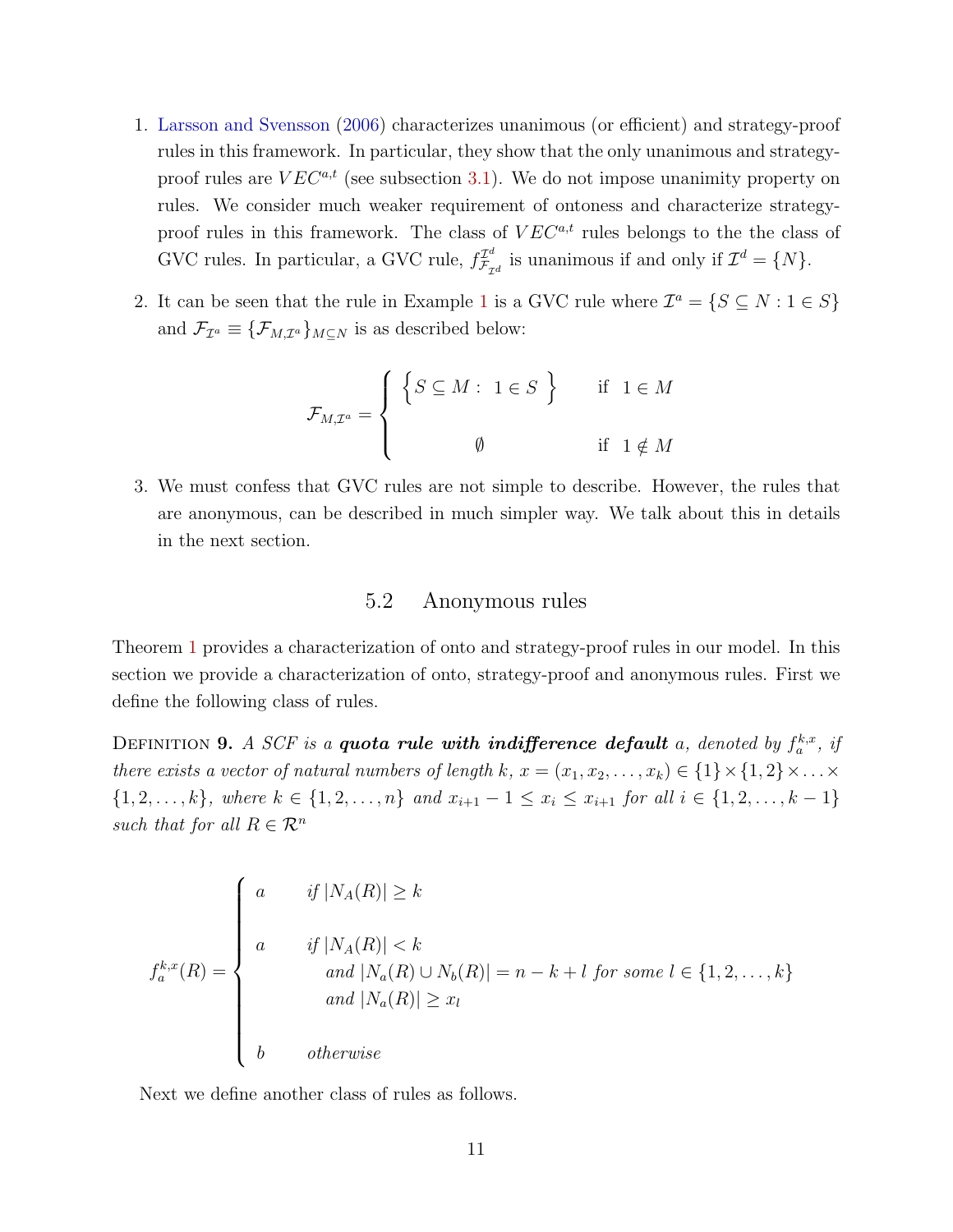DEFINITION 10. A SCF is a quota rule with indifference default b, denoted by  $f_b^{k,y}$  $\begin{array}{c} \kappa, y \\ b \end{array}$ if there exists a vector of natural numbers of length k,  $y = (y_1, y_2, \ldots, y_k) \in \{n - k + 1\} \times$  ${n-k+1, n-k+2} \times ... \times {n-k+1, n-k+2, ..., n}$ , where  $k \in \{1, 2, ..., n\}$  and  $y_{i+1} - 1 \le y_i \le y_{i+1}$  for all  $i \in \{1, 2, \ldots, k-1\}$  such that for all  $R \in \mathcal{R}^n$ 

$$
f_b^{k,y}(R) = \begin{cases} b & \text{if } |N_A(R)| \ge k \\ a & \text{if } |N_A(R)| < k \\ \text{and } |N_a(R) \cup N_b(R)| = n - k + l \text{ for some } l \in \{1, 2, \dots, k\} \\ \text{and } |N_a(R)| \ge y_l \\ b & \text{otherwise} \end{cases}
$$

Next we state the main theorem of this paper.

THEOREM 2. Let  $f : \mathbb{R}^n \longrightarrow A$  be a SCF. f is strategy-proof, anonymous and onto if and only if it is either a quota rule with indifference default a or a quota rule with indifference default b.

The proof of Theorem 2 is in the Appendix. In the following, we make several remarks on Theorem 2:

- 1. An anonymous and strategy-proof rule can be described simply by a vector of natural numbers of length k, where  $k \in \{1, 2, ..., n\}$ . In particular, a quota rule with indifference default a,  $f_a^{k,x}$ , is described by a vector of natural numbers of length k,  $x = (x_1, x_2, \ldots, x_k) \in \{1\} \times \{1, 2\} \times \ldots \times \{1, 2, \ldots, k\},\$  where  $k \in \{1, 2, \ldots, n\}$  and  $x_{i+1}-1 \leq x_i \leq x_{i+1}$  for all  $i \in \{1, 2, \ldots, k-1\}$ . For any  $R \in \mathcal{R}^n$ ,  $f_a^{k,x}$  works as follows.
	- If the number of individuals who are indifferent between two alternatives at  $R$ , is at least k, i.e.  $|N_A(R)| \geq k$ , then the rule selects the indifference default a i.e.  $f_a^{k,x}(R) = a$ . Here, k is the quota for indifference default a.
	- If  $|N_A(R)| < k$ , then note that  $|N_a(R) \cup N_b(R)| = n-k+l$  for some  $l \in \{1, 2, ..., k\}$ and we consider  $x_l$  which represents the quota for alternative a. If the number of individuals who vote for a is at least  $x_l$ , i.e.  $|N_a(R)| \ge x_l$ , then  $f_a^{k,x}(R) = a$ ; otherwise  $f_a^{k,x}(R) = b$ .

A quota rule with indifference default b, can be described in a similar way as well.

2. Note that  $f_a^{k,x}$  is unanimous if and only if  $k = n$ . Similarly,  $f_b^{k,y}$  $b<sub>b</sub><sup>k,y</sup>$  is unanimous if and only if  $k = n$ .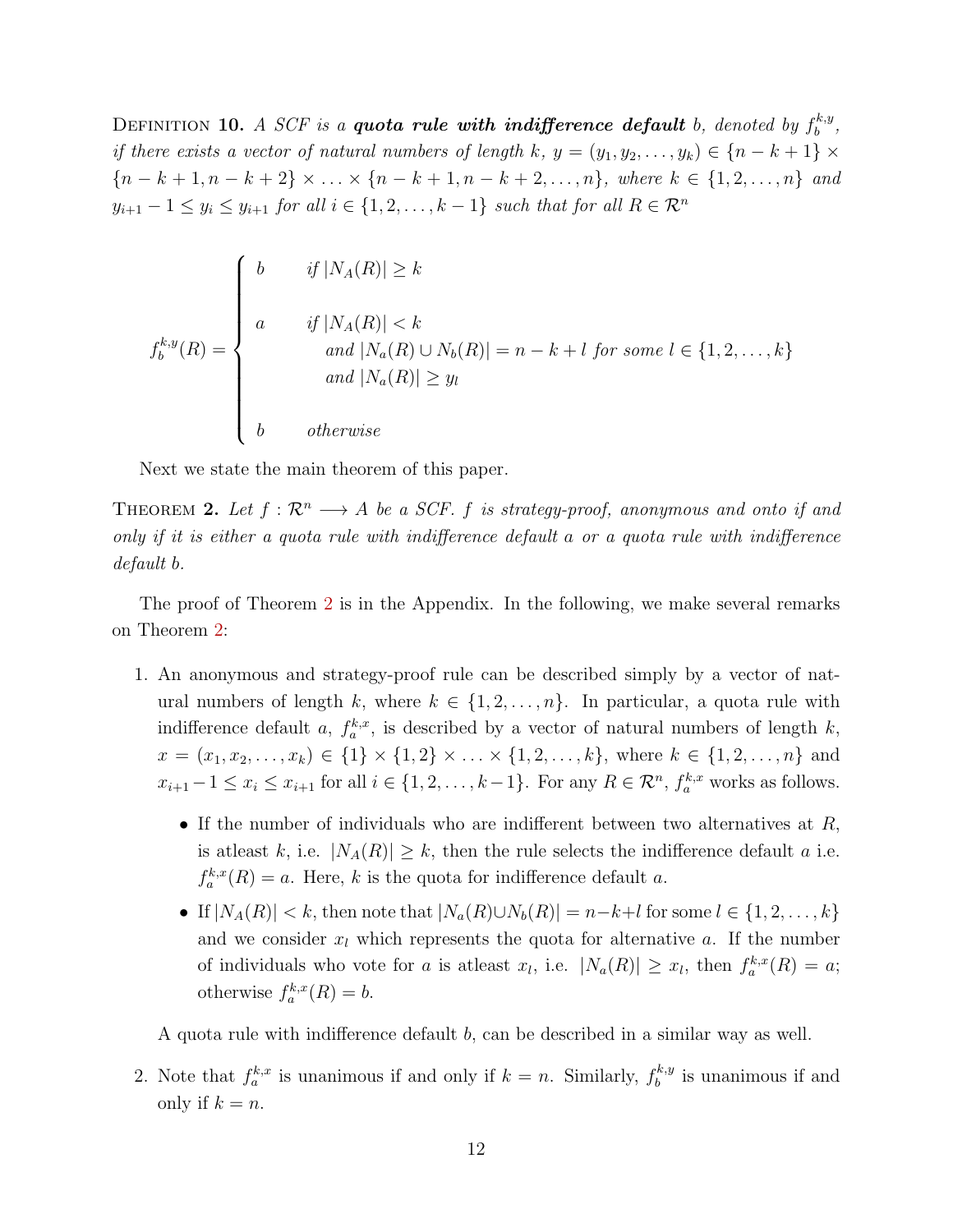- 3. Rules in Example 2: The status-quo rule with respect to the status-quo alternative a,  $f^a$  is a quota rule with indifference default a,  $f_a^{k,x}$  where x is a vector of natural numbers of length 1 i.e.  $k = 1$  and  $x \equiv (x_1) = (1)$ . The status-quo rule with respect to the status-quo alternative b,  $f^b$  is a quota rule with indifference default b,  $f_b^{k,y}$  where y is a vector of natural numbers of length 1 i.e.  $k = 1$  and  $y \equiv (y_1) = (n)$ .
- 4. Rules in Example 3: If  $h > 0$ , the  $f^h$  is a quota rule with indifference default b,  $f_a^{k,y}$ where y is a vector of natural numbers of length  $n - h + 1$  i.e.  $k = n - h + 1$  and  $y \equiv (y_1, \ldots, y_{n-h+1}) = (h, h+1, h+1, h+2, h+2, h+3, \ldots).$

If  $h \leq 0$ , the  $f^h$  is a quota rule with indifference default a,  $f_a^{k,x}$  where x is a vector of natural numbers of length  $n+h$  i.e.  $k = n+h$  and  $x \equiv (x_1, \ldots, x_{n+h}) = (1, 1, 2, 2, 3, 3, \ldots).$ 

5. The rule in Example 4: It can be seen that the rule in Example 4 is a quota rule with indifference default b,  $f_b^{k,y}$  where y is a vector of natural numbers of length r i.e.  $k = r$ and  $y \equiv (y_1, \ldots, y_r) = (n - r + 1, n - r + 2, \ldots, n).$ 

# 5.3 Weak strategy-proofness

In this section, we introduce a weaker notion of strategy-proofness as follows.

DEFINITION 11. A SCF f is weakly strategy-proof if, for any  $i \in N$ , for any  $R \in \mathbb{R}^n$  and for any i–deviation  $R' \in \mathcal{R}^n$  of R such that  $R_i \in \mathcal{P}$  and  $aI_i'b$ , we have  $f(R)R_if(R')$ .

Next we show that in our model, strategy-proofness and weak strategy-proofness are equivalent<sup>3</sup>.

LEMMA 1. Let  $f : \mathbb{R}^n \longrightarrow A$  be a SCF. f is strategy-proof if and only if f is weakly strategy-proof.

*Proof.* Note that if f is strategy-proof then it is weakly strategy-proof. So suppose that f is weakly strategy-proof, but to the contrary  $f$  is not strategy-proof. Then there exist an agent  $i \in N$  and a profile  $R \in \mathcal{R}^n$  and an  $i$ -deviation  $R' \in \mathcal{R}$  of R such that  $R_i, R'_i \in \mathcal{P}$  and  $f(R')P_i f(R)$ . So it follows that  $R_i \neq R'_i$ . Without loss of generality, assume that  $aP_i b$  and  $bP_i'a$ . So it follows that  $f(R) = b$  and  $f(R') = a$ . Now consider the profile  $R^* \in \mathcal{R}^n$  such that  $R^*_{N\setminus\{i\}} = R'_{N\setminus\{i\}} = R_{N\setminus\{i\}}$ , and  $aI_i^*b$ . Now weak strategy-proofness for the deviation from R to  $R^*$  implies that  $f(R^*) = b$ . On the other hand weak strategy-proofness for the deviation from R' to R<sup>\*</sup> implies that  $f(R^*) = a$ , which contradicts the fact that  $f(R^*) = b$ and concludes the proof.  $\Box$ 

 $3$  Weak strategy-proofness is also known as participation property of an SCF in this framework (see Núñez and Sanver (2017) for details.)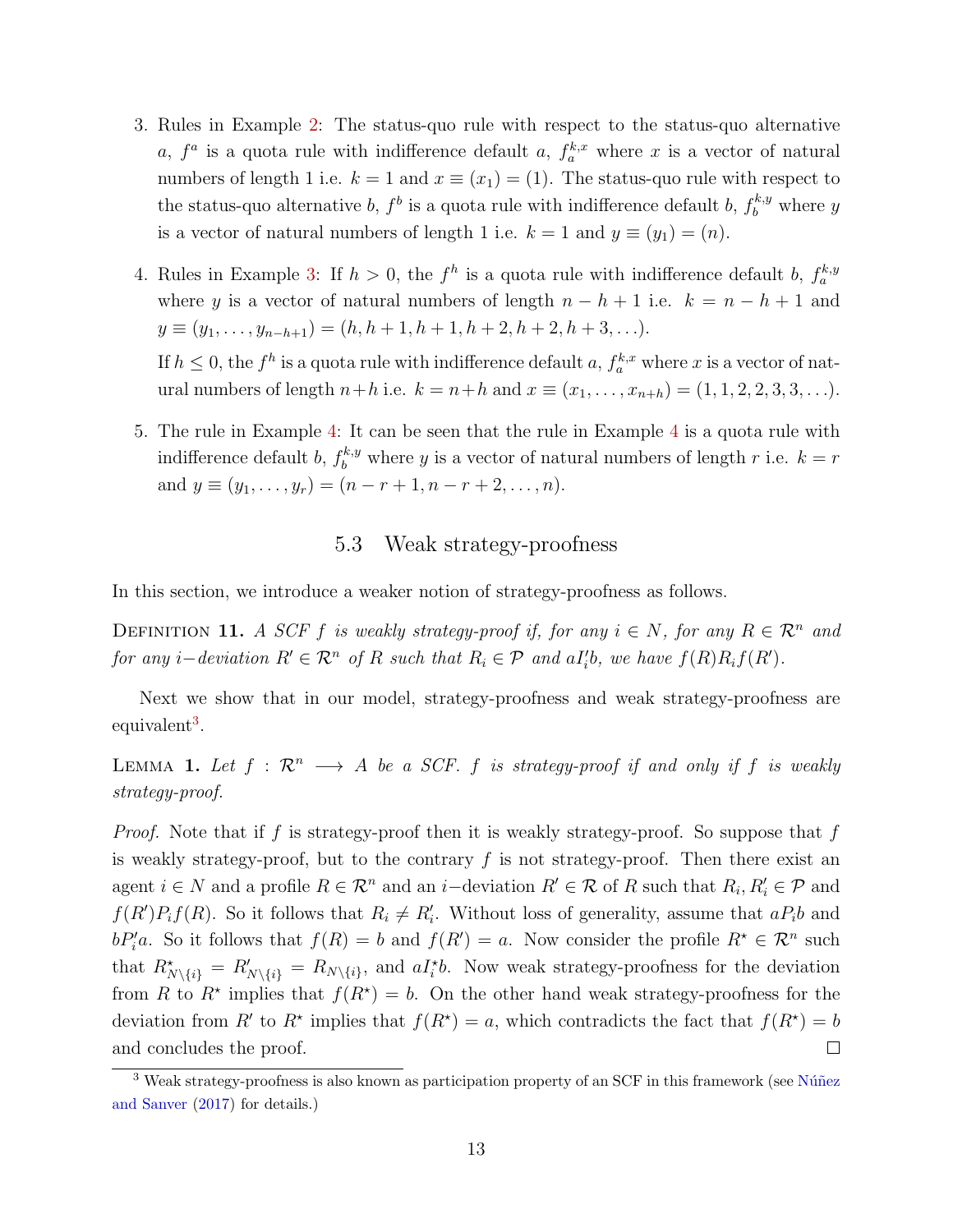We present our main results as the following corollaries.

COROLLARY 1. Let  $f: \mathcal{R}^n \longrightarrow A$  be an onto SCF. f is weakly strategy-proof if and only if it is GVC.

Proof. Follows from Theorem 1 and Lemma 1.

COROLLARY 2. Let  $f : \mathbb{R}^n \longrightarrow A$  be an onto SCF. f is anonymous and weakly strategyproof if and only if it is either a quota rule with indifference default a or a quota rule with indifference default b.

Proof. Follows from Theorem 2 and Lemma 1.

# 6 Solidarity and quota rules

Among the class of anonymous and strategy-proof rules, the rules satisfy solidarity property, is studied in this section. We consider the following solidarity property: "welfare dominance under preference replacement", which says that when the preferences of one agent change, the other agents all weakly gain or all weakly lose.

DEFINITION 12. A SCF f satisfies welfare dominance under preference replacement (WDPR) if for any  $R \in \mathcal{R}^n$ , for any  $i \in N$  and for any  $R'_i \in \mathbb{R}$ , either (i) for each  $j \in N \setminus \{i\}$ , we have  $f(R)R_jf(R'_i, R_{-i})$  or (ii) for each  $j \in N \setminus \{i\}$ , we have  $f(R'_i, R_{-i})R_jf(R)$ .

Before presenting the main results of this section, we state the following lemma.

LEMMA 2. Let  $f: \mathcal{R}^n \longrightarrow A$  satisfies WDPR. Then for all  $R, R' \in \mathcal{R}^n$  such that  $N_a(R)$ ,  $N_b(R)$ ,  $N_a(R')$ ,  $N_b(R') \neq \emptyset$ , we have  $f(R) = f(R')$ .

Proof. The proof can be found in lemma 1 of Harless (2015). Hence, it is omitted.  $\Box$ 

According to Lemma 2, if a rule satisfies WDPR, then it selects the same alternative in each disagreement profile<sup>4</sup>.

Now we are ready to state our results. The following proposition characterizes the class of rules satisfying WDPR among the class of quota rules with indifference default a.

**PROPOSITION 2.** Let  $n \geq 3$  and  $f_a^{k,x}: \mathcal{R}^n \longrightarrow A$  be a quota rule with indifference default a.  $f_a^{k,x}$  satisfies WDPR if and only if either (i) x is a vector of natural numbers of length n and  $x = (x_1, \ldots, x_n) \in \{(1, 1, \ldots, 1), (1, 2, \ldots, n)\}$  or (ii) x is a vector of natural numbers of length k,  $k \in \{1, 2, ..., n-1\}$  and  $x = (x_1, ..., x_k) = (1, 1, ..., 1)$ .

 $\Box$ 

<sup>&</sup>lt;sup>4</sup>A profile  $R \in \mathcal{R}^n$  is called disagreement profile if at  $R$ ,  $N_a(R) \neq \emptyset$  and  $N_b(R) \neq \emptyset$ .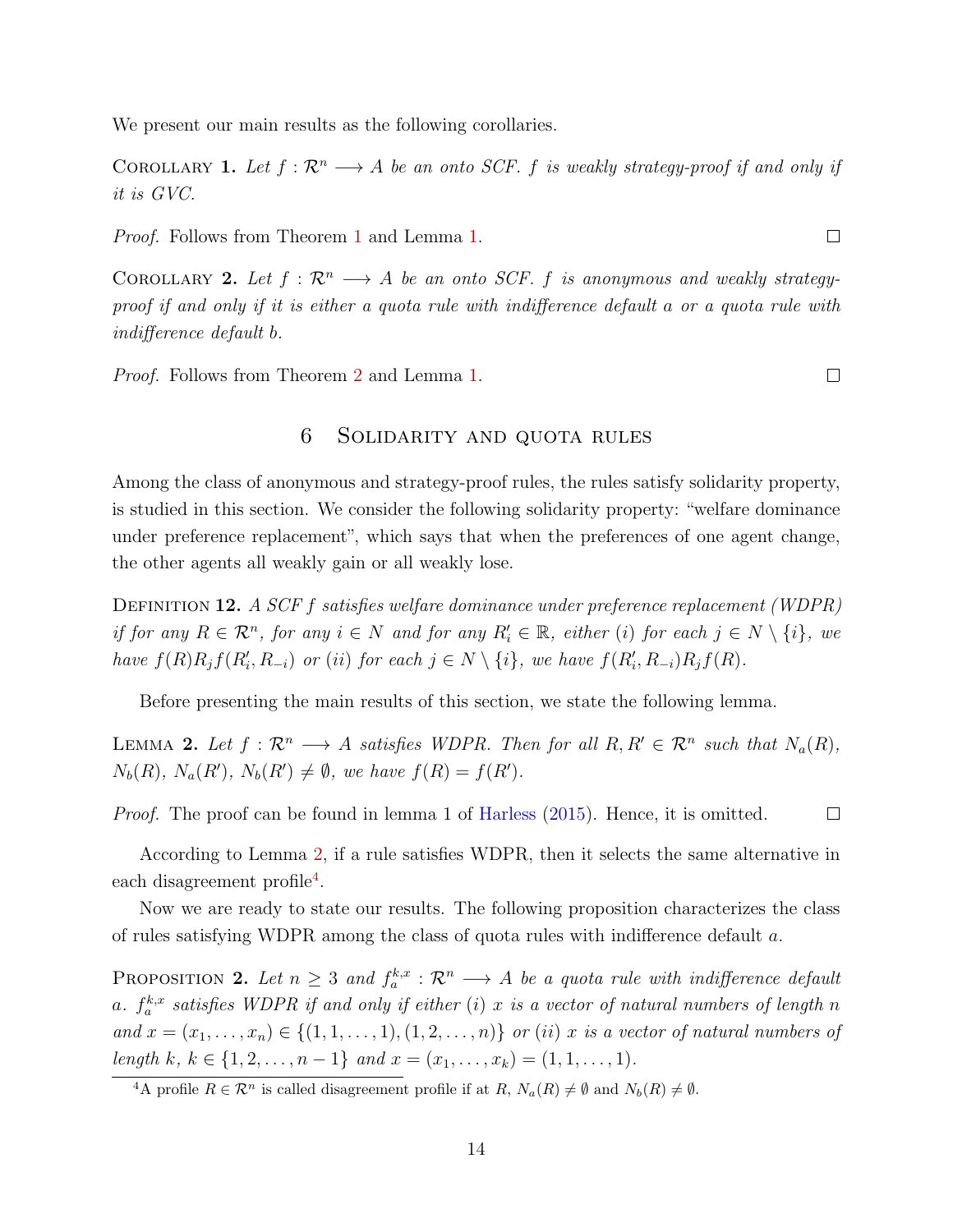*Proof.* Only if part. Let  $f_a^{k,x}$  be a quota rule with indifference default a and it satisfies WDPR. Therefore, the length of x is either (i)  $k = n$  or (ii)  $k \in \{1, 2, ..., n-1\}$ .

First we assume that  $k = n$ . If  $x_n = 1$  or n then we are done. We assume for contradiction that  $x_n \in \{2, 3, ..., n-1\}$ . Let R be a preference profile such that  $N_{ab}(R) = \emptyset$  and  $N_a(R) =$  $x_n$ . Since  $f_a^{k,x}$  be a quota rule with indifference default  $a, f_a^{k,x}(R) = a$ . Let R' be a preference profile such that  $N_{ab}(R') = \emptyset$  and  $N_a(R') = x_n - 1$ . Note that  $N_a(R)$ ,  $N_b(R)$ ,  $N_a(R')$ ,  $N_b(R')$  $\neq \emptyset$ . Therefore, by lemma 2  $f_a^{k,x}(R) = f_a^{k,x}(R')$ . However, since  $f_a^{k,x}$  be a quota rule with indifference default a,  $f_a^{k,x}(R') = b$  - a contradiction. Therefore  $x_n = 1$  or n, which in turn imply that  $x = (x_1, \ldots, x_n) \in \{(1, 1, \ldots, 1), (1, 2, \ldots, n)\}.$ 

Finally we assume that  $k \in \{1, 2, ..., n-1\}$ . Note that if we can show  $x_i = x_{i+1}$  for all  $i \in \{1, 2, \ldots, k-1\}$ , then we are done. If  $k = 1$ , we are done trivially. Therefore we assume that  $k > 1$ . We assume for contradiction that there exists  $i \in \{1, 2, ..., k-1\}$ such that  $x_i \neq x_{i+1}$ . Let i' be he minimum among all  $i \in \{1, 2, ..., k-1\}$  such that  $x_i \neq x_{i+1}$ . Note that  $x_{i'} = 1$  and  $x_{i'+1} = 2$ . Let R and R' be preference profiles such that  $|N_a(R) \cup N_b(R)| = |N_a(R') \cup N_b(R')| = n - k + i' + 1$ . Moreover we assume that  $|N_a(R)| = 2$ and  $|N_a(R')|=1$ . Since  $N_a(R)$ ,  $N_b(R)$ ,  $N_a(R')$ ,  $N_b(R') \neq \emptyset$ ; by lemma  $2 f_a^{k,x}(R) = f_a^{k,x}(R')$ . However, since  $f_a^{k,x}$  be a quota rule with indifference default  $a, f_a^{k,x}(R) = a \neq b = f_a^{k,x}(R')$ . a contradiction. Therefore,  $x_i = x_{i+1}$  for all  $i \in \{1, 2, \ldots, k-1\}$ , which in turn imply that  $x = (x_1, \ldots, x_n) = (1, 1, \ldots, 1).$ 

If part. We first prove the following claim.

CLAIM 1. Let  $f : \mathbb{R}^n \longrightarrow A$  selects the same alternative in each disagreement profile. Then f satisfies WDPR.

*Proof.* Let  $R \in \mathcal{R}^n$ ,  $i \in N$  and  $R'_i \in \mathcal{R}$ . If both R and  $(R'_i, R_{-i})$  are disagreement profile then  $f(R) = f(R'_i, R_{-i})$ . Suppose this is not the case. Then either (i) for each  $j \in N \setminus \{i\}$ , we have  $f(R)R_jf(R'_i, R_{-i})$  or  $(ii)$  for each  $j \in N \setminus \{i\}$ , we have  $f(R'_i, R_{-i})R_jf(R)$ . In either case WDPR is satisfied.  $\Box$ 

Let  $f_a^{k,x}: \mathcal{R}^n \longrightarrow A$  be a quota rule with indifference default a. If x is a vector of natural numbers of length n and  $x = (x_1, \ldots, x_n) = (1, 1, \ldots, 1)$ , then  $f_a^{k,x}$  selects a in each disagreement profile. If x is a vector of natural numbers of length n and  $x = (x_1, \ldots, x_n)$  $(1, 2, \ldots, n)$ , then  $f_a^{k,x}$  selects b in each disagreement profile. If x is a vector of natural numbers of length  $k, k \in \{1, 2, ..., n-1\}$  and  $x = (x_1, ..., x_k) = (1, 1, ..., 1)$ , then  $f_a^{k,x}$ selects a in each disagreement profile. Therefore, by claim 1, all these rules satisfy WDPR.  $\Box$ 

Next we characterize the class of rules satisfying WDPR among the class of quota rules with indifference default *b*.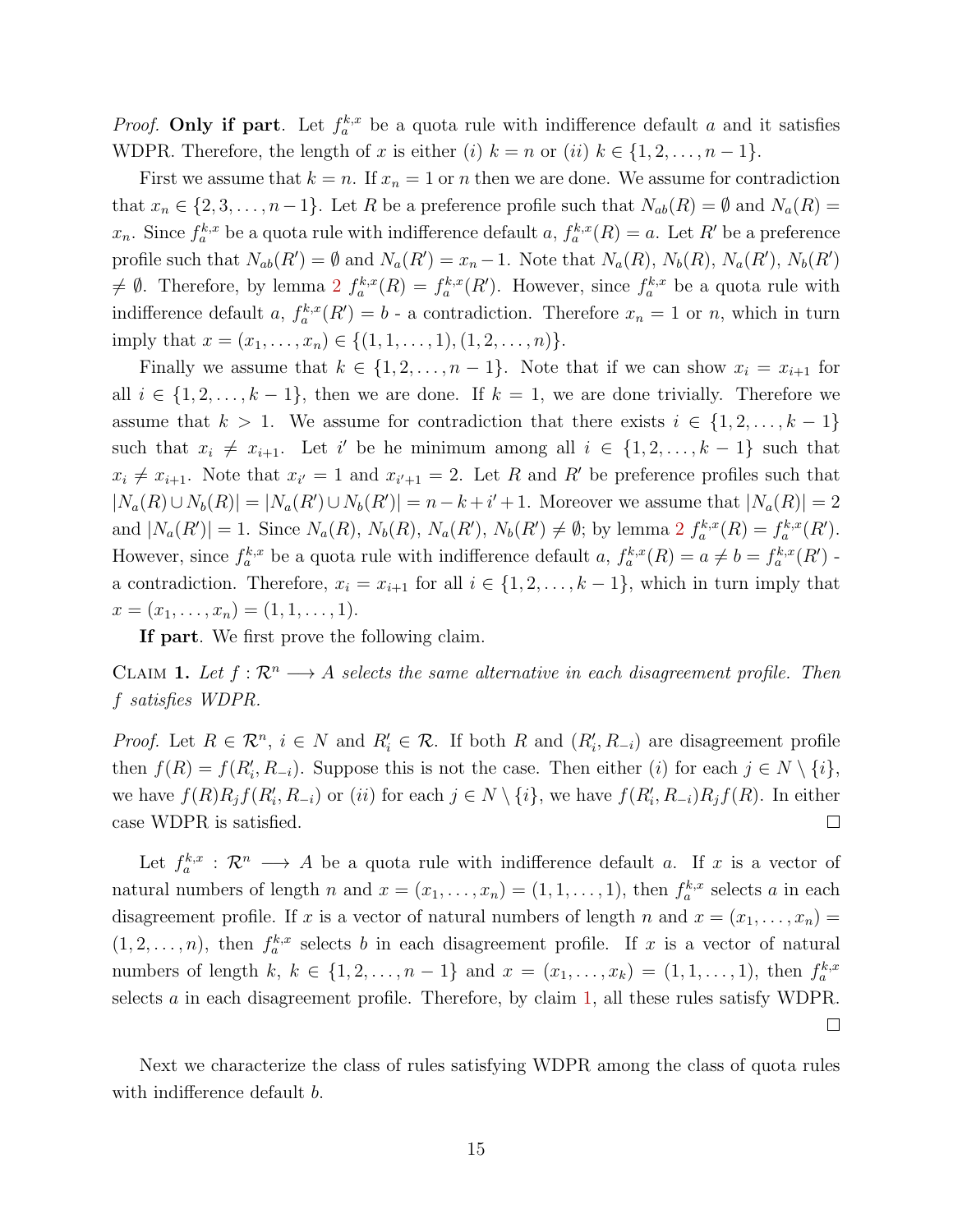PROPOSITION 3. Let  $n \geq 3$  and  $f_h^{k,y}$  $b^{k,y}_b:\mathcal{R}^n\longrightarrow A$  be a quota rule with indifference default b.  $f_b^{k,y}$  $\mathbb{R}^{k,y}_{b}$  satisfies WDPR if and only if either (i) y is a vector of natural numbers of length n and  $y = (y_1, \ldots, y_n) \in \{(1, 1, \ldots, 1), (1, 2, \ldots, n)\}\$ or (ii) y is a vector of natural numbers of length k,  $k \in \{1, 2, ..., n-1\}$  and  $y = (y_1, ..., y_k) = (n - k + 1, n - k + 2, ..., n)$ .

*Proof.* Only if part. Let  $f_b^{k,y}$  $b_b^{k,y}$  be a quota rule with indifference default b and it satisfies WDPR. Therefore, the length of y is either (i)  $k = n$  or (ii)  $k \in \{1, 2, ..., n-1\}$ .

First we assume that  $k = n$ . If  $Y_n = 1$  or n then we are done. We assume for contradiction that  $y_n \in \{2, 3, ..., n-1\}$ . Let R be a preference profile such that  $N_{ab}(R) = \emptyset$  and  $N_a(R) =$  $y_n$ . Since  $f_b^{k,y}$  $b_b^{k,y}$  be a quota rule with indifference default b,  $f_b^{k,y}$  $b^{k,y}(R) = a$ . Let R' be a preference profile such that  $N_{ab}(R') = \emptyset$  and  $N_a(R') = y_n - 1$ . Note that  $N_a(R)$ ,  $N_b(R)$ ,  $N_a(R')$ ,  $N_b(R')$  $\neq \emptyset$ . Therefore, by lemma 2  $f_b^{k,y}$  $b^{k,y}(R) = f_b^{k,y}$  $b^{k,y}(R')$ . However, since  $f^{k,y}_b$  $b<sub>b</sub><sup>k,y</sup>$  be a quota rule with indifference default b,  $f_h^{k,y}$  $b_b^{k,y}(R') = b$  - a contradiction. Therefore  $y_n = 1$  or n, which in turn imply that  $y = (y_1, \ldots, y_n) \in \{(1, 1, \ldots, 1), (1, 2, \ldots, n)\}.$ 

Finally we assume that  $k \in \{1, 2, ..., n-1\}$ . Note that if we can show  $y_i \neq y_{i+1}$  for all  $i \in \{1, 2, \ldots, k-1\}$ , then we are done. If  $k = 1$ , we are done trivially. Therefore we assume that  $k > 1$ . We assume for contradiction that there exists  $i \in \{1, 2, ..., k-1\}$ such that  $y_i = y_{i+1}$ . Let i' be he minimum among all  $i \in \{1, 2, ..., k-1\}$  such that  $y_i = y_{i+1}$ . Therefore  $y_{i'} = y_{i'+1} = n - k + i'$ . Let R and R' be preference profiles such that  $|N_a(R) \cup N_b(R)| = |N_a(R') \cup N_b(R')| = n - k + i' + 1$ . Moreover we assume that  $|N_a(R)| = n - k + i'$  and  $|N_a(R')| = n - k + i' - 1$ . Since  $N_a(R)$ ,  $N_b(R)$ ,  $N_a(R')$ ,  $N_b(R') \neq \emptyset$ ; by lemma  $2 f_h^{k,y}$  $f_b^{k,y}(R) = f_b^{k,y}$  $b^{k,y}(R')$ . However, since  $f_b^{k,y}$  $b_b^{k,y}$  be a quota rule with indifference default b,  $f_b^{k,y}$  $b_b^{k,y}(R) = a \neq b = f_b^{k,y}$  $b_b^{k,y}(R')$  - a contradiction. Therefore,  $y_i \neq y_{i+1}$  for all  $i \in \{1, 2, \ldots, k-1\}$ , which in turn imply that  $y = (y_1, \ldots, y_k) = (n - k + 1, n - k + 2, \ldots, n)$ .

If part. Let  $f_b^{k,y}$  $b_b^{k,y}: \mathcal{R}^n \longrightarrow A$  be a quota rule with indifference default b. If y is a vector of natural numbers of length n and  $y = (y_1, \ldots, y_n) = (1, 1, \ldots, 1)$ , then  $f_b^{k,y}$  $b^{k,y}$  selects a in each disagreement profile. If y is a vector of natural numbers of length n and  $y = (y_1, \ldots, y_n)$  $(1, 2, \ldots, n)$ , then  $f_b^{k,y}$  $b_b^{k,y}$  selects b in each disagreement profile. If y is a vector of natural numbers of length  $k, k \in \{1, 2, ..., n-1\}$  and  $y = (y_1, ..., y_k) = (n-k+1, n-k+2, ..., n),$ then  $f_h^{k,y}$  $b_b^{k,y}$  selects b in each disagreement profile. Therefore, by claim 1, all these rules satisfy WDPR.  $\Box$ 

We conclude this section by making following remarks on Proposition 2 and 3.

- 1. If  $n = 2$ , then quota rules with indifference default a and quota rules with indifference default b, satisfy WDPR. For  $n > 2$ , this is not true.
- 2. For unanimous rules, WDPR implies strategy-proofness and anonymity. However, for onto rules, WDPR does not imply strategy-proofness and anonymity (see Harless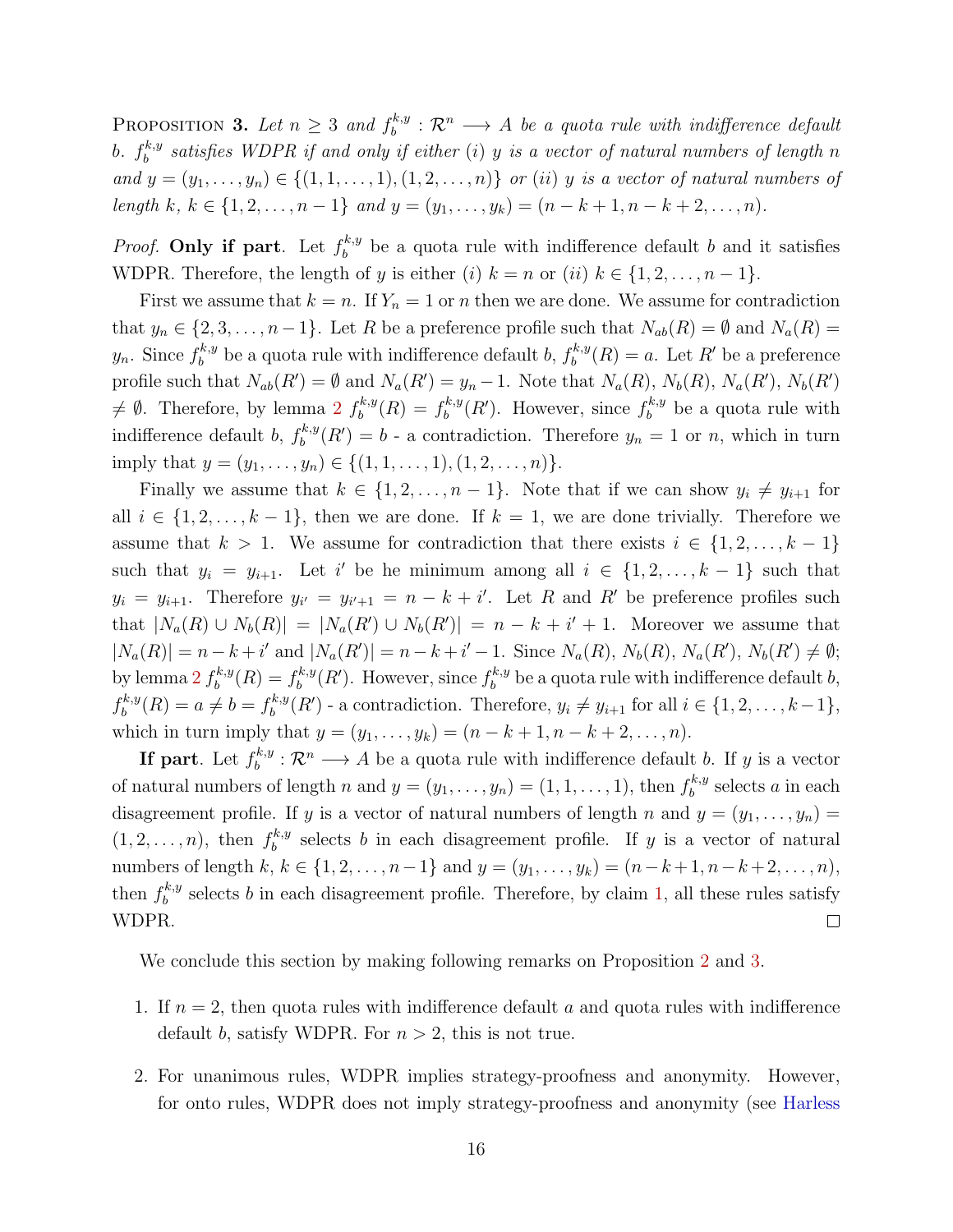(2015) for details). By proposition 2 and 3, the combination of strategy-proofness and anonymity does not imply WDPR for  $n > 2$ . In particular, proposition 2 and 3 characterize the class of rules satisfying WDPR among the class of anonymous and strategy-proof rules.

# 7 Conclusion

We study social choice problem where a finite set individuals have to choose one between two alternatives. We consider the full preference domain which allows for indifference. We weaken the requirement of efficiency to ontoness and analyze strategy-proof rules in this framework. Our main result provides a simple description of the class of anonymous and strategy-proof rules in this framework. These rules can be described simply by a vector of integers. We believe that our analysis can help policy makers choose among these rules.

# **REFERENCES**

- BARBERA, S., D. BERGA, AND B. MORENO (2012): "Group strategy-proof social choice functions with binary ranges and arbitrary domains: Characterization results," International Journal of Game Theory, 41, 791–808.
- BARBERA, S., H. SONNENSCHEIN, AND L. ZHOU (1991): "Voting by committees," Econometrica: Journal of the Econometric Society, 59, 595–609.
- DOGAN, E. AND M. R. SANVER (2007): "On the alternating use of "unanimity" and "surjectivity" in the Gibbard–Satterthwaite theorem," Economics Letters, 96, 140–143.
- FISHBURN, P. C. (2015): The Theory of Social Choice, Princeton University Press.
- HARLESS, P.  $(2015)$ : "Reaching consensus: solidarity and strategic properties in binary social choice," Social Choice and Welfare, 45, 97–121.
- Ju, B.-G. (2003): "A characterization of strategy-proof voting rules for separable weak orderings," Social Choice and Welfare, 21, 469–499.
- Larsson, B. and L.-G. Svensson (2006): "Strategy-proof voting on the full preference domain," Mathematical Social Sciences, 52, 272–287.
- MANJUNATH, V. (2012): "Group strategy-proofness and voting between two alternatives," Mathematical Social Sciences, 63, 239–242.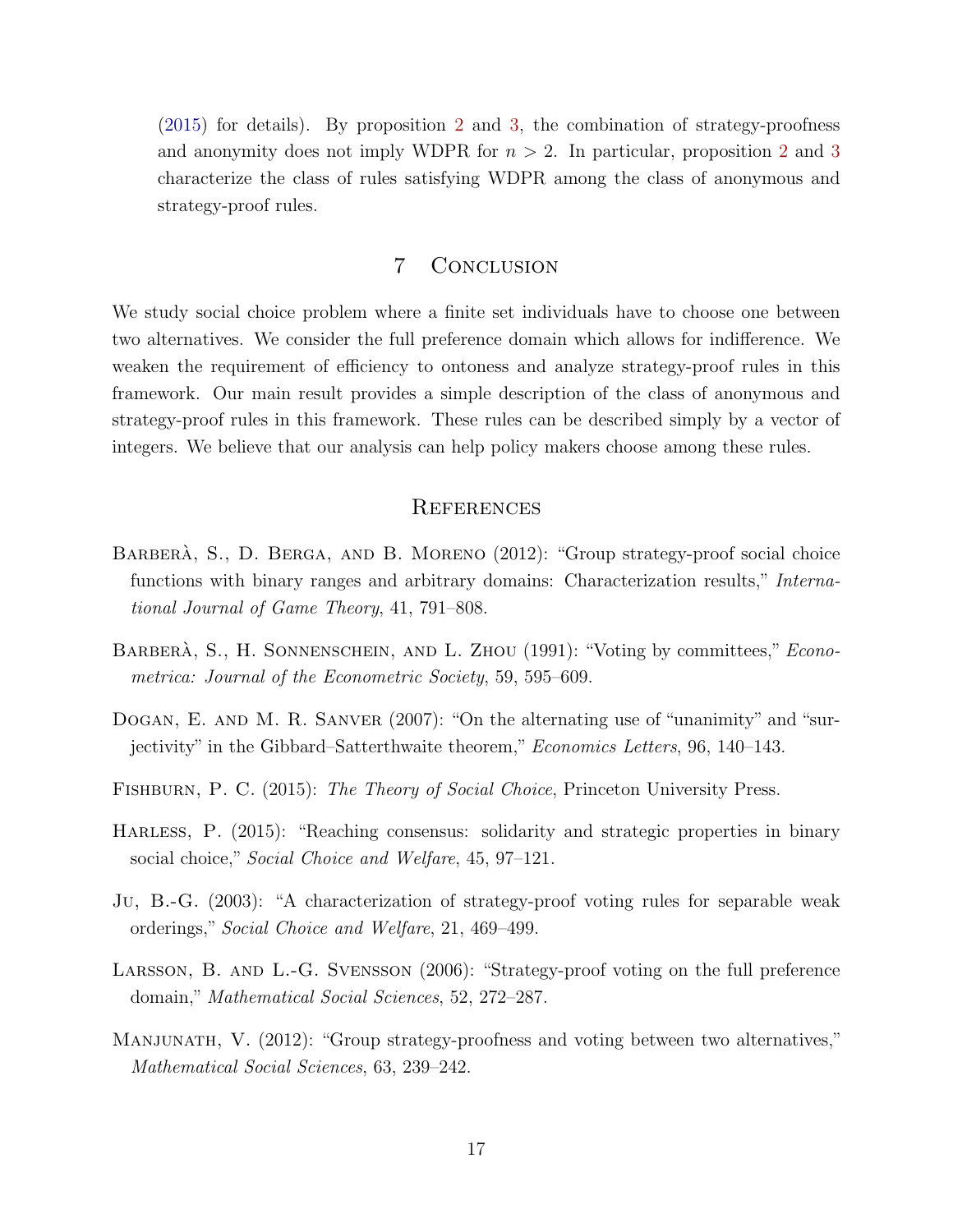- MARCHANT, T. AND D. MISHRA (2015): "Mechanism design with two alternatives in quasilinear environments," Social Choice and Welfare, 44, 433–455.
- $N\acute{u}$ Nez, M. AND M. R. SANVER  $(2017)$ : "Revisiting the Connection between the No-Show Paradox and Monotonicity," *Mathematical Social Sciences*, Forthcoming.

## Appendix

# 1. The Proof of Theorem 1

*Proof.* If part. Let  $f_{\mathcal{F}_{\tau}}^{\mathcal{I}^d}$  $\mathcal{I}_{\mathcal{F}_{\mathcal{I}d}}^d$  be a GVC rule. Let  $\mathcal{I}^d$  be the committee for indifference default  $d \in \{a, b\}$  and  $\mathcal{F}_{\mathcal{I}^d}$ , the collection of committees for a with respect to  $\mathcal{I}^d$ . We show that  $f_{\mathcal{F}_{\tau}}^{\mathcal{I}^d}$  $\mathcal{F}_{\mathcal{I}^d}$ is onto and strategy-proof.

To prove that  $f_{\mathcal{F}_{\tau}}^{\mathcal{I}^d}$  $\mathcal{I}_{\mathcal{F}_{\mathcal{I}}d}^{\mathcal{I}^d}$  is onto, we show that there exist  $R', R'' \in \mathcal{R}^n$  such that  $f_{\mathcal{F}_{\mathcal{I}}d}^{\mathcal{I}^d}$  $\mathcal{F}_{\mathcal{I}^d}^{T^d}(R')=a$ and  $f_{\mathcal{F}_{\tau}}^{\mathcal{I}^d}$  $\mathcal{F}_{\mathcal{F}_{\mathcal{A}}}^{T^d}(R'')=b$ . Let R' and R'' be such that  $N_a(R')=N$  and  $N_b(R'')=N$  respectively. Note that  $N_A(R') = N_b(R') = \emptyset$ ,  $N_a(R') \in \mathcal{F}_{N \setminus N_{ab}(R'),\mathcal{I}^d}$  and  $N_A(R') \notin \mathcal{I}^d$ . Therefore,  $f_{\mathcal{F}_{-}}^{\mathcal{I}^d}$  $\mathcal{I}_{\mathcal{F}_{\mathcal{I}d}}^{d}(R')=a.$  Again, since  $N_A(R'')=N_a(R'')=\emptyset$ ,  $N_a(R'')\notin\mathcal{F}_{N\setminus N_{ab}(R''),\mathcal{I}^d}$  and  $N_A(R'')\notin\mathcal{I}^d$ , we have  $f_{\mathcal{F}_{\alpha}}^{\mathcal{I}^d}$  $\mathcal{F}_{\mathcal{I}^d}^{T^d}(R'')=b.$ 

Next we show that  $f_{\mathcal{F}_{\alpha}}^{\mathcal{I}^d}$  $\mathcal{I}_{\mathcal{F}_{\mathcal{I}^d}}^d$  satisfies strategy-proofness. We consider  $R \in \mathcal{R}^n$  and  $R'_i \in \mathcal{R}$ .

First we assume that  $f_{\mathcal{F}_{\alpha}}^{\mathcal{I}^d}$  $\mathcal{I}_{\tau_d}^{d}(R) = a$ . If  $aR_ib$ , then i can not manipulate at R via  $R'_i$ . If  $bP_i a$  then we show that  $f_{\mathcal{F}_{\tau}}^{\mathcal{I}^d}$  $\mathcal{I}_{\tau_{\mathcal{I}}d}^{d}(R'_{i}, R_{N\setminus\{i\}}) = a$ . The following two cases arise : (i)  $aI'_{i}b$  and (ii)  $aP_i'b$ .

(i) Suppose  $aI_i'b$ . Let  $d = a$ . If  $N_A(R) \in \mathcal{I}^a$ , then  $N_A(R_i', R_{N \setminus \{i\}}) \in \mathcal{I}^a$ . Therefore,  $f_{\mathcal{F}_{\tau}}^{\mathcal{I}^a}$  $\mathcal{I}_{\mathcal{F}_{\mathcal{I}^a}}^{\mathcal{I}^a}(R'_i,R_{N\setminus\{i\}})=a.$  If  $N_A(R)\notin\mathcal{I}^a$ , then  $f_{\mathcal{F}_{\mathcal{I}}}^{\mathcal{I}^a}$  $\mathcal{F}_{\mathcal{F}_{\mathcal{I}}a}^{2^a}(R) = a$  implies that  $N_a(R) \in \mathcal{F}_{N \setminus N_A(R),\mathcal{I}^a}$ . Now we consider the set  $N_A(R'_i, R_{N\setminus\{i\}})$ . If  $N_A(R'_i, R_{N\setminus\{i\}}) \in \mathcal{I}^a$ , then  $f_{\mathcal{F}_{\mathcal{I}}}^{\mathcal{I}^a}$  $\mathcal{F}_{\mathcal{F}_{\mathcal{I}^a}}^{\mathcal{I}^a}(R_i',R_{N\setminus\{i\}})=a.$ If  $N_A(R'_i, R_{N\setminus\{i\}}) \notin \mathcal{I}^a$ , then the property 2 of  $\mathcal{F}_{\mathcal{I}^a}$  would imply that  $N_a(R'_i, R_{N\setminus\{i\}}) \in$  $\mathcal{F}_{N\setminus N_A(R'_i,R_{N\setminus\{i\}}),\mathcal{I}^a}$ . Therefore,  $f_{\mathcal{F}_{\mathcal{I}}}^{\mathcal{I}^a}$  $\mathcal{F}_{\mathcal{F}_{\mathcal{I}^a}}^{\mathcal{I}^a}(R_i',R_{N\setminus\{i\}})=a.$ 

Let  $d = b$ . Since  $f_{\mathcal{F}_{a}}^{T^{b}}$  $\mathcal{I}_{\mathcal{F}_{\mathcal{D}}^{b}}^{p}(R) = a, N_A(R) \notin \mathcal{I}^{b}$  and  $N_a(R) \in \mathcal{F}_{N \setminus N_A(R),\mathcal{I}^{b}}$ . Now we consider the set  $N_A(R'_i, R_{N\setminus\{i\}})$ . If  $N_A(R'_i, R_{N\setminus\{i\}}) \in \mathcal{I}^b$ , then by property 1 of  $\mathcal{F}_{\mathcal{I}^b}, i \in N_a(R)$  which is not possible. Therefore,  $N_A(R'_i, R_{N\setminus\{i\}}) \notin \mathcal{I}^b$ . Since  $N_a(R) \in \mathcal{F}_{N\setminus N_A(R),\mathcal{I}^b}$  and  $N_a(R'_i, R_{N\setminus\{i\}})$  =  $N_a(R)$ , by the property 2 of  $\mathcal{F}_{\mathcal{I}^b}$  we have  $N_a(R'_i,R_{N\setminus\{i\}}) \in \mathcal{F}_{N\setminus N_A(R'_i,R_{N\setminus\{i\}}),\mathcal{I}^b}$ . Therefore,  $f_{\mathcal{F}_{-}}^{\mathcal{I}^{b}}$  $\mathcal{F}_{\mathcal{F}_{\mathcal{I}^b}}^{L^b}(R'_i,R_{N\setminus\{i\}})=a.$ 

(ii) Suppose  $aP_i'b$ . Let  $d = a$ . Note that  $N_A(R_i', R_{N\setminus\{i\}}) = N_A(R)$ . If  $N_A(R) \in \mathcal{I}^a$ , then  $f_{\mathcal{F}_{\tau}}^{\mathcal{I}^a}$  $\mathcal{I}_{\mathcal{F}_{\mathcal{I}^a}}^{\mathcal{I}^a}(R'_i, R_{N\setminus\{i\}}) = a$ . If  $N_A(R) \notin \mathcal{I}^a$ , then  $f_{\mathcal{F}_{\mathcal{I}}}^{\mathcal{I}^a}$  $\mathcal{F}_{\mathcal{F}_{\mathcal{I}^a}}^{L^a}(R) = a$  implies that  $N_a(R) \in$  $\mathcal{F}_{N\setminus N_A(R),\mathcal{I}^a}$ . By monotonicity property of  $\mathcal{F}_{N\setminus N_A(R),\mathcal{I}^a}$ ,  $N_a(R'_i,R_{N\setminus\{i\}}) \in \mathcal{F}_{N\setminus N_A(R),\mathcal{I}^a}$ . Since  $N_A(R'_i, R_{N\setminus\{i\}}) = N_A(R), f_{\mathcal{F}_{\mathcal{I}}}^{\mathcal{I}^a}$  $\mathcal{F}_{\mathcal{F}_{\mathcal{I}^a}}^{\mathcal{I}^a}(R_i',R_{N\setminus\{i\}})=a.$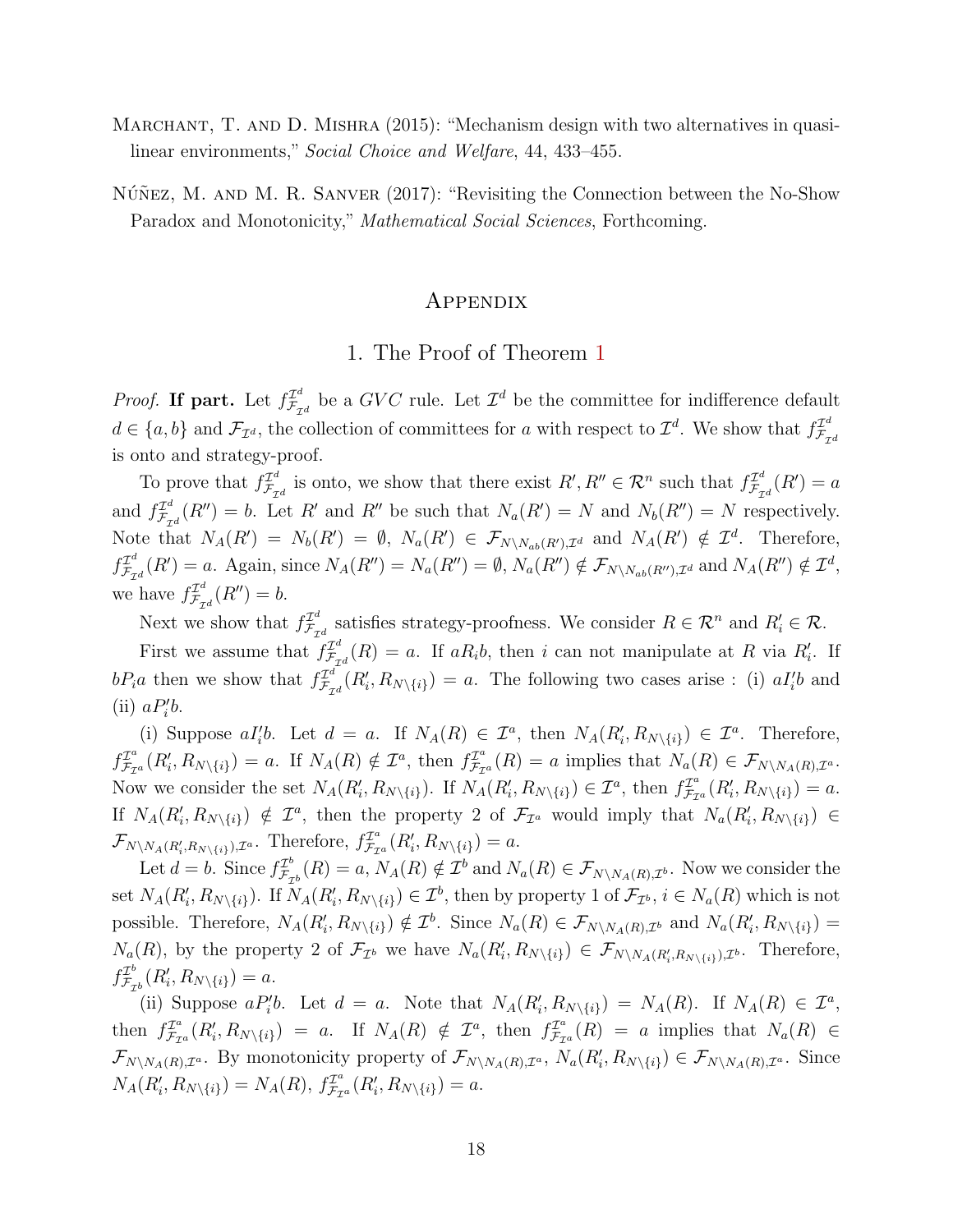Let  $d = b$ . Since  $f_{\mathcal{F}_a}^{\mathcal{I}^b}$  $\mathcal{I}_{\mathcal{F}_{\mathcal{D}}^{b}}^{L}(R) = a, N_A(R) \notin \mathcal{I}^{b}$  and  $N_a(R) \in \mathcal{F}_{N \setminus N_A(R),\mathcal{I}^{b}}$ . Also, since  $N_A(R'_i, R_{N\setminus\{i\}}) = N_A(R), N_A(R'_i, R_{N\setminus\{i\}}) \notin \mathcal{I}^b$ . By monotonicity property of  $\mathcal{F}_{N\setminus N_A(R),\mathcal{I}^b}$ ,  $N_a(R'_i, R_{N\setminus\{i\}}) \in \mathcal{F}_{N\setminus N_A(R),\mathcal{I}^b}$ . Therefore,  $f_{\mathcal{F}_7}^{\mathcal{I}^b}$  $\mathcal{F}_{\mathcal{F}_{\mathcal{I}^b}}^{L^b}(R'_i,R_{N\setminus\{i\}})=a.$ 

Now we assume that  $f_{\mathcal{F}_{\alpha}}^{\mathcal{I}^d}$  $\mathcal{F}_{\mathcal{F}_{\mathcal{I}}d}^{T^a}(R) = b$ . If  $bR_ia$ , then i can not manipulate. If  $aP_ib$  then we show that  $f_{\mathcal{F}_{\tau}}^{\mathcal{I}^d}$  $\mathcal{I}_{\tau_{\mathcal{I}}d}^{d}(R'_{i}, R_{N\setminus\{i\}}) = b.$  The following two cases arise : (i)  $aI'_{i}b$  and (ii)  $bP'_{i}a$ .

(i) Suppose  $aI_i'b$ . Let  $d = a$ . Since  $f_{\mathcal{F}_{\mathcal{I}}}^{T^a}$  $\mathcal{I}_{\mathcal{F}_{\mathcal{I}^a}}^a(R) = b$ ,  $N_A(R) \notin \mathcal{I}^a$  and  $N_a(R) \notin \mathcal{F}_{N \setminus N_A(R),\mathcal{I}^a}$ . Now we consider the set  $N_A(R'_i, R_{N\setminus\{i\}})$ . If  $N_A(R'_i, R_{N\setminus\{i\}}) \in \mathcal{I}^a$ , then by property 1 of  $\mathcal{F}_{\mathcal{I}^a}$ ,  $N_a(R) \in \mathcal{F}_{N \setminus N_A(R),\mathcal{I}^a}$  which is not possible. Therefore,  $N_A(R'_i,R_{N \setminus \{i\}}) \notin \mathcal{I}^a$ . Since  $N_a(R) \notin$  $\mathcal{F}_{N\setminus N_A(R),\mathcal{I}^a}$  and  $N_A(R'_i,R_{N\setminus\{i\}}) \notin \mathcal{I}^a$ , property 3 of  $\mathcal{F}_{\mathcal{I}^a}$  would imply that  $N_a(R'_i,R_{N\setminus\{i\}}) \notin$  $\mathcal{F}_{N\setminus N_A(R'_i,R_{N\setminus\{i\}}),\mathcal{I}^a}$ . Therefore,  $f_{\mathcal{F}_{\mathcal{I}}}^{\mathcal{I}^a}$  $\mathcal{F}_{\mathcal{F}_{\mathcal{I}^a}}^{\mathcal{I}^a}(R_i',R_{N\setminus\{i\}})=b.$ 

Let  $d = b$ . If  $N_A(R) \in \mathcal{I}^b$ , then (by monotonicity property of  $\mathcal{I}^b$ )  $N_A(R'_i, R_{N\setminus\{i\}}) \in$  $\mathcal{I}^b$ . Therefore,  $f_{\mathcal{F}_a}^{\mathcal{I}^b}$  $\mathcal{I}_{\mathcal{F}_{\mathcal{D}}^{b}}^{L}(R'_{i}, R_{N\setminus\{i\}}) = b$ . If  $N_A(R) \notin \mathcal{I}^{b}$ , then  $f_{\mathcal{F}_{\mathcal{I}}}^{L^{b}}$  $\mathcal{F}_{\mathcal{F}_{\mathcal{I}^b}}^{2^o}(R) = b$  implies that  $N_a(R) \notin \mathcal{F}_{N \setminus N_A(R),\mathcal{I}^b}$ . Now we consider the set  $N_A(R'_i,R_{N \setminus \{i\}})$ . If  $N_A(R'_i,R_{N \setminus \{i\}}) \in \mathcal{I}^b$ , then  $f_{\mathcal{F}_a}^{\mathcal{I}^b}$  $\mathcal{I}_{\mathcal{F}_{\mathcal{D}}^{b}}^{L}(R'_{i}, R_{N\setminus\{i\}}) = b$ . If  $N_{A}(R'_{i}, R_{N\setminus\{i\}}) \notin \mathcal{I}^{b}$ , then property 3 of  $\mathcal{F}_{\mathcal{I}^{b}}$  would imply that  $N_a(R'_i, R_{N\setminus\{i\}}) \notin \mathcal{F}_{N\setminus N_A(R'_i, R_{N\setminus\{i\}}),\mathcal{I}^a}$ . Therefore,  $f_{\mathcal{F}_\mathcal{I}}^{\mathcal{I}^b}$  $\mathcal{F}_{\mathcal{F}_{\mathcal{I}^b}}^{L^b}(R'_i,R_{N\setminus\{i\}})=b.$ 

(ii) Suppose  $bP_i'a$ . Note that  $N_A(R_i,R_{N\setminus\{i\}}) = N_A(R)$ . Let  $d = a$ . Since  $f_{\mathcal{F}_{\mathcal{I}}}^{T^a}$  $\mathcal{F}_{\mathcal{I}^a}^{T^a}(R) = b,$  $N_A(R) \notin \mathcal{I}^a$  and  $N_a(R) \notin \mathcal{F}_{N \setminus N_A(R),\mathcal{I}^a}$ . Since  $N_A(R'_i,R_{N \setminus \{i\}}) = N_A(R)$ , we have  $N_A(R'_i,R_{N \setminus \{i\}}) \notin$  $\mathcal{I}^a$  and  $N_a(R) \notin \mathcal{F}_{N \setminus N_A(R'_i,R_{N \setminus \{i\}}),\mathcal{I}^a}$ . Note that  $N_a(R'_i,R_{N \setminus \{i\}}) \notin \mathcal{F}_{N \setminus N_A(R'_i,R_{N \setminus \{i\}}),\mathcal{I}^a}$ , otherwise by monotonicity property of  $\mathcal{F}_{N\setminus N_A(R'_i,R_{N\setminus\{i\}}),\mathcal{I}^a}$ ,  $N_a(R) \in \mathcal{F}_{N\setminus N_A(R'_i,R_{N\setminus\{i\}}),\mathcal{I}^a}$  which is not possible. Therefore,  $f_{\mathcal{F}_{\tau}}^{I^a}$  $\mathcal{F}_{\mathcal{F}_{\mathcal{I}^a}}^{\mathcal{I}^a}(R_i',R_{N\setminus\{i\}})=b.$ 

Let  $d = b$ . If  $N_A(R) \in \mathcal{I}^b$ , then  $N_A(R'_i, R_{N\setminus\{i\}}) \in \mathcal{I}^b$ . Therefore,  $f_{\mathcal{F}_\tau}^{\mathcal{I}^b}$  $\mathcal{F}^b_{\mathcal{F}_{\mathcal{I}^b}}(R'_i,R_{N\setminus\{i\}})$  = b. So, we consider that  $N_A(R) \notin \mathcal{I}^b$ . since  $f_{\mathcal{F}_a}^{\mathcal{I}^b}$  $\mathcal{F}_{\mathcal{F}_{\mathcal{D}}^{b}}^{T^{b}}(R) = b, N_{a}(R) \notin \mathcal{F}_{N \setminus N_{A}(R),\mathcal{I}^{b}}$ . Note that since  $N_A(R'_i, R_{N\setminus\{i\}}) = N_A(R)$ , we have  $N_a(R'_i, R_{N\setminus\{i\}}) \notin \mathcal{F}_{N\setminus N_A(R'_i, R_{N\setminus\{i\}}),\mathcal{I}^a}$ , otherwise by monotonicity property of  $\mathcal{F}_{N\setminus N_A(R'_i,R_{N\setminus\{i\}}),\mathcal{I}^a}$ ,  $N_a(R) \in \mathcal{F}_{N\setminus N_A(R'_i,R_{N\setminus\{i\}}),\mathcal{I}^a}$  which is not possible. Therefore,  $f_{\mathcal{F}_a}^{\mathcal{I}^b}$  $\mathcal{F}_{\mathcal{F}_{\mathcal{I}^b}}^{L^b}(R'_i,R_{N\setminus\{i\}})=b.$ 

Only if part. Let f be an onto and strategy-proof SCF. Let  $\overline{R} \in \mathcal{R}^n$  denotes the preference profile where all agents are indifferent between a and b. We show that if  $f(R) = a$ , then there exists a committee for indifference default  $a, \mathcal{I}^a$  and a collection of committees for a with respect to  $\mathcal{I}^a$ ,  $\mathcal{F}_{\mathcal{I}^a}$ , such that for all  $R \in \mathcal{R}^n$ ;

$$
f(R) = f_{\mathcal{F}_{\mathcal{I}^a}}^{\mathcal{I}^a}(R).
$$

Similarly, if  $f(\bar{R}) = b$ , then there exists a committee for indifference default b,  $\mathcal{I}^b$  and a collection of committees for a with respect to  $\mathcal{I}^b$ ,  $\mathcal{F}_{\mathcal{I}^b}$ , such that for all  $R \in \mathcal{R}^n$ ;

$$
f(R) = f_{\mathcal{F}_{\mathcal{I}^b}}^{\mathcal{I}^b}(R).
$$

In the following, we consider these two cases.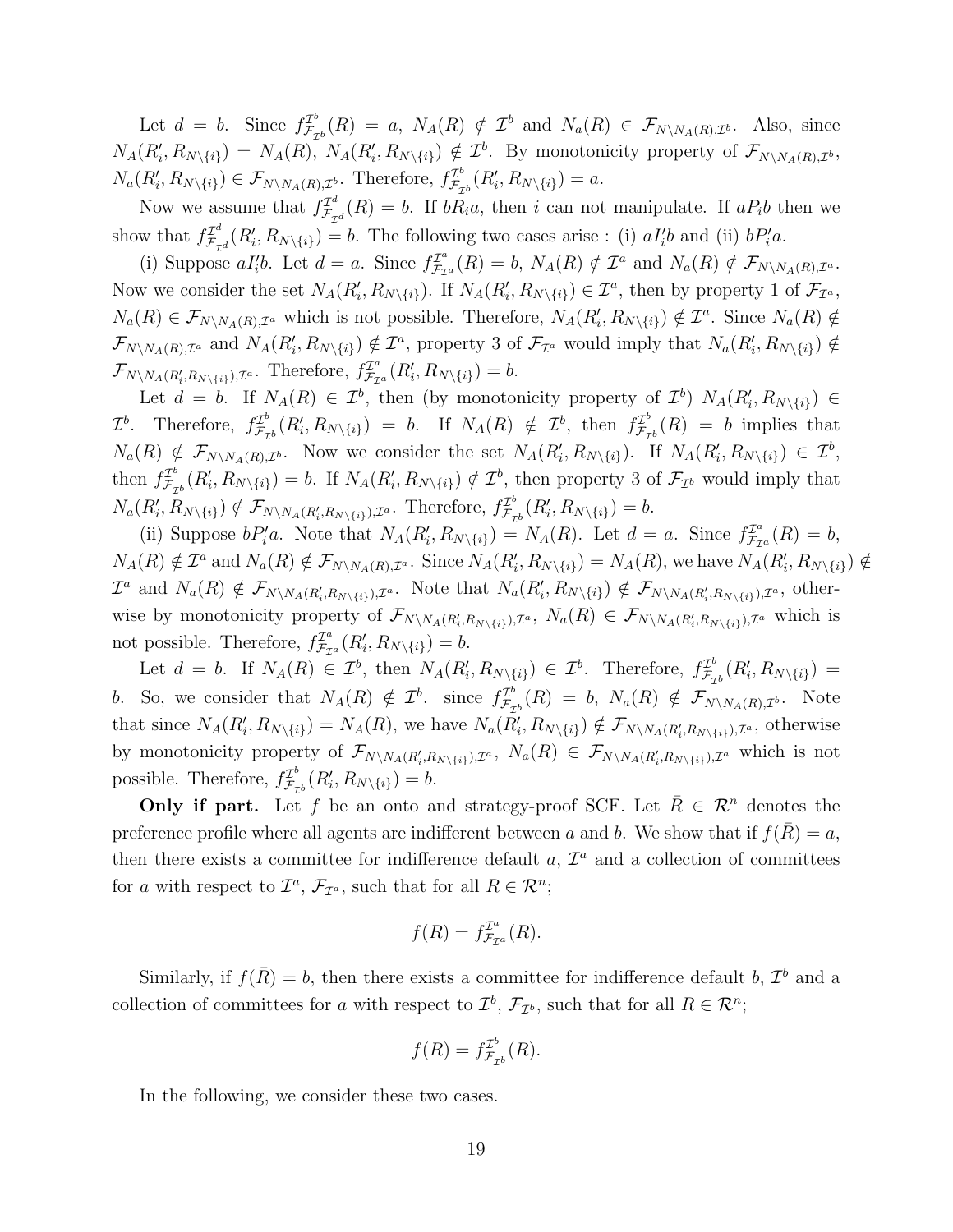Case 1:  $f(\overline{R}) = a$ . For each  $M \subseteq N$ , let  $g_f^M$  be the restriction of f to  $\{R \in \mathcal{R}^n :$  $aI_i b \text{ iff } i \notin M$ }. In other words, let  $g_f^M: \{R \in \mathcal{R}^n : aI_i b \text{ iff } i \notin M\} \longrightarrow A$  be a function defined as  $g_f^M(R) = f(R)$  for all  $R \in \{R \in \mathcal{R}^n : aI_i b \text{ iff } i \notin M\}$ . First we show the following claim.

CLAIM 2. For each  $M \subseteq N$ , either  $g_f^M$  is a constant rule that picks a or  $g_f^M$  is onto.

*Proof.* If  $M = \emptyset$ , then it is trivial that  $g_f^M$  is a constant rule that picks a. Therefore, for contradiction, we assume that there exists  $\emptyset \neq M' \subseteq N$  such that  $g_f^{M'}$  is a constant rule that picks b. W.o.l.g. let  $M' = \{1, 2, ..., k\}, k \leq n$ . Let R' be such that  $aI_i'b$  if  $i \in \{k+1, ..., n\}$ and  $aP_i'b$  if  $i \in \{1,\ldots,k\}$ . Since  $g_f^{M'}$  is a constant rule that picks b,  $f(R') = b$ . Applying strategy-proofness, we have

$$
f(R'_1, R'_2, \dots, R'_n) = f(R_1, \dots, R_{k-1}, \bar{R}_k, R'_{k+1}, \dots, R'_n)
$$
  
=  $f(R_1, \dots, R_{k-2}, \bar{R}_{k-1}, \bar{R}_k, R'_{k+1}, \dots, R'_n)$   
:  
=  $f(\bar{R}_1, \dots, \bar{R}_k, R'_{k+1}, \dots, R'_n)$   
=  $f(\bar{R})$   
=  $b$ 

This contradicts  $f(R) = a$ .

Let  $\mathcal{I}^a(f) = \{S \subseteq N : g_f^{N \setminus S}\}$  $\int_{f}^{N\setminus S}$  is constant rule that picks a }. Next we show the following fact.

FACT 1.  $\mathcal{I}^a(f)$  is a committee for indifference default a.

*Proof.* We show that  $\mathcal{I}^a(f)$  satisfies following two properties.

- 1. **Non-emptiness**: Since  $N \in \mathcal{I}^a(f)$ ,  $\mathcal{I}^a(f) \neq \emptyset$ . Since f is onto and strategy-proof,  $g_f^N$ is onto. Therefore,  $\emptyset \notin \mathcal{I}^a(f)$ .
- 2. **Monotonicity**: Let  $S \in \mathcal{I}^a(f)$ ,  $T \subseteq N$  and  $S \subseteq T$ . We show that  $T \in \mathcal{I}^a(f)$ . Since  $g^{N\setminus S}_f$  $f_f^{N\setminus S}$  is a constant rule that picks a,  $g_f^{N\setminus T}$  $\int_{f}^{N\setminus I}$  is a constant rule that picks a. Therefore,  $T \in \mathcal{I}^a(f).$

 $\Box$ 

The following claim is a direct implication of Theorem 1 of Barberà et al. (1991). Hence, we omit the proof.

CLAIM 3. For each  $M \subseteq N$ , if  $g_f^M$  is onto, then it is a voting by committee for a at M.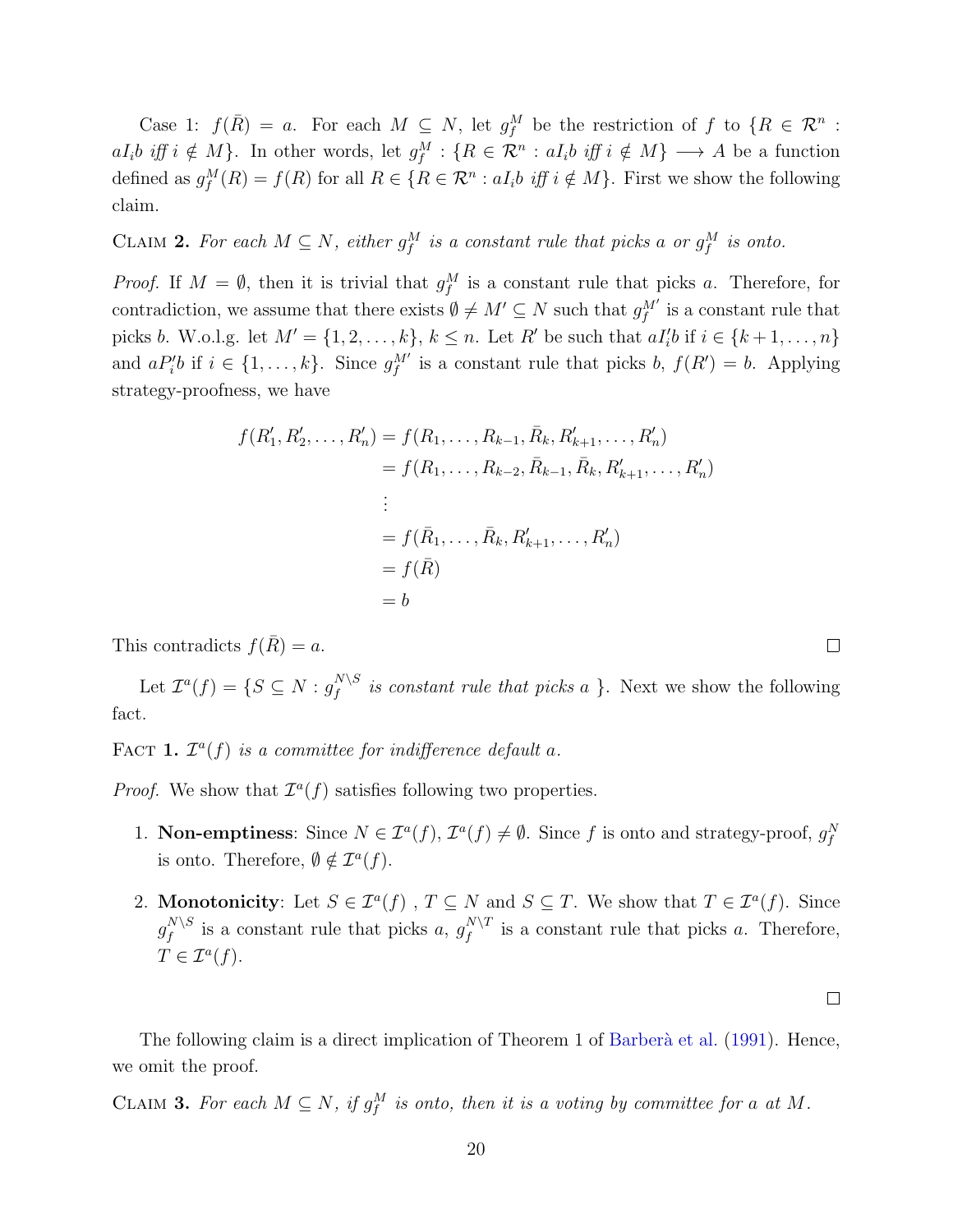For each  $M \subseteq N$  such that  $g_f^M$  is onto, Claim 3 implies that  $g_f^M$  is a voting by committee for a at M. Let  $\mathcal{F}_{M}^{g_{f}^{M}}$  be the committee for a at M associated with  $g_{f}^{M}$ . Now, for each  $M \subseteq N$ , we define the set  $\mathcal{F}_{M,\mathcal{I}^{a}(f)}$  as follows. If  $g_{f}^{M}$  is onto, then  $\mathcal{F}_{M,\mathcal{I}^{a}(f)} = \mathcal{F}_{M}^{g_{f}^{M}}$ . If  $g_{f}^{M}$  is not onto i.e.  $g_f^M$  is a constant rule that picks a, then  $\mathcal{F}_{M,\mathcal{I}^a(f)} = \emptyset$ .

First we show the following fact.

FACT 2. For each  $M \subseteq N$ ,  $\mathcal{F}_{M,\mathcal{I}^{a}(f)}$  is a committee for a at M with respect to  $\mathcal{I}^{a}(f)$ .

*Proof.* We show that for each  $M \subseteq N$ ,  $\mathcal{F}_{M,\mathcal{I}^{a}(f)}$  satisfies following two properties.

- 1. Non-emptiness with respect to  $\mathcal{I}^a(f)$ : If  $N \setminus M \notin \mathcal{I}^a(f)$ , then  $g_f^M$  is onto. Therefore,  $\mathcal{F}_{M,\mathcal{I}^{a}(f)} = \mathcal{F}_{M}^{g_{f}^{M}}$ . Since  $\mathcal{F}_{M}^{g_{f}^{M}} \neq \emptyset$  and  $\emptyset \notin \mathcal{F}_{M}^{g_{f}^{M}}$ , we have  $\mathcal{F}_{M,\mathcal{I}^{a}(f)} \neq \emptyset$  and  $\emptyset \notin \mathcal{F}_{M,\mathcal{I}^{a}(f)}$ . This follows from Claim 3 and Barberà et al. (1991). If  $N \setminus M \in \mathcal{I}^{a}(f)$ , then  $g_f^M$  is a constant rule that picks a. Therefore,  $\mathcal{F}_{M,\mathcal{I}^a(f)} = \emptyset$  by definition.
- 2. Monotonicity: W.o.l.o.g. we assume that  $\mathcal{F}_{M,\mathcal{I}^{a}(f)}\neq\emptyset$ . Therefore  $\mathcal{F}_{M,\mathcal{I}^{a}(f)}=\mathcal{F}_{M}^{g_{f}^{M}}$ . Since  $\mathcal{F}_{M}^{g_{f}^{M}}$  satisfies monotonicity (from Claim 3 and Barberà et al. (1991)), we have that for each  $S \in \mathcal{F}_{M,\mathcal{I}^{a}(f)}$  and  $T \subseteq M$ , if  $S \subseteq T$ , then  $T \in \mathcal{F}_{M,\mathcal{I}^{a}(f)}$ .

Next we show that  $\mathcal{F}_{\mathcal{I}^{a}(f)} \equiv {\{\mathcal{F}_{M,\mathcal{I}^{a}(f)}\}_{M\subseteq N}}$  satisfies the properties of a collection of committees for a with respect to  $\mathcal{I}^a(f)$ .

FACT 3.  $\mathcal{F}_{\mathcal{I}^{a}(f)} \equiv {\{\mathcal{F}_{M,\mathcal{I}^{a}(f)\}_{M\subseteq N}}$  satisfies the properties of a collection of committees for a with respect to  $\mathcal{I}^a(f)$ .

*Proof.* We show that for each  $M \subseteq N$  and each  $i \in M$ :

- 1. If  $N \setminus M \notin \mathcal{I}^a(f)$  and  $\{N \setminus M\} \cup \{i\} \in \mathcal{I}^a(f)$ , then for all  $S \subseteq M$  such that  $i \in S$ ,  $S \in \mathcal{F}_{M,\mathcal{I}^{a}(f)}$ . Suppose not. There exist  $M \subseteq N$  and  $S \subseteq M$  such that  $N \setminus M \notin \mathcal{I}^{a}(f)$ ,  $\{N \setminus M\} \cup \{i\} \in \mathcal{I}^a(f)$  and  $i \in S \notin \mathcal{F}_{M,\mathcal{I}^a(f)}$ . Let  $R \in \mathcal{R}^n$  be a preference profile such that  $aI_kb$  for all  $k \in \{N \setminus M\}$ ,  $aP_kb$  for all  $k \in S$  and  $bP_ka$  for all  $k \in M \setminus S$ . Note that  $g_f^M(R) = b$ . Therefore  $f(R) = b$ . Since f is strategy-proof,  $f(R'_i, R_{N\setminus\{i\}}) = b$  where  $R'_i = aI'_i b$ . This contradicts with the fact that  $\{N \setminus M\} \cup \{i\} \in \mathcal{I}^a(f)$ .
- 2. If  $S \in \mathcal{F}_{M,\mathcal{I}^{a}(f)}, i \notin S$  and  $\{N \setminus M\} \cup \{i\} \notin \mathcal{I}^{a}(f)$ , then  $S \in \mathcal{F}_{M \setminus \{i\},\mathcal{I}^{a}(f)}$ . Let  $R \in \mathcal{R}^n$  be a preference profile such that  $aI_kb$  for all  $k \in \{N \setminus M\} \cup \{i\}, aP_kb$  for all  $k \in S$  and  $bP_k a$  for all  $k \in M \setminus \{S \cup i\}$ . Let  $R' = (R'_i, R_{N \setminus \{i\}})$  where  $R'_i = bP'_i a$ . Since  $S \in \mathcal{F}_{M,\mathcal{I}^{a}(f)}, g_{f}^{M}(R') = a$ . Therefore  $f(R') = a$ . Then by strategy-proofness,  $f(R) = a$ , i.e  $g_f^{M \setminus i}$  $f_f^{M\setminus i}(R) = a.$  Since  $\{N \setminus M\} \cup i \notin \mathcal{I}^a(f), S \in \mathcal{F}_{M\setminus i, \mathcal{I}^a(f)}.$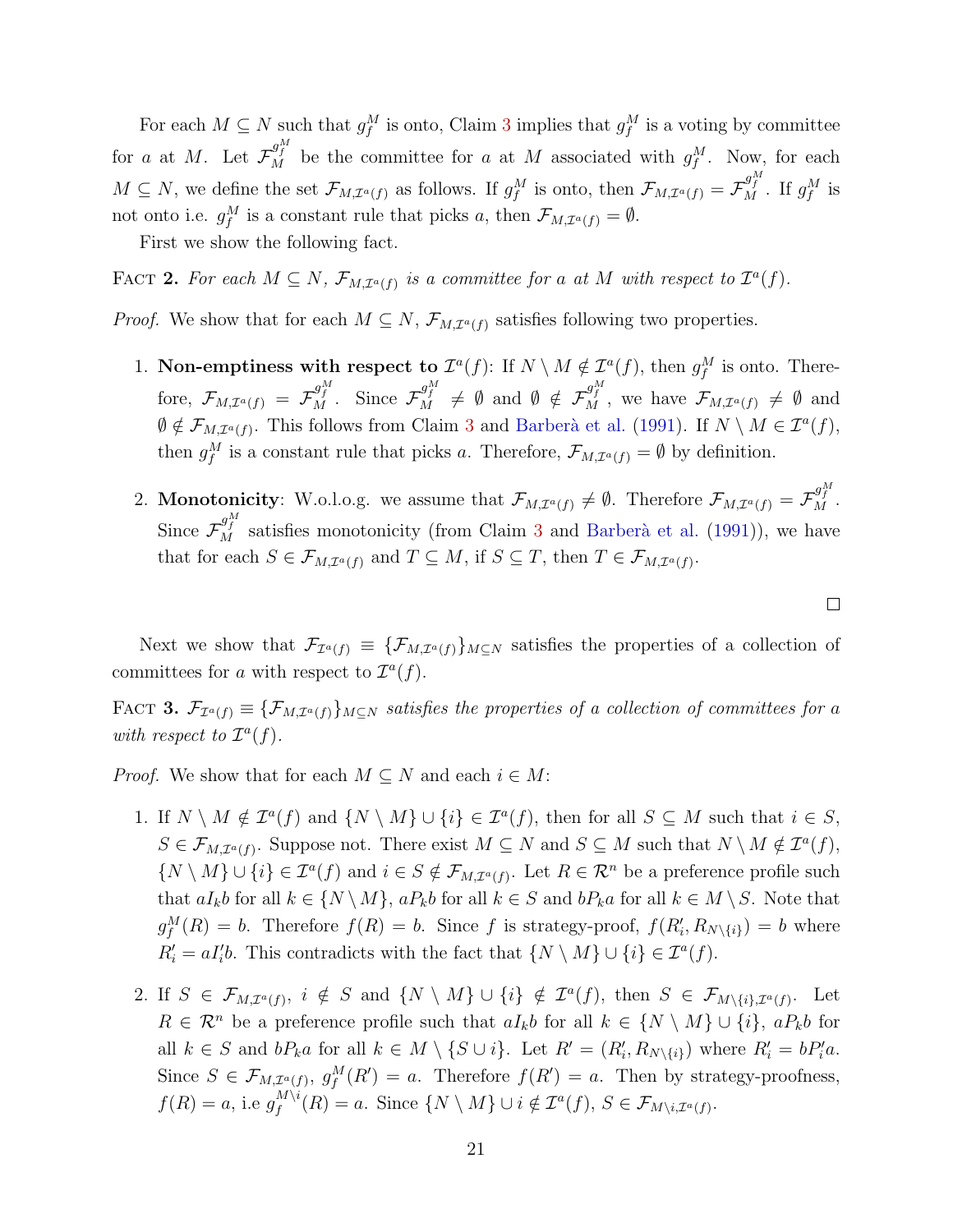3. If  $N \setminus M \notin \mathcal{I}^a(f)$ ,  $S \cup \{i\} \notin \mathcal{F}_{M,\mathcal{I}^a(f)}$  and  $\{N \setminus M\} \cup \{i\} \notin \mathcal{I}^a(f)$ , then  $S \notin \mathcal{F}_{M \setminus \{i\},\mathcal{I}^a(f)}$ . Let  $R \in \mathcal{R}^n$  be be a preference profile such that  $aI_kb$  for all  $k \in N \setminus M$ ,  $aP_kb$  for all  $k \in S \cup i$  and  $bP_k a$  for all  $k \in M \setminus \{S \cup i\}$ . Let  $R' = (R'_i, R_{N \setminus \{i\}})$  where  $R'_i = bI'_i a$ . Since  $S \cup i \notin \mathcal{F}_{M,\mathcal{I}^{a}(f)}, g_{f}^{M}(R) = b$ . Therefore  $f(R) = b$ . Then by strategy-proofness,  $f(R') = b$ , i.e  $g_f^{M \setminus i}$  $f_f^{M\setminus i}(R')=b.$  Since  $\{N\setminus M\}\cup i\notin \mathcal{I}^a(f), S\notin \mathcal{F}_{M\setminus i,\mathcal{I}^a(f)}.$ 

We complete this case by showing that for all  $R \in \mathcal{R}^n$ ;

$$
f(R) = h_{\mathcal{F}_{\mathcal{I}^a(f)}}^{\mathcal{I}^a(f)}(R).
$$

Consider any profile R. By Claim 2,  $g_f^{N\setminus N_A(R)}$  $\int_{f}^{N\setminus N_A(R)}$  is either a constant rule that picks a or it is an onto rule. Let  $g_f^{N\setminus N_A(R)}$  $f_f^{N\setminus N_A(R)}$  be a constant rule that picks a. Therefore,  $g_f^{N\setminus N_A(R)}$  $f^{I\!V\setminus I\!V\!A}(R)=a$ implies that  $f(R) = a$ . Which, in turn, implies that  $N_A(R) \in \mathcal{I}^a(f)$ ; i.e.;  $h_{\mathcal{F}_{T}^{a}(f)}^{\mathcal{I}^a(f)}$  $\frac{L^{2}(J)}{\mathcal{F}_{\mathcal{I}^{a}(f)}}(R) = a.$ 

Now we assume that  $g_f^{N\setminus N_A(R)}$  $f_f^{N\setminus N_A(R)}$  is an onto rule. Therefore,  $N_A(R) \notin \mathcal{I}^a(f)$ . By Claim 3,  $g^{N\setminus N_A(R)}_f$  $f_f^{N\setminus N_A(R)}$  is a voting by committee for a at  $N\setminus N_A(R)$ . Let  $\mathcal{F}_{N\setminus N_A(R)}^{g_f^{N\setminus N_A(R)}}$  be the committee for a at  $N \setminus N_A(R)$  associated with  $g_f^{N \setminus N_A(R)}$  $f_f^{N\setminus N_A(R)}$ . Therefore,  $g_f^{N\setminus N_A(R)}$  $f_f^{N\setminus N_A(R)}(R) = a$  if  $N_a(R) \in \mathcal{F}_{N\setminus N_A(R)}^{g_f^{N\setminus N_A(R)}}$ and  $g_f^{N\setminus N_A(R)}$  $f_f^{N\setminus N_A(R)}(R) = b$  if  $N_a(R) \notin \mathcal{F}_{N\setminus N_A(R)}^{g_f^{N\setminus N_A(R)}}$ . Since  $g_f^{N\setminus N_A(R)}$  $f^{N\setminus N_A(N)}(R) = f(R)$  and  $\mathcal{F}_{N\setminus N_A(R),\mathcal{I}^a(f)} = \mathcal{F}_{N\setminus N_A(R)}^{g_f^{N\setminus N_A(R)}},$  we are done.

Case 2:  $f(\overline{R}) = b$ . A similar argument (as in case 1) shows that there exists a committee for indifference default b,  $\mathcal{I}^b$  and a collection of committees for a with respect to  $\mathcal{I}^b$ ,  $\mathcal{F}_{\mathcal{I}^b}$ , such that for all  $R \in \mathcal{R}^n$ ;

$$
f(R) = f_{\mathcal{F}_{\mathcal{I}^b}}^{\mathcal{I}^b}(R).
$$

#### 2. The Proof of Theorem 2

We prove this theorem with the help of the following propositions. The first proposition is a direct implication of adding anonymity on Theorem 1. For this purpose, we introduce the following definitions. A committee for indifference default  $d \in \{a, b\}, \mathcal{I}^d$ , is anonymous, if  $S \in \mathcal{I}^d$  implies  $S' \in \mathcal{I}^d$  for any  $S' \subseteq N$  such that  $|S| = |S'|$ . If a committee for indifference default  $d$  is anonymous, then we refer it as **anonymous committee for indifference** default d.

Let  $M \subseteq N$  and  $\mathcal{I}^d$  be a committee for indifference default d. A committee for a at M with respect to  $\mathcal{I}^d$ ,  $\mathcal{F}_{M,\mathcal{I}^d}$ , is anonymous, if  $S \in \mathcal{F}_{M,\mathcal{I}^d}$  implies  $S' \in \mathcal{F}_{M,\mathcal{I}^d}$  for any  $S' \subseteq M$ 

 $\Box$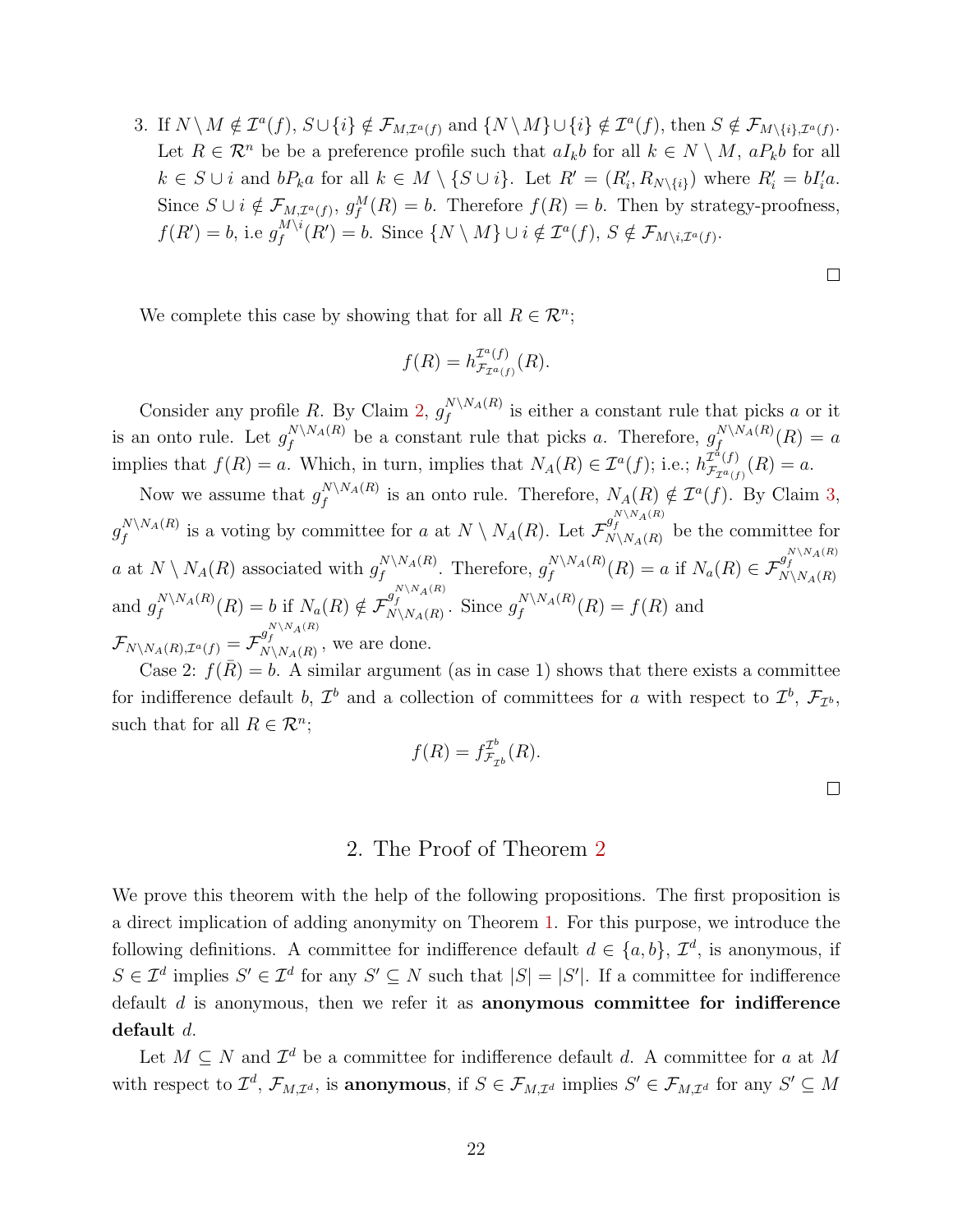such that  $|S| = |S'|$ . If a committee for a at M with respect to  $\mathcal{I}^d$  is anonymous, we refer it as anonymous committee for  $a$  at  $M$  with respect to  $\mathcal{I}^d$ .

A collection of anonymous committees for a with respect to  $\mathcal{I}^d$ , is a collection of committees for a with respect to  $\mathcal{I}^d$ , satisfying following properties

- 1. For any  $M \subseteq N$ ,  $\mathcal{F}_{M,\mathcal{I}^d}$  is a anonymous committees for a at M with respect to  $\mathcal{I}^d$ .
- 2. For any  $M, M' \subseteq N$ ,  $S \subseteq M$  and  $S' \subseteq M'$  where  $|M| = |M'|$  and  $|S| = |S'|$ , if  $S \in \mathcal{F}_{M,\mathcal{I}^d}$  then  $S' \in \mathcal{F}_{M',\mathcal{I}^d}$ .

We define *generalized voting by anonymous committees* (GVAC), as follows.

DEFINITION 13. A SCF is GVAC, denoted by  $f_{\mathcal{F}_{\tau}}^{T^d}$  $\mathcal{F}_{\mathcal{F}_{\mathcal{I}^d}}^{T^a}$ , if there exists a anonymous committee for indifference default d,  $\mathcal{I}^d$  where  $d \in A$  and a collection of anonymous committees for a with respect to  $\mathcal{I}^d$ ,  $\mathcal{F}_{\mathcal{I}^d}$ , such that for all  $R \in \mathbb{R}^n$ ;

$$
f_{\mathcal{F}_{\mathcal{I}^d}}^{\mathcal{I}^d}(R) = \begin{cases} d & \text{if } N_A(R) \in \mathcal{I}^d \\ a & \text{if } N_a(R) \in \mathcal{F}_{N \setminus N_A(R), \mathcal{I}^d} \text{ and } N_A(R) \notin \mathcal{I}^d \\ b & \text{otherwise} \end{cases}
$$

This brings us to the following proposition.

PROPOSITION 4. Let  $f : \mathbb{R}^n \longrightarrow A$  be an onto SCF. If f is anonymous and strategy-proof, then f is GVAC.

*Proof.* Let f be an onto, anonymous and strategy-proof SCF. Let  $\overline{R} \in \mathcal{R}^n$  denotes the preference profile where all agents are indifferent between a and b. We show that if  $f(\overline{R}) = a$ , then there exists a anonymous committee for indifference default  $a, \mathcal{I}^a$  and a collection of anonymous committees for a with respect to  $\mathcal{I}^a$ ,  $\mathcal{F}_{\mathcal{I}^a}$ , such that for all  $R \in \mathcal{R}^n$ ;

$$
f(R) = f_{\mathcal{F}_{\mathcal{I}^a}}^{\mathcal{I}^a}(R).
$$

Similarly, if  $f(\bar{R}) = b$ , then there exists a anonymous committee for indifference default b,  $\mathcal{I}^b$  and a collection of anonymous committees for a with respect to  $\mathcal{I}^b$ ,  $\mathcal{F}_{\mathcal{I}^b}$ , such that for all  $R \in \mathcal{R}^n$ ;

$$
f(R) = f_{\mathcal{F}_{\mathcal{I}^b}}^{\mathcal{I}^b}(R).
$$

In the following, we consider these two cases.

Case 1:  $f(\overline{R}) = a$ : As f is strategy-proof and onto, we have the following.

For any  $M \subseteq N$ , let  $g_f^M$ :  $\{R \in \mathcal{R}^n : aI_i b \text{ iff } i \notin M\} \longrightarrow A$  be a function defined as  $g_f^M(R) = f(R)$  for all  $R \in \{R \in \mathcal{R}^n : aI_i b \text{ iff } i \notin M\}$ . Then either  $g_f^M$  is a constant rule that picks a or  $g_f^M$  is onto. This follows from Claim 2 in the proof of Theorem 1.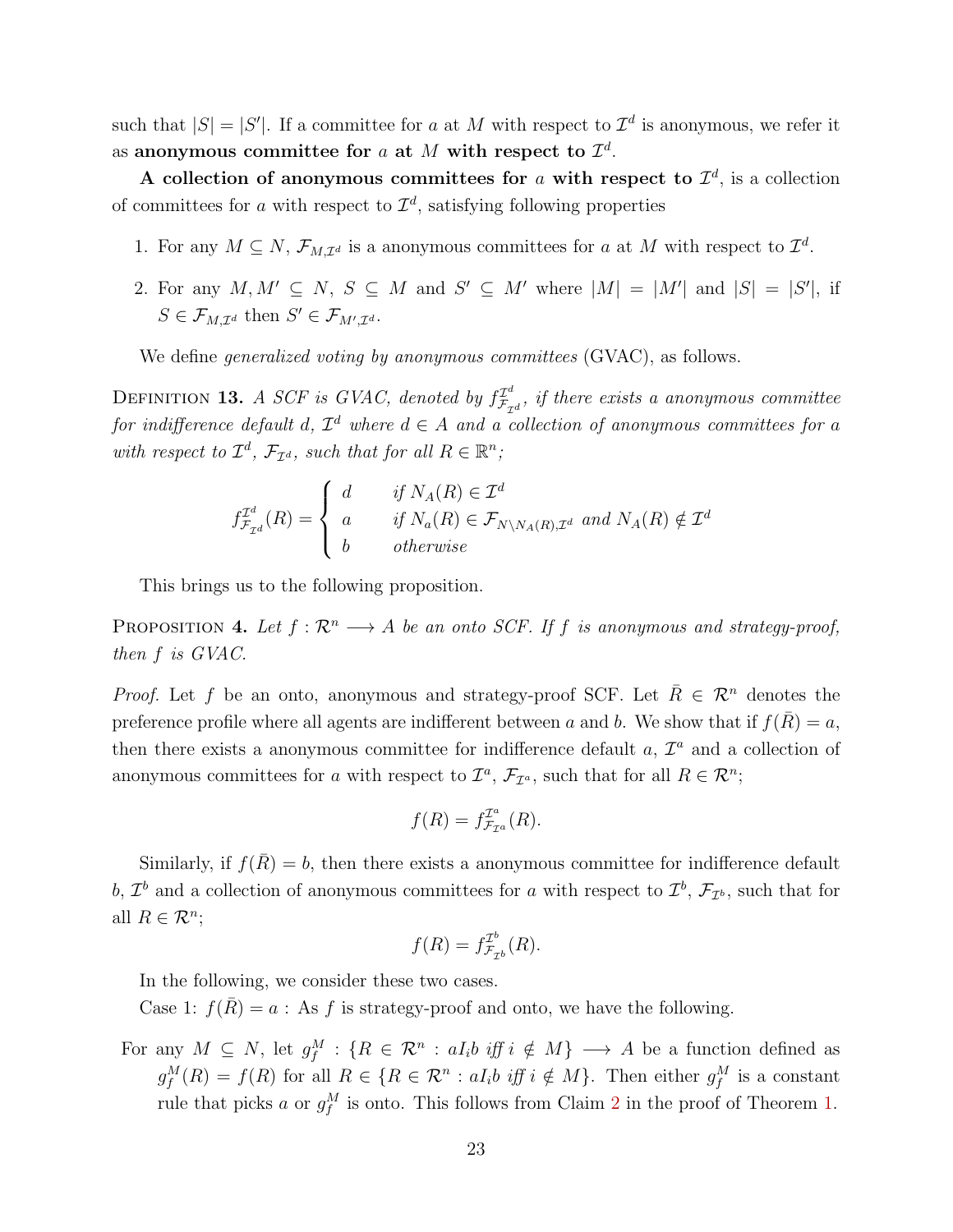$\mathcal{I}^a(f)=\{S\subseteq N: g_f^{N\setminus S}$  $\int_{f}^{N\setminus S}$  is constant rule that picks  $a\}$  is a committee for indifference default a. This follows from Fact 1 in the proof of Theorem 1.

$$
\mathcal{F}_{\mathcal{I}^{a}(f)} \equiv \{ \mathcal{F}_{M,\mathcal{I}^{a}(f)} \}_{M \subseteq N}, \text{ where}
$$
\n
$$
\mathcal{F}_{M,\mathcal{I}^{a}(f)} \equiv \begin{cases}\n\left\{ S \subseteq M : & \exists R \in \{ R \in \mathcal{R}^{n} : aI_{i}b \text{ iff } i \notin M \} \\
\text{with } S = N_{a}(R) \subseteq M \text{ and } g_{f}^{M}(R) = a\n\end{cases}
$$
\nif  $\begin{aligned}\ng_{f}^{M} \text{ is an} \\
\text{onto function} \\
g_{f}^{M} \text{ is a} \\
\text{if} \quad \text{constant rule} \\
\text{that picks } a\n\end{aligned}$ \nif  $\begin{aligned}\ng_{f}^{M} \text{ is an} \\
\text{if} \quad \text{constant rule} \\
\text{that picks } a\n\end{aligned}$ 

is a collection of committees for a with respect to  $\mathcal{I}^a(f)$ . This follows from Claim 3 and Facts 2 and 3 in the proof of Theorem 1.

Next we are going to show that  $\mathcal{I}^a(f)$  is an anonymous committee for indifference default a.

CLAIM 4.  $\mathcal{I}^a(f)$  is an anonymous committee for indifference default a.

*Proof.* Consider  $S, S' \subseteq N$  such that  $|S| = |S'|$ . Suppose  $S \in \mathcal{I}^a(f)$ , but to the contrary  $S' \notin \mathcal{I}^a(f)$ . This implies that  $g_f^{N \setminus S}$  $f_f^{N\setminus S}$  is a constant rule that selects a, but  $g_f^{N\setminus S'}$  $\int_{f}^{N\setminus S}$  is onto. So there exists a  $R \in \{R \in \mathcal{R}^n : aI_i b \text{ iff } i \notin N \setminus S'\}$  such that  $g_f^{N \setminus S'}$  $f^{N\setminus S'}(R) = b.$  As  $|S| = |S'|$ , we have  $|N \setminus S| = |N \setminus S'|$ . As  $N_a(R) \subseteq N \setminus S'$ , there exists  $T \subseteq N \setminus S$  such that  $|N_a(R)| = |T|$ and  $|(N \setminus S') \setminus N_a(R)| = |(N \setminus S) \setminus T|$ . So we can define the following functions;  $\sigma_1 : S' \longrightarrow S$ ,  $\sigma_2: N_a(R) \longrightarrow T$  and  $\sigma_3: (N \setminus S') \setminus N_a(R) \longrightarrow (N \setminus S) \setminus T$ ; which are all one-to-one and onto. Next, we define a permutation  $\sigma : N \longrightarrow N$  as follows.

$$
\sigma(i) = \begin{cases} \sigma_1(i) & \text{if } i \in S' \\ \sigma_2(i) & \text{if } i \in N_a(R) \\ \sigma_3(i) & \text{if } i \in (N \setminus S') \setminus N_a(R) \end{cases}
$$

Note that  $\sigma$  is a well-defined permutation and  $\sigma(R) \in \{R \in \mathbb{R}^n : aI_i b \text{ iff } i \notin N \setminus S\}.$ This implies that  $g_f^{N\setminus S}$  $f_f^{(N,S)}(\sigma(R)) = a$ ; i.e.;  $f(\sigma(R)) = a$ . But this contradicts anonymity of f as  $g^{N\setminus S'}_f$  $f_f^{N \setminus S}(R) = b$  implies  $f(R) = b$ . This concludes the proof of Claim 4.  $\Box$ 

Next we show that  $\mathcal{F}_{\mathcal{I}^{a}(f)}$  is a collection of anonymous committees for a with respect to  $\mathcal{I}^a(f)$ .

CLAIM 5.  $\mathcal{F}_{\mathcal{I}^{a}(f)}$  is a collection of anonymous committees for a with respect to  $\mathcal{I}^{a}(f)$ .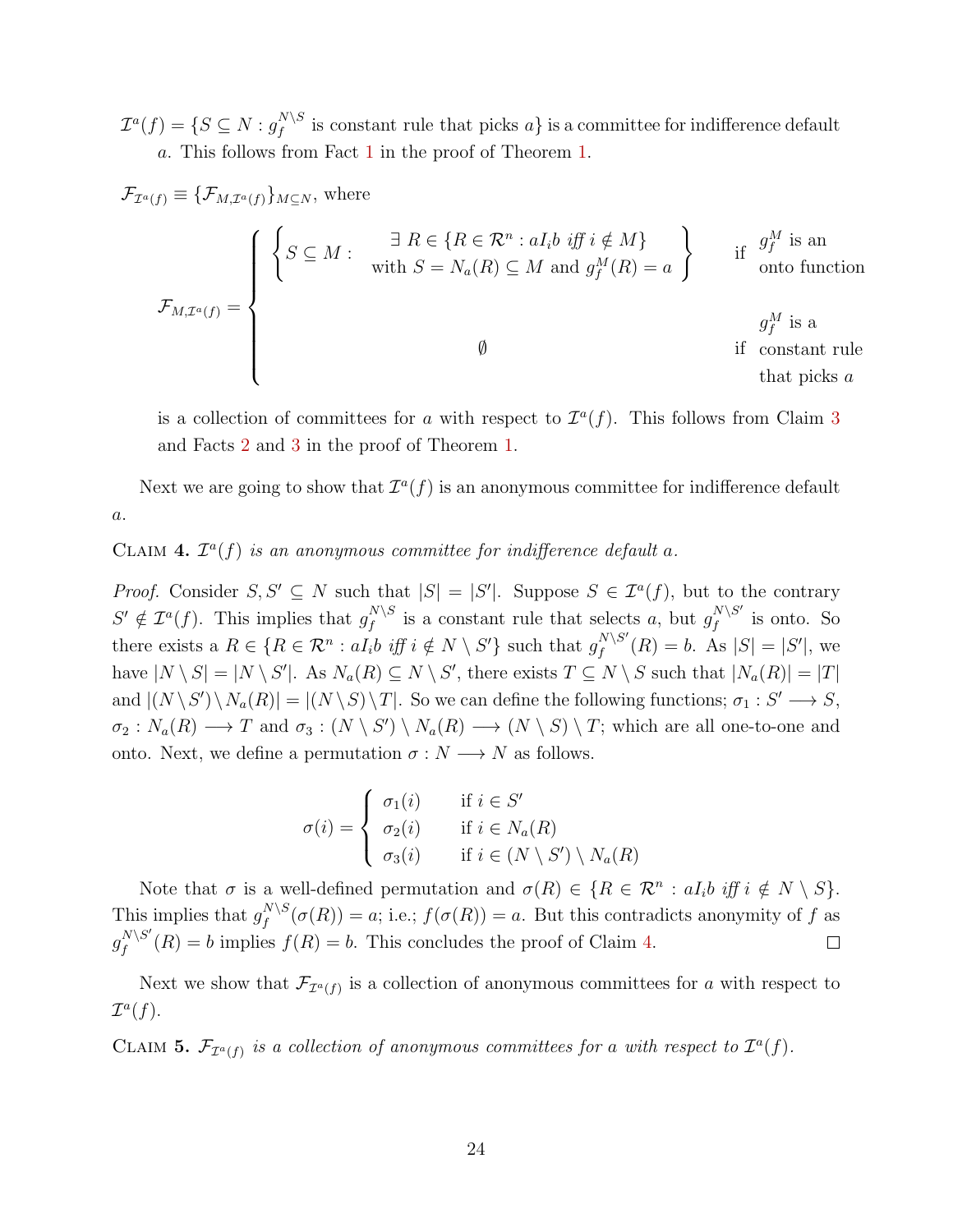*Proof.* First we show that for every  $M \subseteq N$ ,  $\mathcal{F}_{M,\mathcal{I}^{a}(f)}$  is a anonymous committees for a at M with respect to  $\mathcal{I}^a(f)$ . First note that as f is anonymous, so for any  $M \subseteq N$ , it follows that  $g_f^M$  is also anonymous. Now for any  $M \subseteq N$ , consider  $S, S' \subseteq M$  such that  $|S| = |S'|$ . Suppose for contradiction that  $S \in \mathcal{F}_{M,\mathcal{I}^{a}(f)}$ , but  $S' \notin \mathcal{F}_{M,\mathcal{I}^{a}(f)}$ . This implies that there exists a profile  $R \in \{R \in \mathbb{R}^n : aI_i b \text{ iff } i \notin M\}$  such that  $N_a(R) = S$  and  $g_f^M(R) = a$ . As  $|S| = |S'|$ , we have  $|M \setminus S| = |M \setminus S'|$ . So we can define the following functions;  $\sigma_1 : S \longrightarrow S'$ and  $\sigma_2: M \setminus S \longrightarrow M \setminus S'$ ; which are all one-to-one and onto. Next, we define a permutation  $\sigma : N \longrightarrow N$  as follows.

$$
\sigma(i) = \begin{cases} i & \text{if } i \in N \setminus M \\ \sigma_1(i) & \text{if } i \in S \\ \sigma_2(i) & \text{if } i \in M \setminus S \end{cases}
$$

Note that  $\sigma$  is a well-defined permutation and  $\sigma(R) \in \{R \in \mathcal{R}^n : aI_i b \text{ iff } i \notin M\}$  and  $N_a(R) = S'$ . Now  $S' \notin \mathcal{F}_{M,\mathcal{I}^a(f)}$  implies that  $g_f^M(\sigma(R)) = b$  because  $g_f^M$  is onto. But this contradicts anonymity of  $g_f^M$ , as  $g_f^M(R) = a$ . This shows that for every  $M \subseteq N$ ,  $\mathcal{F}_{M,\mathcal{I}^a(f)}$  is a anonymous committee for a at M with respect to  $\mathcal{I}^a(f)$ . Next, consider any  $M, M' \subseteq N$ and  $S \subseteq M$  and  $S' \subseteq M'$  such that  $|M| = |M'|$  and  $|S| = |S'|$ . We are going to show that if  $S \in \mathcal{F}_{M,\mathcal{I}^{a}(f)}$ , then  $S' \in \mathcal{F}_{M',\mathcal{I}^{a}(f)}$ . So suppose for contradiction that  $S \in \mathcal{F}_{M,\mathcal{I}^{a}(f)}$ , but  $S' \notin \mathcal{F}_{M',\mathcal{I}^a(f)}$ . As  $S \in \mathcal{F}_{M,\mathcal{I}^a(f)}$ , there exists a profile  $R \in \{R \in \mathcal{R}^n : aI_i b \text{ iff } i \notin M\}$ such that  $N_a(R) = S$  and  $g_f^M(R) = a$ . As  $|M| = |M'|$  and  $|S| = |S'|$ , so it follows that  $|M \setminus S| = |M' \setminus S'|$  and  $|N \setminus M| = |N \setminus M'|$ . So we can define the following functions;  $\sigma_4: N \setminus M \longrightarrow N \setminus M'$ ,  $\sigma_5: S \longrightarrow S'$  and  $\sigma_6: M \setminus S \longrightarrow M' \setminus S'$ ; which are all one-to-one and onto. Next, we define a permutation  $\sigma^* : N \longrightarrow N$  as follows.

$$
\sigma^{\star}(i) = \begin{cases} \sigma_4(i) & \text{if } i \in N \setminus M \\ \sigma_5(i) & \text{if } i \in S \\ \sigma_6(i) & \text{if } i \in M \setminus S \end{cases}
$$

Note that  $\sigma^*$  is a well-defined permutation and  $\sigma^*(R) \in \{R \in \mathcal{R}^n : aI_i b \text{ iff } i \notin M'\}$  and  $N_a(R) = S'$ . As  $g_f^M$  is onto, so it follows that  $g_f^{M'}$  is also onto. Otherwise there would be a violation of Claim 4 as  $|N \setminus M| = |N \setminus M'|$ . Then  $S' \notin \mathcal{F}_{M',\mathcal{I}^a(f)}$  implies that  $g_f^{M'}(\sigma^{\star}(R)) = b$ ; i.e.;  $f(\sigma^*(R)) = b$ . This contradicts anonymity of f as  $g_f^M(R) = a$  implies that  $f(R) = a$ . This concludes the proof of Claim 5.  $\Box$ 

We complete this case by showing that for all  $R \in \mathcal{R}^n$ ;

$$
f(R) = f_{\mathcal{F}_{\mathcal{I}^a(f)}}^{\mathcal{I}^a(f)}(R).
$$

This follows from the definition of  $\mathcal{I}^a(f)$  and  $\mathcal{F}_{\mathcal{I}^a(f)}$  as shown at the end of case 1 in the proof of the only if part of Theorem 1.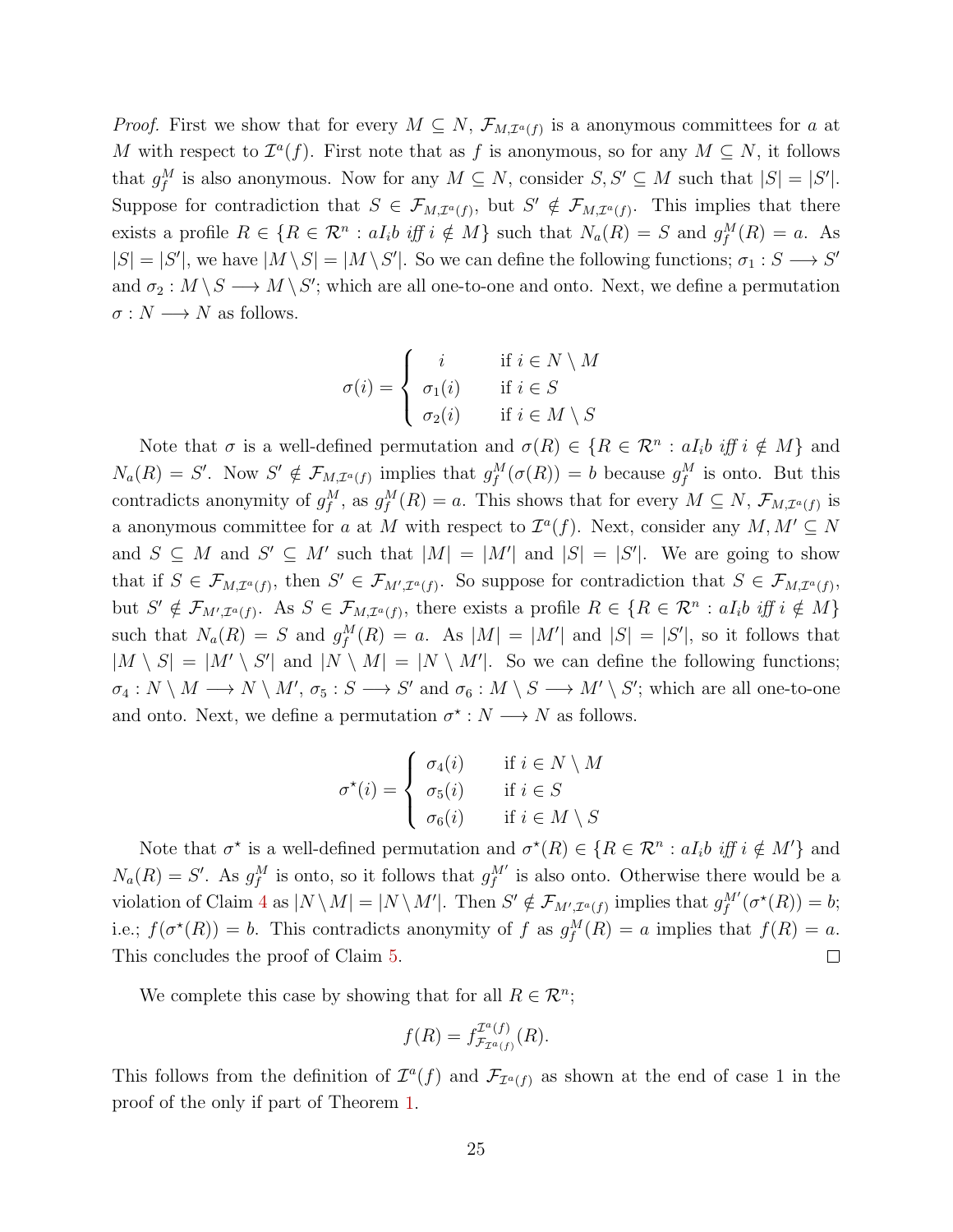Case 2:  $f(\bar{R}) = b$ : A similar argument (as in case 1) shows that there exists a anonymous committee for indifference default  $b, \mathcal{I}^b$  and a collection of anonymous committees for a with respect to  $\mathcal{I}^b$ ,  $\mathcal{F}_{\mathcal{I}^b}$ , such that for all  $R \in \mathcal{R}^n$ ;  $f(R) = f_{\mathcal{F}_q}^{\mathcal{I}^b}$  $\mathcal{F}^{\scriptscriptstyle{L^o}}_{\scriptscriptstyle{\mathcal{F}_{\mathcal{I}^b}}}(R).$  $\Box$ 

In the following proposition, we show that any GVAC rule can be described as either a quota rule with indifference default a or a quota rule with indifference default b.

PROPOSITION 5. Let  $f_{\mathcal{F}_{\tau}}^{I^d}$  $\mathcal{F}^u_{\mathcal{F}_{\mathcal{I}^d}}$  be a GVAC rule. Then either there exists a quota rule with indifference default a  $(f_a^{k,x})$  such that  $f_{\mathcal{F}_{\mathcal{I}}d}^{\mathcal{I}^d} \equiv f_a^{k,x}$  or a quota rule with indifference default b  $(f_h^{k,y})$  $\binom{f^{k,y}}{b}$  such that  $f^{\mathcal{I}^d}_{\mathcal{F}_{\mathcal{I}^d}} \equiv f^{k,y}_{b}$  $b^{k,y}$ .

*Proof.* Let W be any collection of subsets of N. We denote  $Q(W)$  as the cardinality of  $S \in \mathcal{W}$  such that S contains the least number of agents among all sets in  $\mathcal{W}$ ; i.e;

$$
Q(\mathcal{W}) = \min_{S \in \mathcal{W}} |S|, \text{ where } \mathcal{W} \subseteq 2^N.
$$

We prove Proposition 5 with the help of the following lemmas.

LEMMA 3. For the GVAC rule  $f_{\mathcal{F}_{\tau}}^{T^a}$  $\mathcal{F}_{\mathcal{F}_{\mathcal{I}^a}}^{T^a}$ , we have the following.

- 1.  $1 \leq Q(\mathcal{I}^a) = k \leq n$ .
- 2.  $\mathcal{F}_{M,\mathcal{I}^a}$  satisfies following conditions:
	- 2.1 For all  $M \subseteq N$ , if  $|M| \leq n k$  then  $\mathcal{F}_{M,\mathcal{I}^a} = \emptyset$ .
	- 2.2 For all  $M, M' \subseteq N$  such that  $|M| = |M'| > n k$ ,  $Q(\mathcal{F}_{M,\mathcal{I}^a}) = Q(\mathcal{F}_{M',\mathcal{I}^a})$  and  $\mathcal{F}_{M,\mathcal{I}^a}\neq \emptyset$  and  $\mathcal{F}_{M',\mathcal{I}^a}\neq \emptyset$ .
	- 2.3 For all  $M \subseteq N$  such that  $|M| = n-k+l$  where  $l \in \{1, ..., k\}$ , we have  $Q(\mathcal{F}_{M,\mathcal{I}^a}) \in$  $\{1, \ldots, l\}.$
	- 2.4 For all  $M, M' \subseteq N$  such that  $|M'| = |M| 1 > n k$ ,  $Q(\mathcal{F}_{M,\mathcal{I}^{a}})\geq Q(\mathcal{F}_{M',\mathcal{I}^{a}})\geq Q(\mathcal{F}_{M,\mathcal{I}^{a}})-1.$

*Proof.* As  $\mathcal{I}^a$  is an anonymous committee for indifference default a, it follows that  $N \in \mathcal{I}^a$ and  $\emptyset \notin \mathcal{I}^a$  (Non-emptyness condition of  $\mathcal{I}^a$ ). This implies that  $1 \leq Q(\mathcal{I}^a) = k \leq n$ .

Next we prove statement 2.1. So consider a  $M \subseteq N$  such that  $|M| \leq n - k$ . This implies that  $|N \setminus M| \geq k$ . As  $Q(\mathcal{I}^a) = k$ , monotonicity and anonymity property of  $\mathcal{I}^a$  implies that  $N \setminus M \in \mathcal{I}^a$ . Then non-emptyness with respect to  $\mathcal{I}^a$  property of  $\mathcal{F}_{\mathcal{I}^a}$  implies that  $\mathcal{F}_{M,\mathcal{I}^a} = \emptyset$ . Next we prove statement 2.2. So consider  $M, M' \subseteq N$  such that  $|M| = |M'| > n - k$ . This implies that  $|N \setminus M| = |N \setminus M'| < k$ . As  $Q(\mathcal{I}^a) = k$ , it follows that  $N \setminus M \notin \mathcal{I}^a$  and  $N \setminus M' \notin \mathcal{I}^a$ . So from the non-emptyness with respect to  $\mathcal{I}^a$  property of  $\mathcal{F}_{\mathcal{I}^a}$ , it follows that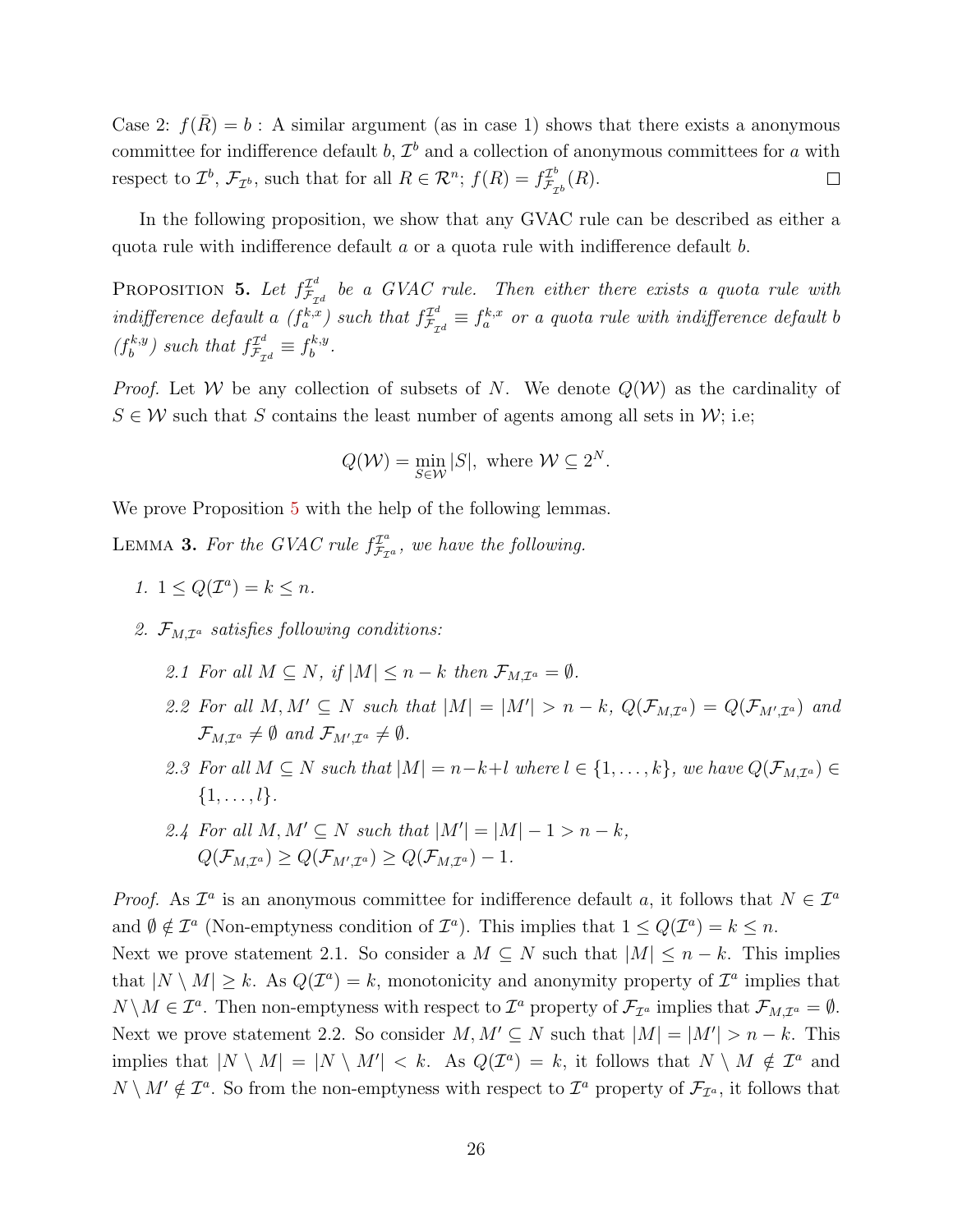$\mathcal{F}_{M,\mathcal{I}^a} \neq \emptyset$  and  $\mathcal{F}_{M',\mathcal{I}^a} \neq \emptyset$ . Also as  $\mathcal{F}_{\mathcal{I}^a}$  is anonymous, it follows that  $Q(\mathcal{F}_{M,\mathcal{I}^a}) = Q(\mathcal{F}_{M',\mathcal{I}^a})$ from the definition of Q.

Next we prove statement 2.3. So consider  $M \subseteq N$  such that  $|M| = n - k + l$  where  $l \in \{1,\ldots,k\}$ . Suppose for contradiction that  $Q(\mathcal{F}_{M,\mathcal{I}^a}) > l$ . So it follows that for all  $S \in \mathcal{F}_{M,\mathcal{I}^a}$ ,  $|S| > l$ . Now we consider the situation when  $l = 1$ . Then  $|M| = n - k + 1$  implies that  $|N \setminus M| = k - 1$ . As  $Q(\mathcal{I}^a) = k$ , it follows, from the definition of Q, that  $N \setminus M \notin \mathcal{I}^a$ . Now consider an  $i \in M$  and the coalition  $(N \setminus M) \cup \{i\}$ . Note that  $|(N \setminus M) \cup \{i\}| = k$ . As  $\mathcal{I}^a$  is an anonymous committee for indifference default a, it follows that  $(N \setminus M) \cup \{i\} \in \mathcal{I}^a$ . Then as  $\mathcal{F}_{\mathcal{I}^a}$  is a collection of committees for a with respect to  $\mathcal{I}^a$ , it follows by using property 1 that  $\{i\} \in \mathcal{F}_{M,\mathcal{I}^a}$ . This contradicts our assumption that for all  $S \in \mathcal{F}_{M,\mathcal{I}^a}$ ,  $|S| > 1$ . Now suppose that for all  $M \subseteq N$  such that  $|M| = n - k + l$  where  $l \in \{1, ..., k - 1\}$ , we have  $Q(\mathcal{F}_{M,\mathcal{I}^a}) \in \{1,\ldots,l\},\$  but there exists a  $M' \subseteq N$  such that  $|M'| = n - k + l + 1$  and  $Q(\mathcal{F}_{M',\mathcal{I}^a}) > l+1$ . So consider the case where  $M' = M \cup \{i\}$ . Now consider a coalition  $S \subseteq M$ , such that  $|S| = Q(\mathcal{F}_{M,\mathcal{I}^a})$ . As  $Q(\mathcal{F}_{M',\mathcal{I}^a}) > l+1$ , it follows that  $S \cup \{i\} \notin \mathcal{F}_{M',\mathcal{I}^a}$ . Note that  $|N \setminus M'| = k - l - 1$  and  $|(N \setminus M') \cup \{i\}| = k - l$ . As  $Q(\mathcal{I}^a) = k$ , it follows that  $N \setminus M' \notin Q(\mathcal{I}^a)$  and  $(N \setminus M') \cup \{i\} \notin Q(\mathcal{I}^a)$ . Then as  $\mathcal{F}_{\mathcal{I}^a}$  is a collection of committees for a with respect to  $\mathcal{I}^a$ , it follows by using property 3 that  $S \notin \mathcal{F}_{M' \setminus \{i\},\mathcal{I}^a} = \mathcal{F}_{M,\mathcal{I}^a}$ . This however contradicts anonymity of  $\mathcal{F}_{\mathcal{I}^a}$  as  $|S| = Q(\mathcal{F}_{M,\mathcal{I}^a})$ . Hence the proof of statement 2.3 is concluded by induction.

Next, we prove statement 2.4. So consider  $M, M' \subseteq N$  such that  $|M'| = |M| - 1 > n - k$ . In view of statement 2.2, without loss of generality, it can be assumed that  $M = M' \cup \{i\}$ . Now suppose for contradiction that

Case 1 : either  $Q(\mathcal{F}_{M,\mathcal{I}^a}) < Q(\mathcal{F}_{M',\mathcal{I}^a})$ ,

Case 2 : or  $Q(\mathcal{F}_{M,\mathcal{I}^a}) - 1 > Q(\mathcal{F}_{M',\mathcal{I}^a}).$ 

In case 1, there exists  $S \subseteq M$  such that  $S \in \mathcal{F}_{M,\mathcal{I}^a}$  and  $|S| = Q(\mathcal{F}_{M,\mathcal{I}^a})$ . Now if  $S = M$ , then we have a contradiction to  $Q(\mathcal{F}_{M,\mathcal{I}^a}) < Q(\mathcal{F}_{M',\mathcal{I}^a})$  as  $|M| \geq |S'|$  for any  $S' \subseteq M'$ . So we have  $S \subsetneq M$ . Then it follows that there exists  $S^* \subsetneq M$  such that  $|S^*| = |S|$  and  $S^* \subseteq M'$ . As  $\mathcal{F}_{\mathcal{I}^a}$  is a collection of anonymous committees for a with respect to  $\mathcal{I}^a$ , it follows that  $S^* \in \mathcal{F}_{M,\mathcal{I}^a}$ . Note that as  $S^* \subseteq M'$ , it follows that  $i \notin S^*$ . Also as  $|M| - 1 > n - k$ , it follows that  $|(N \setminus M) \cup \{i\}| < k$ . As  $Q(\mathcal{I}^a) = k$ , it follows that  $(N \setminus M) \cup \{i\} \notin \mathcal{I}^a$ . Then as  $\mathcal{F}_{\mathcal{I}^a}$  is a collection of committees for a with respect to  $\mathcal{I}^a$ , it follows by using property 2 that  $S^* \in \mathcal{F}_{M \setminus \{i\},\mathcal{I}^a} = \mathcal{F}_{M',\mathcal{I}^a}$ . This constitutes a contradiction with the definition of Q as  $|S^{\star}| < Q(\mathcal{F}_{M',\mathcal{I}^a}).$ 

In case 2, there exists  $S \subseteq M'$  such that  $|S| = Q(\mathcal{F}_{M',\mathcal{I}^a})$ . Note that if  $S = M'$ , it follows from case 2 that  $Q(\mathcal{F}_{M,\mathcal{I}^a}) > |M'| + 1$ . This is a contradiction as for all  $S \subseteq M$ , we have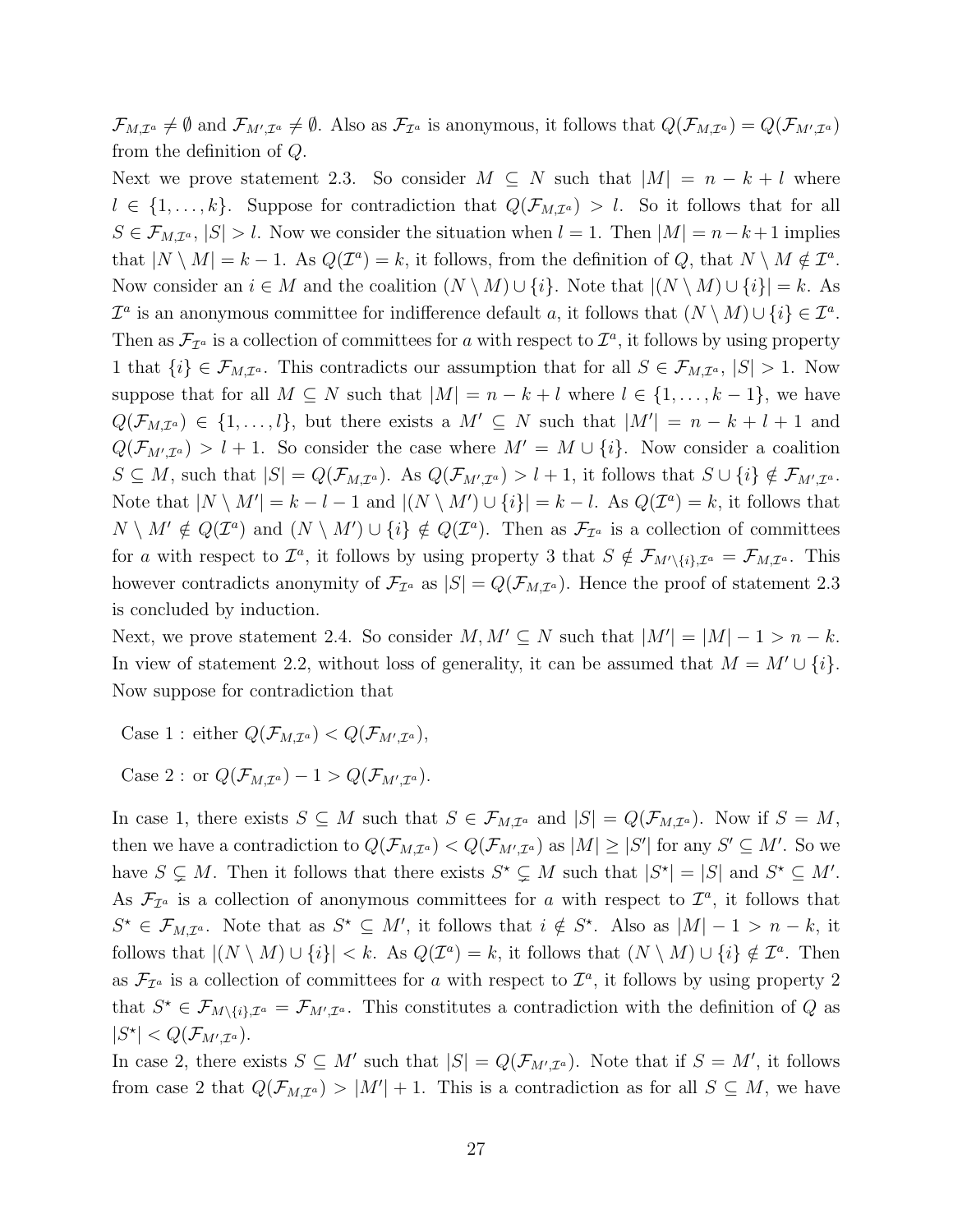$|S| \leq |M| = |M'| + 1$ . Now consider the set  $S \cup \{i\} \subsetneq M$ . Note that  $|S \cup \{i\}| = Q(\mathcal{F}_{M',\mathcal{I}^a}) + 1$ . As  $Q(\mathcal{F}_{M,\mathcal{I}^a}) > Q(\mathcal{F}_{M',\mathcal{I}^a}) + 1$ , from the definition of Q, it follows that  $S \cup \{i\} \notin \mathcal{F}_{M,\mathcal{I}^a}$ . Also as  $|M| - 1 > n - k$ , it follows that  $|(N \setminus M) \cup \{i\}| < k$  and  $|(N \setminus M)| < k - 1 < k$ . As  $Q(\mathcal{I}^a) = k$ , it follows that  $(N \setminus M) \cup \{i\} \notin \mathcal{I}^a$  and  $(N \setminus M) \notin \mathcal{I}^a$ . Then as  $\mathcal{F}_{\mathcal{I}^a}$ is a collection of committees for a with respect to  $\mathcal{I}^a$ , it follows by using property 3 that  $S \notin \mathcal{F}_{M \setminus \{i\},\mathcal{I}^a} = \mathcal{F}_{M',\mathcal{I}^a}$ . This constitutes a contradiction with the anonymity property of  $\mathcal{F}_{M',\mathcal{I}^a}$  as  $|S| = Q(\mathcal{F}_{M',\mathcal{I}^a})$ . This completes the proof of statement 2.4 and concludes the proof of Lemma 3.  $\Box$ 

OBSERVATION 1. Given a GVAC rule  $f_{\mathcal{F}_{\tau}}^{T^a}$  $\mathcal{I}_{\mathcal{F}_{\mathcal{I}}^{a}}^{x^{a}}$ , let  $k = Q(\mathcal{I}^{a})$  and  $x_{l} = Q(\mathcal{F}_{M,\mathcal{I}^{a}})$ , where  $|M| = n-k+l$  for any  $l \in \{1, 2, ..., k\}$ . Then it follows from Lemma 3 that  $f_{\mathcal{F}_{\tau}}^{T_a}$  $f_{\mathcal{F}_{\mathcal{I}^a}}^{x^{\mathcal{I}^a}}(R) = f_a^{k,x}(R)$ for all  $R \in \mathcal{R}^N$ .

LEMMA 4. For the GVAC rule  $f_{\mathcal{F}_{\sigma}}^{T^b}$  $\mathcal{F}_{\mathcal{F}_{\mathcal{I}^b}}^{T^o}$ , we have the following.

- 1.  $1 \leq Q(\mathcal{I}^b) = k \leq n$ .
- 2.  $\mathcal{F}_{M,\mathcal{I}^b}$  satisfies following conditions:
	- 2.1 For all  $M \subseteq N$ ,  $|M| \leq n k$  if and only if  $\mathcal{F}_{M,\mathcal{I}^b} = \emptyset$
	- 2.2 For all  $M, M' \subseteq N$  such that  $|M| = |M'| > n k$ ,  $Q(\mathcal{F}_{M,\mathcal{I}^b}) = Q(\mathcal{F}_{M',\mathcal{I}^b})$  and  $Q(\mathcal{F}_{M,\mathcal{I}^b}) \neq \emptyset$  and  $Q(\mathcal{F}_{M',\mathcal{I}^b}) \neq \emptyset$ .
	- 2.3 For all  $M \subseteq N$  such that  $|M| = n-k+l$  where  $l \in \{1,\ldots,k\}$ , we have  $Q(\mathcal{F}_{M,\mathcal{I}^b}) \in$  ${n-k+1,...,n-k+l}$
	- 2.4 For all  $M, M' \subseteq N$  such that  $|M'| = |M 1| > n k$ ,  $Q(\mathcal{F}_{M,\mathcal{I}^d}) \geq Q(\mathcal{F}_{M',\mathcal{I}^d}) \geq Q(\mathcal{F}_{M,\mathcal{I}^d}) - 1.$

*Proof.* In view of Lemma 3, we will only show the proof of statement 2.3. So consider  $M \subseteq N$ such that  $|M| = n - k + l$  where  $l \in \{1, ..., k\}$ . First consider the case, where  $l = 1$ . In this case, we have to show that  $\mathcal{F}_{M,\mathcal{I}^b} = \{M\}$ . As  $|M| = n-k+1$ , it follows that  $|N \setminus M| = k-1$ . As  $Q(\mathcal{I}^b) = k$ , it follows, from the definition of Q, that  $N \setminus M \notin \mathcal{I}^a$ . Now for every  $i \in M$ , consider the coalitions  $(N \setminus M) \cup \{i\}$ . Note that  $|(N \setminus M) \cup \{i\}| = k$ . As  $\mathcal{I}^b$  is an anonymous committee for indifference default b, it follows that  $(N \setminus M) \cup \{i\} \in \mathcal{I}^b$ . Then as  $\mathcal{F}_{\mathcal{I}^a}$  is a collection of committees for a with respect to  $\mathcal{I}^b$ , it follows by using property 1 that if  $S \in \mathcal{F}_{M,\mathcal{I}^a}$  then  $i \in S$ . As this is true for all  $i \in M$ , it follows that  $\mathcal{F}_{M,\mathcal{I}^b} = \{M\}$ . Now suppose that for all  $M \subseteq N$  such that  $|M| = n - k + l$  where  $l \in \{1, ..., k - 1\}$ , we have  $Q(\mathcal{F}_{M,\mathcal{I}^b}) \in \{n-k+1,\ldots,n-k+l\},\$  but there exists a  $M' \subseteq N$  such that  $|M'| = n-k+l+1$ and either  $Q(\mathcal{F}_{M',\mathcal{I}^b}) > n - k + l + 1$ , or  $Q(\mathcal{F}_{M',\mathcal{I}^b}) < n - k + 1$ . Note that  $Q(\mathcal{F}_{M',\mathcal{I}^b}) >$  $n-k+l+1$  implies for all  $S \in \mathcal{F}_{M',\mathcal{I}^a}$ , we have  $|S| > n-k+l+1$ . This is a contradiction as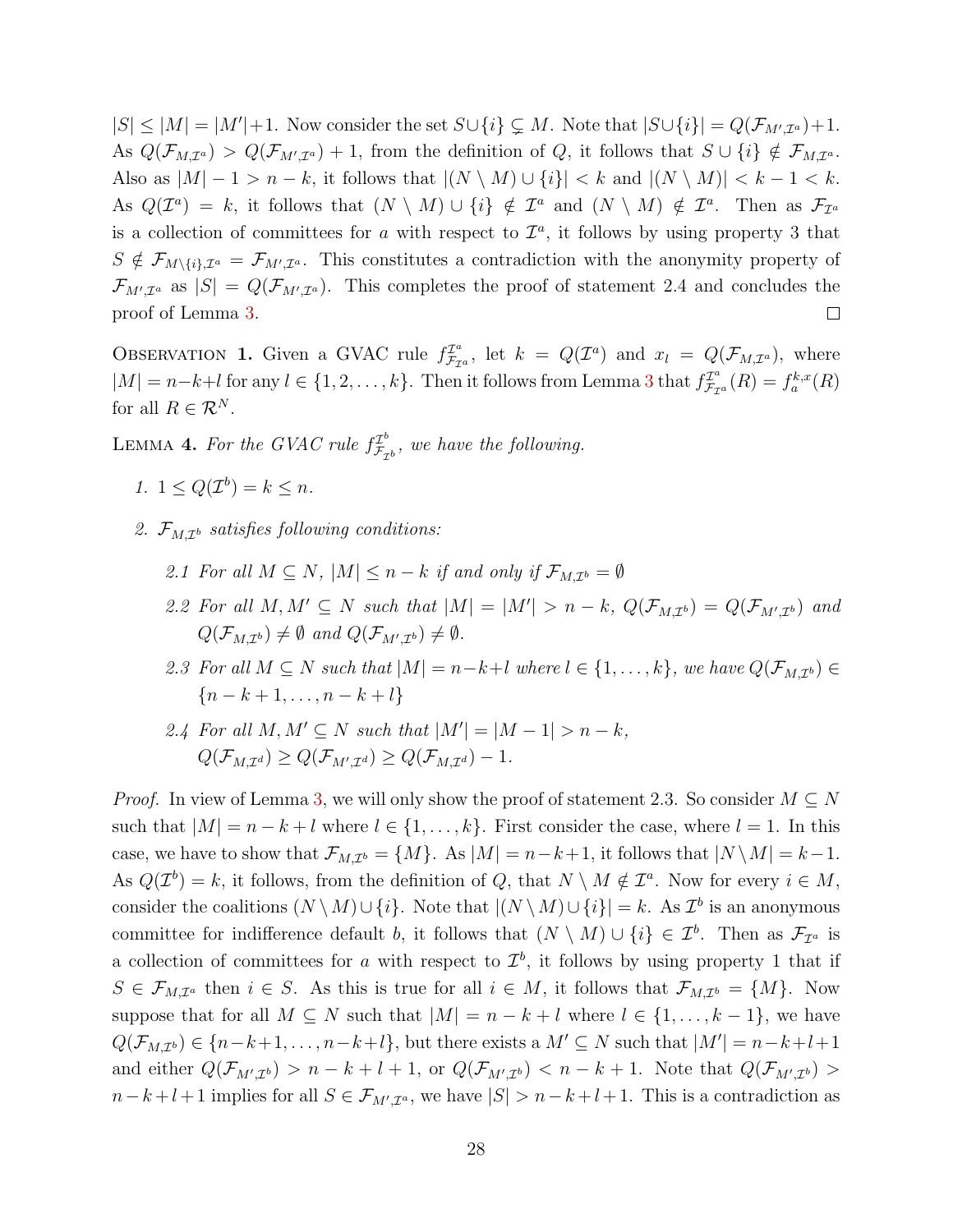$S \subseteq M'$  and  $|M'| = n - k + l + 1$ . So assume that  $Q(\mathcal{F}_{M',\mathcal{I}^b}) < n - k + 1$ . Now consider an  $M \subseteq N$  such that  $M' = M \cup \{i\}$  for some  $i \in N \setminus M$ . Then it follows that  $|M| = n - k + l$ . So  $Q(\mathcal{F}_{M,\mathcal{I}^b}) \in \{n-k+1,\ldots,n-k+l\}$ . Now consider a  $S \subsetneq M$  such that  $|S|=n-k$ . As  $Q(\mathcal{F}_{M',\mathcal{I}^b}) < n-k+1$ ; i.e.;  $Q(\mathcal{F}_{M',\mathcal{I}^b}) \leq n-k$ , monotonicity and anonymity property of  $\mathcal{F}_{M',\mathcal{I}^b}$  implies that  $S \in \mathcal{F}_{M',\mathcal{I}^b}$ . Note that  $i \notin S$ . Also  $|(N \setminus M') \cup \{i\}| = k - l < k$ . Then from the definition of Q, it follows that  $(N \setminus M') \cup \{i\} \notin \mathcal{I}^b$ . As  $\mathcal{F}_{\mathcal{I}^a}$  is a collection of committees for a with respect to  $\mathcal{I}^b$ , it follows by using property 2 that  $S \in \mathcal{F}_{M' \setminus \{i\},\mathcal{I}^b} = \mathcal{F}_{M,\mathcal{I}^b}$ . This contradicts the fact that  $Q(\mathcal{F}_{M,\mathcal{I}^b}) \in \{n-k+1,\ldots,n-k+l\}$  as  $|S|=n-k$ . Hence the proof of statement 2.3 is concluded by induction.  $\Box$ 

OBSERVATION 2. Given a GVAC rule  $f_{\mathcal{F}_{\alpha}}^{T^b}$  $\mathcal{I}_{\mathcal{F}_{\mathcal{D}}^{b}}^{t}$ , let  $k = Q(\mathcal{I}^{b})$  and  $y_{l} = Q(\mathcal{F}_{M,\mathcal{I}^{a}})$ , where  $|M| =$  $n-k+l$  for any  $l \in \{1,2,\ldots,k\}$ . Then it follows from Lemma 4 that  $f_{\mathcal{F}_{\sigma}}^{T^b}$  $f_{\mathcal{F}_{\mathcal{I}^b}}^{L^b}(R) = f_b^{k,y}$  $b^{k,y}(R)$  for all  $R \in \mathcal{R}^N$ .

 $\Box$ 

The proof of Proposition concludes by Observations 1 and 2.

Proof of Theorem 2. In view of Propositions 4 and 5, to prove Theorem 2, it is sufficient to show that the quota rule with indifference default  $a$  and the quota rule with indifference default b are strategy-proof, onto and anonymous. First we show that the quota rule with indifference default a  $(f_a^{k,x})$  is strategy-proof, anonymous and onto. The fact that  $f_a^{k,x}$  is onto and anonymous follows directly from the definition of  $f_a^{k,x}$ . Next, in view of Lemma 1, as  $f_a^{k,x}$  is onto, it is sufficient to show that  $f_a^{k,x}$  satisfies weak strategy-proofness. So consider a profile  $R \in \mathcal{R}^N$  and an *i*-deviation  $R' \in \mathcal{R}^N$  of R. We need to show  $f_a^{k,x}(R)R_i f_a^{k,x}(R')$  in the following cases.

- $aP_i b$  and  $aI'_i b$ : In this case, suppose  $f_a^{k,x}(R) = a$ , then it follows that  $f_a^{k,x}(R)R_i f_a^{k,x}(R')$ . So suppose that  $f_a^{k,x}(R) = b$ . This implies that  $|N_A(R)| < k$ . Also in this case we have  $|N_a(R) \cup N_b(R)| = n - k + l$ , for some  $l \in \{2, 3, ..., k\}$ . Otherwise,  $|N_a(R) \cup N_b(R)| =$  $n-k+1$  and  $|N_a(R)| \geq 1 = x_1$  (due to the fact that  $aP_i b$ ) would imply that  $f_a^{k,x}(R) = a$ , which contradict our assumption that  $f_a^{k,x}(R) = b$ . Also we have  $|N_a(R)| < x_l$ . Now  $|N_a(R) \cup N_b(R)| = n - k + l$ , for some  $l \in \{2, 3, ..., k\}$  implies that  $|N_A(R)| \leq k - 2$ . So it follows that  $|N_A(R')| \leq k - 1 < k$ . Also  $|N_a(R') \cup N_b(R')| = n - k + l - 1$ . Note that  $x_l - 1 \le x_{l-1} \le x_l$ . Also  $|N_a(R')| = |N_a(R)| - 1$ . Now  $|N_a(R)| < x_l$  implies  $|N_a(R')| < x_l - 1 \leq x_{l-1}$ . This shows that  $f_a^{k,x}(R') = b$  and we can conclude that  $f_a^{k,x}(R)R_i f_a^{k,x}(R').$
- $bP_ia$  and  $aI'_ib$ : In this case, suppose  $f_a^{k,x}(R) = b$ . then it follows that  $f_a^{k,x}(R)R_if_a^{k,x}(R')$ . So suppose that  $f_a^{k,x}(R) = a$ . Now if  $|N_A(R)| \geq k-1$ , then it follows that  $|N_A(R')| \geq k$ . This implies that  $f_a^{k,x}(R') = a$ . So suppose that  $|N_A(R)| < k - 1$  and  $|N_A(R')| < k$ . In